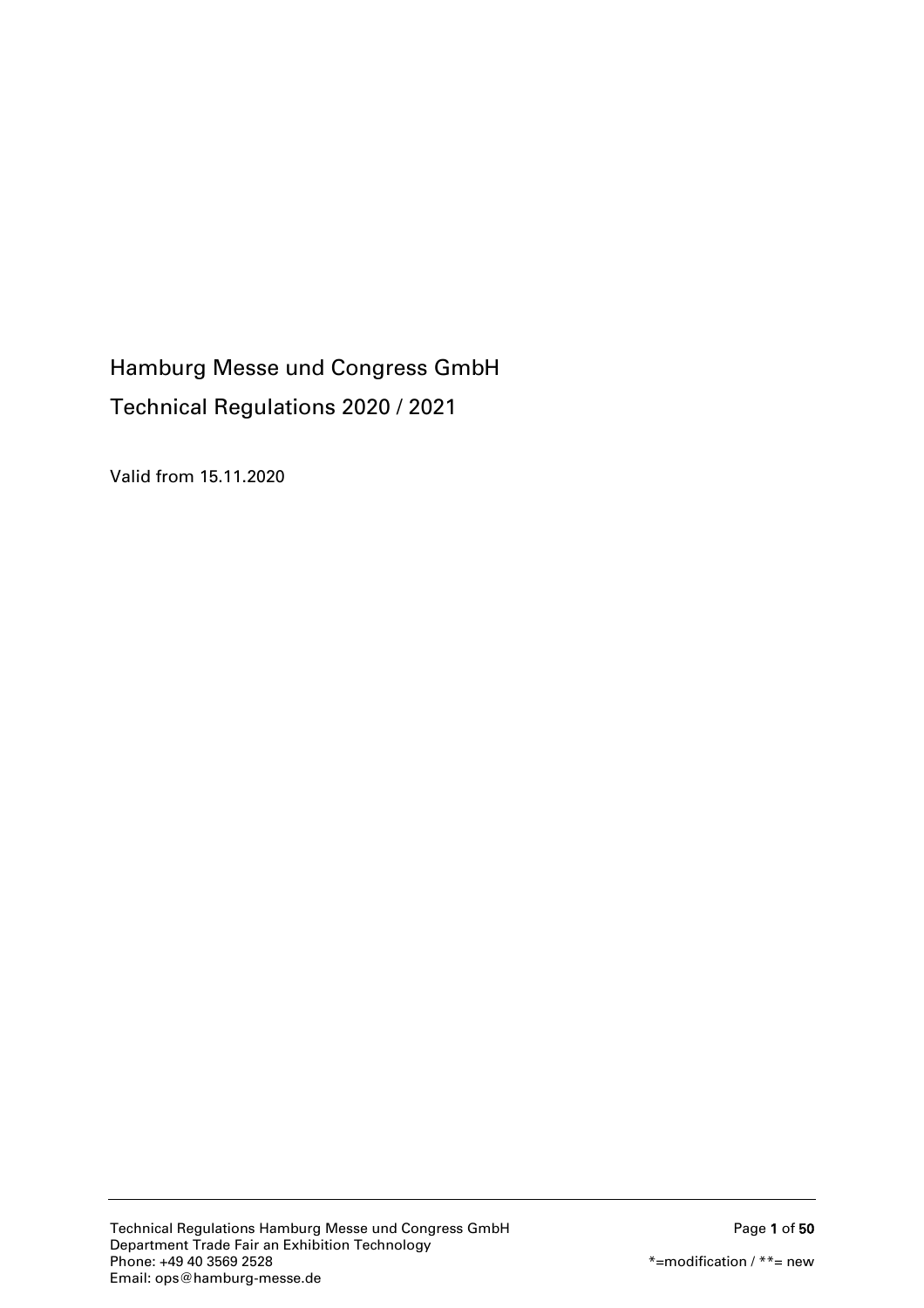# Content

| . 23 |
|------|
|      |
|      |
|      |
|      |
|      |
|      |
|      |
|      |
|      |
|      |
|      |
|      |
|      |
|      |
|      |
|      |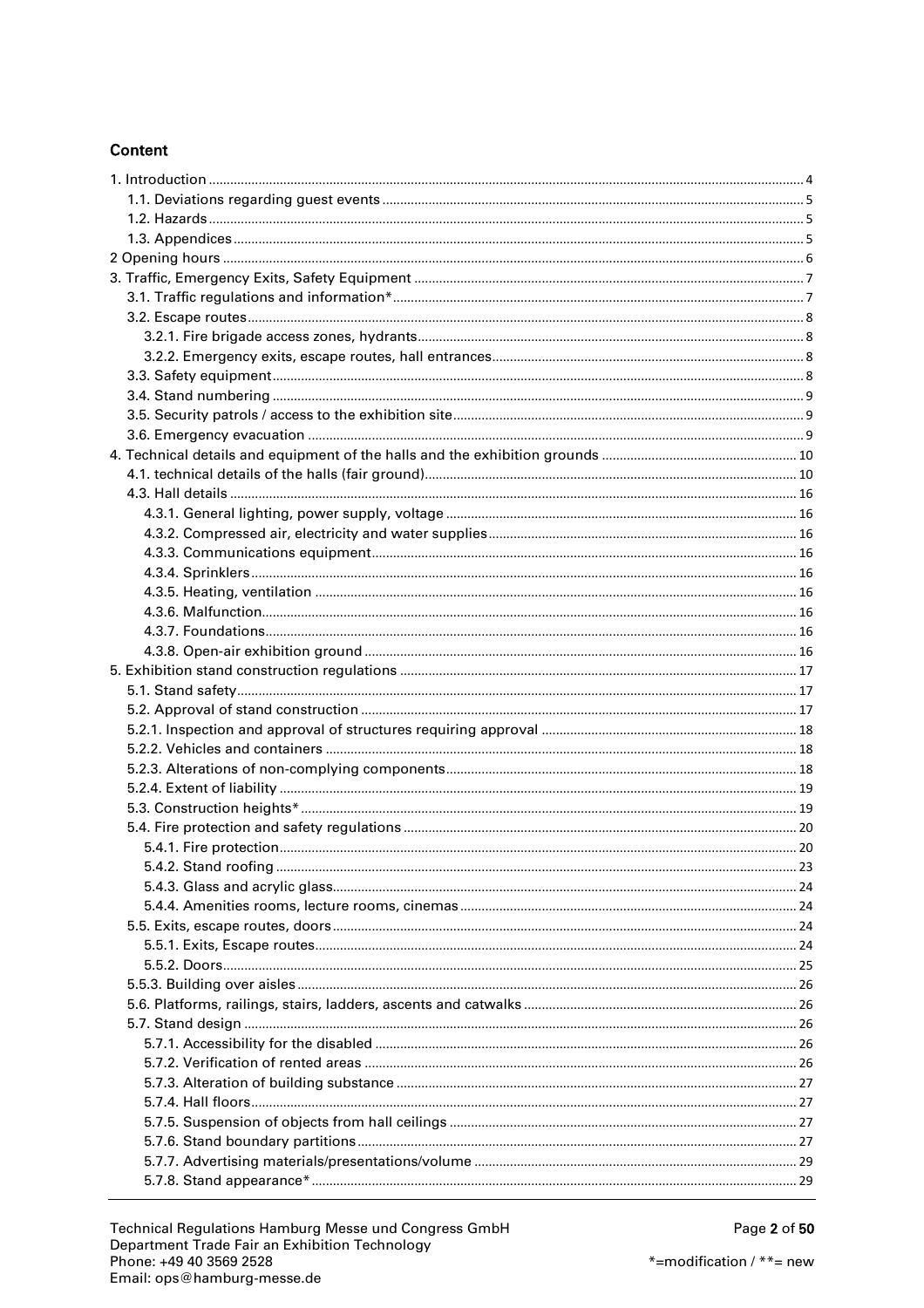<span id="page-2-0"></span>

| 5.9.2. Regulations on building over stand area, safety gaps and height of rooms in stands* 30 |  |
|-----------------------------------------------------------------------------------------------|--|
|                                                                                               |  |
|                                                                                               |  |
|                                                                                               |  |
|                                                                                               |  |
|                                                                                               |  |
|                                                                                               |  |
|                                                                                               |  |
|                                                                                               |  |
|                                                                                               |  |
|                                                                                               |  |
|                                                                                               |  |
|                                                                                               |  |
|                                                                                               |  |
|                                                                                               |  |
|                                                                                               |  |
|                                                                                               |  |
|                                                                                               |  |
|                                                                                               |  |
|                                                                                               |  |
|                                                                                               |  |
|                                                                                               |  |
|                                                                                               |  |
|                                                                                               |  |
|                                                                                               |  |
|                                                                                               |  |
|                                                                                               |  |
|                                                                                               |  |
|                                                                                               |  |
|                                                                                               |  |
|                                                                                               |  |
|                                                                                               |  |
|                                                                                               |  |
|                                                                                               |  |
|                                                                                               |  |
|                                                                                               |  |
|                                                                                               |  |
|                                                                                               |  |
|                                                                                               |  |
|                                                                                               |  |
|                                                                                               |  |
|                                                                                               |  |
|                                                                                               |  |
|                                                                                               |  |
|                                                                                               |  |
|                                                                                               |  |
|                                                                                               |  |
|                                                                                               |  |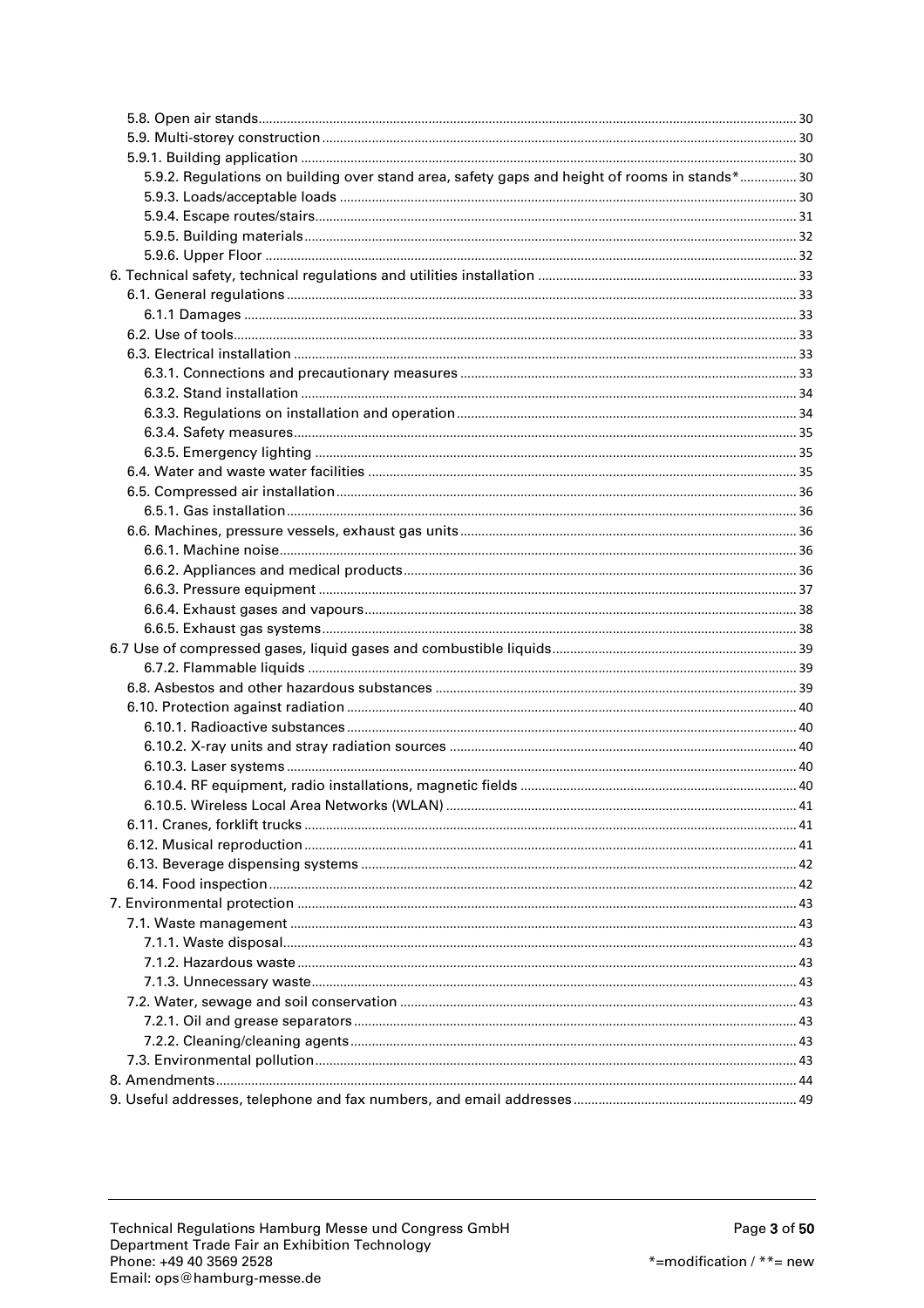# 1. Introduction

Hamburg Messe und Congress GmbH, Messeplatz 1, 20357 Hamburg, Phone +49 40 3569-0 (hereinafter HMC) has drawn up guidelines applying to all exhibitions and trade fairs (hereinafter event) held here. Their purpose is to provide all exhibitors/organizers with the best possible standard of facilities for presenting their exhibits and for meeting the needs of visitors and enquirers.

There are leaflets providing additional details on some sections of these Technical Guidelines which are available to download on www.hamburg-messe.de. They are constituent parts of these Guidelines.

These regulations are mandatory for all exhibitors and organizers (see 1.1).

In the interests of exhibitors and visitors, the regulations also include security regulations designed to ensure the highest degree of safety on the technical and presentational aspects of the event. These do not affect the legal safety norms to be observed in the version currently valid.

The regulations governing construction, fire protection and other safety regulations have been cleared with the relevant agencies of the Free and Hanseatic City of Hamburg. The most important telephone numbers are indicated in Section 8.

HMC and the organizer reserve the right to check – or to have checked – compliance with these rules. In addition, all relevant legal regulations are to be observed in the version valid from time to time.

Where the term "booth construction" ("Standbau") is used in the Technical Guidelines in common parlance, it does not refer to a building in the sense of the German code of construction law (Baugesetzbuch - BauGB). In legal terms, trade fair booth construction belongs to the "fixtures and fittings" ("Einrichtung") in the place of public assembly.

In the interest of all participants, the holding of an event or the opening of an exhibition stand (hereinafter stand) may be prohibited or restricted in the event that any existing defects have not been eliminated by the start of such event. The right is reserved to impose further requirements regarding safety and stand construction where circumstances dictate.

Services for exhibitors in connection with a fair or exhibition can be booked at HMC's Online Service Center (OSC). They should be ordered within the times indicated, because otherwise no guarantee can be given for proper and timely processing of the order. In addition, in the event of orders placed late, HMC retains the right to charge a supplement in accordance with the data given at the OSC.

The following crafts may only be carried out by official contractors of HMC: Electrical installations, compressed air, information and communication technologies, sanitary installations, ceiling fixtures, steam extractors, security, forwarding and storage services.

Where required, additional circulars will be sent to notify exhibitors of further details relevant to the preparation and holding of the event.

To make it easier for the organizer, the exhibitors and the stand constructors to find specific requirements, these technical regulations have been structured in a standard numerical listing coordinated with exhibition and fair organizers elsewhere.

HMC/the organizer also reserves the right to make alterations. Otherwise HMC site rules apply.

The German text shall have priority and shall be the sole legally binding text.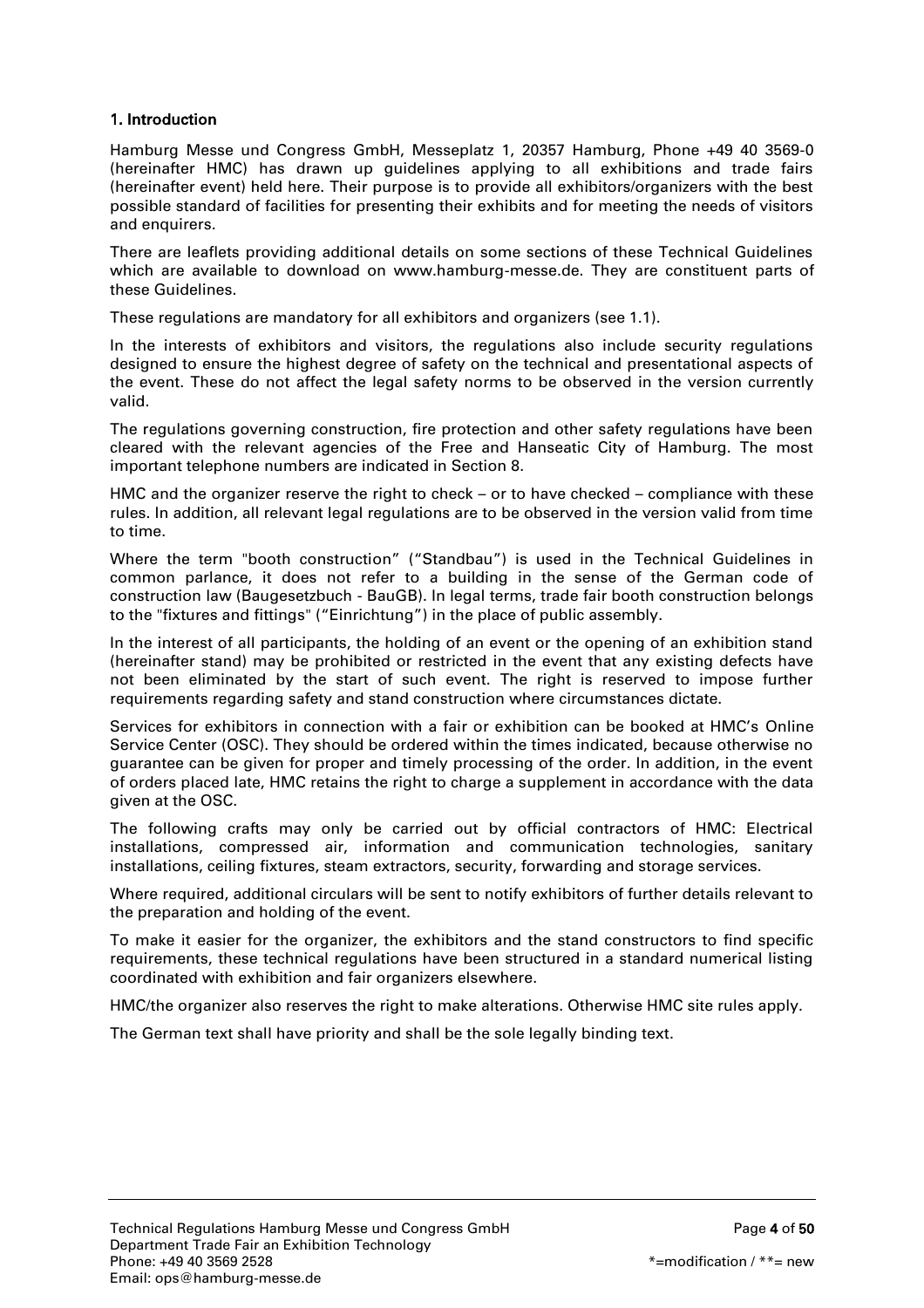# <span id="page-4-0"></span>1.1. Deviations regarding guest events\*

In consultation with HMC, organizers may tighten or simplify these regulations for the duration and the area of their event. Simplifications are only permissible for aspects that are not relevant for safety. Agreement on this must be made with HMC in mutual consent and in written form. HMC reserve the right to charge a fee for the inspection of stands at guest events. Details are contractually regulated.

## <span id="page-4-1"></span>1.2. Hazards

Any event and any other ventures entail a certain fundamental element of risk. Hazards typically arising when setting up for events, running events and clearing away after events are listed below. Adhering to these Technical Guidelines goes some way towards reducing such hazards as are listed below to an acceptable level.

- $\Rightarrow$  Personal injury and damage to property by vehicles (knocking down, crushing, obstruction of emergency exits and escape routes, falling)
- $\Rightarrow$  Personal injury and damage to property caused by booth construction
	- o Dropping of booth parts, tools, materials
	- $\circ$  Fire hazards caused by electrical installations, naked flames, hazardous substances, use of prohibited building materials, storage of flammable substances
	- $\circ$  Health risks caused by hazardous substances, noise, radiation, dust, electrical systems, compressed air systems
	- o Obstruction, restriction, insufficient allowance for emergency exits and escape routes
	- o Obstruction of safety equipment (e.g. fire safety installations)
	- o Use of defective working materials / improper use of working materials
	- o Risk of falling
- $\Rightarrow$  Lack of organisation(!)
- $\Rightarrow$  Lack of structural integrity
- $\Rightarrow$  Health risk due to poor hygiene
- $\Rightarrow$  Weather-related hazards (e.g. storms, torrential rain, black ice)
- $\Rightarrow$  Environmental hazards caused by improper waste disposal (e.g. hazardous substances)

#### <span id="page-4-2"></span>1.3. Appendices\*

As specified in paragraph 1, these Technical Guidelines are supplemented by leaflets with additional details. These leaflets are available to download at www.hamburgmesse.de/downloads/ or on the website of the relevant event.

Leaflets are available on the following subjects:

- **EXECTE:** Leaflet on the use of glass/acrylic glass for booth construction
- **EXECTE FIRE EXECTE** Leaflet on raised platforms, staircases and ladders
- **Leaflet on rigging**
- **EXECUTE:** Leaflet on booth structures and outdoor exhibits
- **Leaflet on WLAN and IT**
- Leaflet on food and beverage stalls and catering facilities at trade fair booths
- **Leaflet / Factsheet on**  $\mu$  **joints**"
- <span id="page-4-3"></span>Leaflet on drones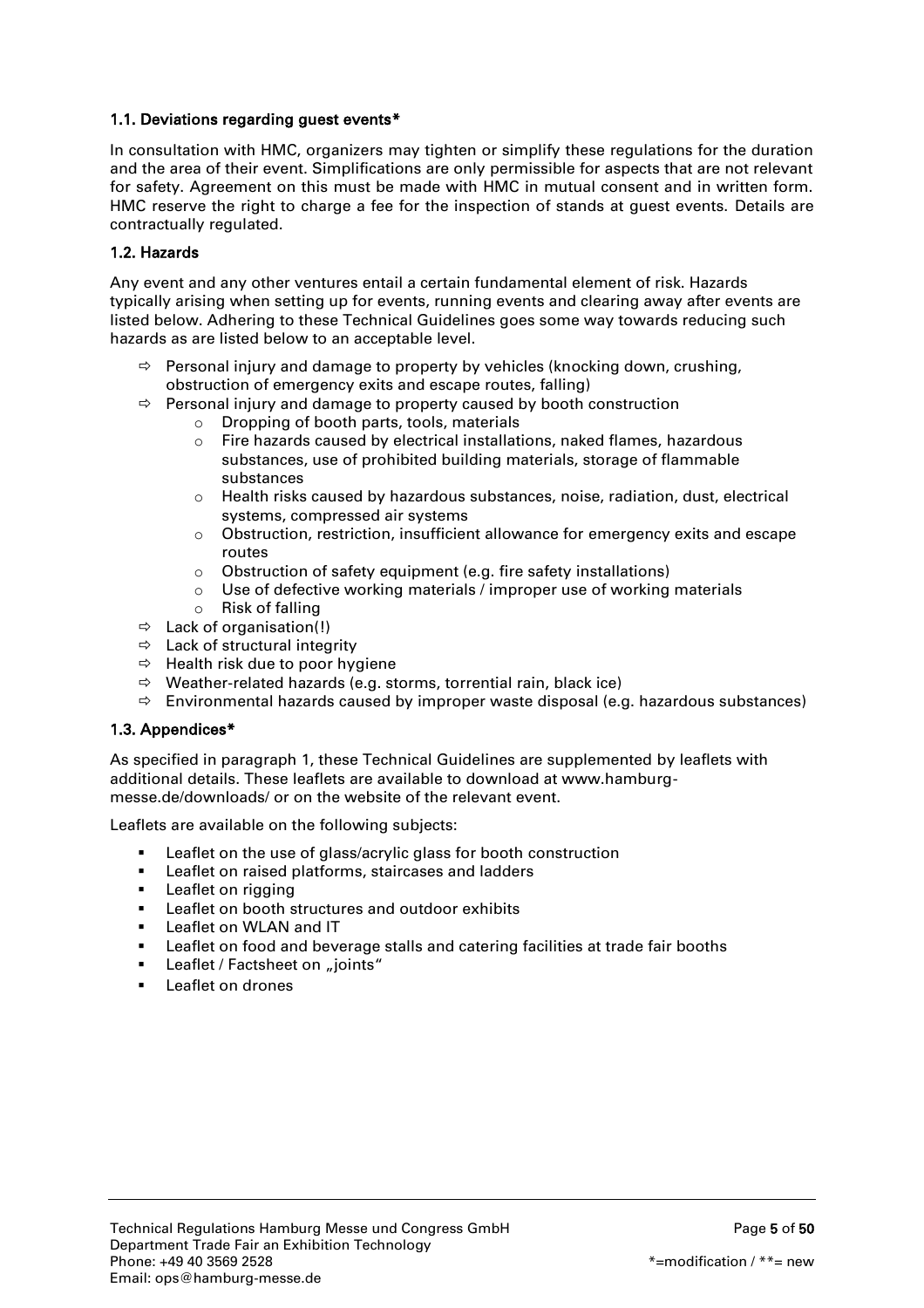# 2 Opening hours

Erecting and dismantling work may be carried out at the contractually specified times only.

At HMC's own events, it is also possible to apply for earlier assembly and ex-tended disassembly time. The approval of such times is subject to charge and must be applied for in the OSC. Outside of these times, the HMC site and building are closed. For guest events, early assembly is to be applied for directly with the organizer.

Following the end of official erection time on the last day of construction, any subsequent stand construction work shall be permissible only within the exhibitor's own area. Visitor aisles are to be cleared by this time.

For the duration of an event, the exhibition halls are open two hours prior to official opening and for one hour after official closing time.

Exhibitors who for legitimate reasons need to be working at their stand before or after these times require specific written permission from the organizer.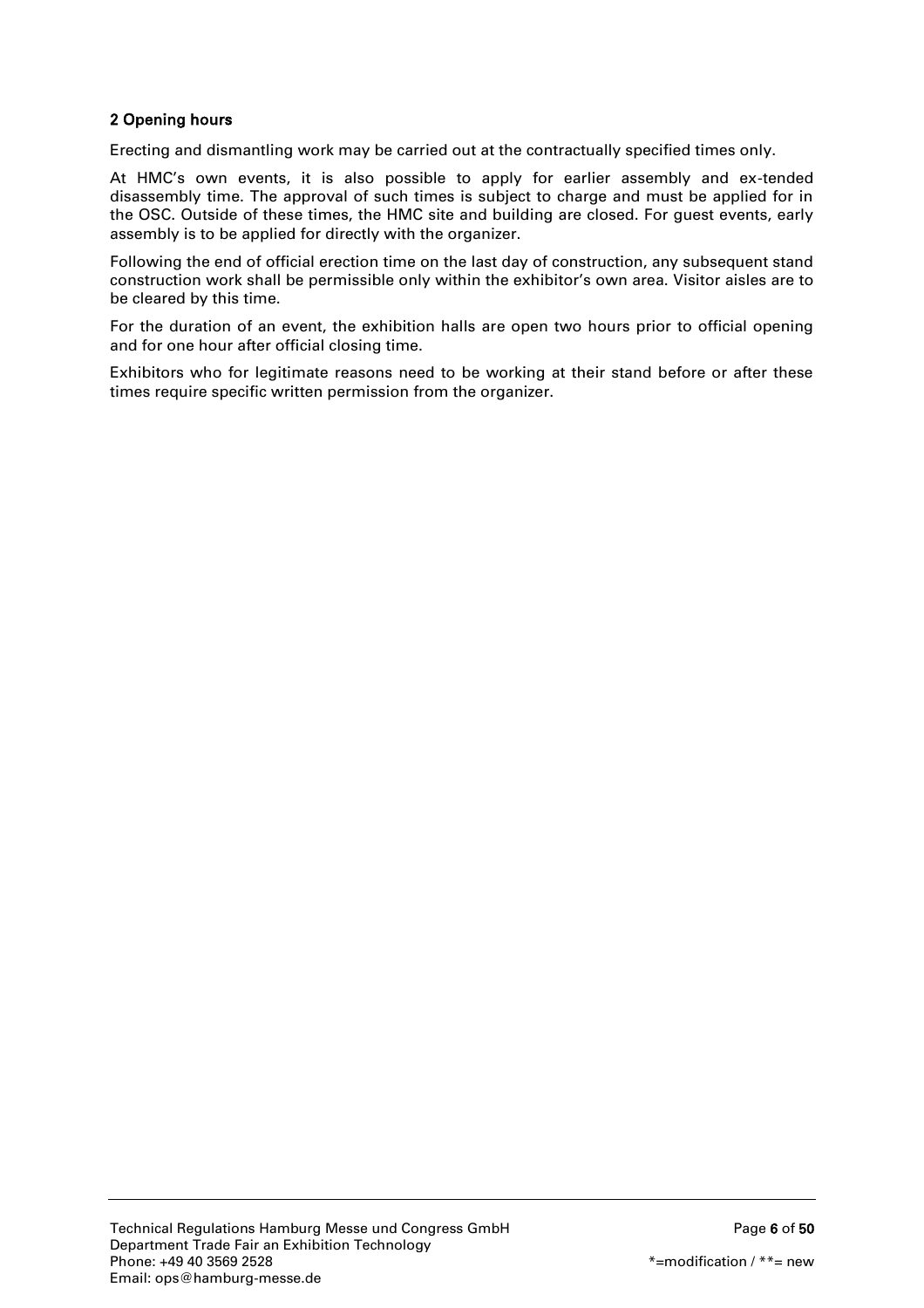# <span id="page-6-0"></span>3. Traffic, Emergency Exits, Safety Equipment

# <span id="page-6-1"></span>3.1. Traffic regulations and information\*

It is essential for traffic to abide by the rules and to obey the signs on site in order to be able to guarantee a smooth flow of traffic during assembly and disassembly times and during events. The following principles apply unless a specific traffic code is issued for an individual event.

- The German road traffic regulations (StVO) apply on the entire HMC exhibition grounds and in the company's car parks.
- The speed limit on the HMC site is 10 km per hour. Speed must be modified at all times to the partly special traffic situation on the premises.
- Illegally parked vehicles, trailers, semi-trailers, containers, boxes and empty packaging of any kind will be towed away at the cost and risk of the owner.
- The instructions issued by the staff employed by HMC to route and control the traffic must be followed and the relevant information observed.
- During assembly and disassembly times and while events are running, vehicles may drive onto the HMC grounds to make deliveries after checking in at a gate and leaving a deposit. Access is allowed for a limited period of time. If the time limit expires, the deposit will be forfeited and the vehicle will be deemed to be illegally parked. Please note that lorries >7.5t may be subject to restricted access times. Please note the regulations relating to specific events.
- Before driving into the halls, permission must be obtained without fail from the relevant hall supervisor.
- When vans and lorries are reversing, a lookout must be posted to keep watch over the danger zone.
- During assembly and dismantling, cars are to be parked in the underground car parks in order to keep the outdoor area free for bigger vehicles.
- In the case of deliveries to the CCH, the mandatory check-in and deposit payment procedure generally already applies from the point of driving into the street by the name of Tiergartenstraße.
- While events are in progress, parking spaces in the exhibition grounds must be booked in advance in the OSC and a charge paid for parking. Parking spaces are limited. As spaces are limited, cars must be parked in the underground car parks or in the multi-storey car parks as a general rule. There are no parking spaces for delivery vehicles to rent in the immediate vicinity of the CCH.
- It is forbidden to stay overnight in a vehicle of any kind on the HMC site. There are parking spaces for motorhomes nearby, e.g. on the Heiligengeistfeld site not far from the South Entrance.
- The HMC parking regulations also apply along with the traffic instructions issued for any specific event.

Please note the site opening times for specific events.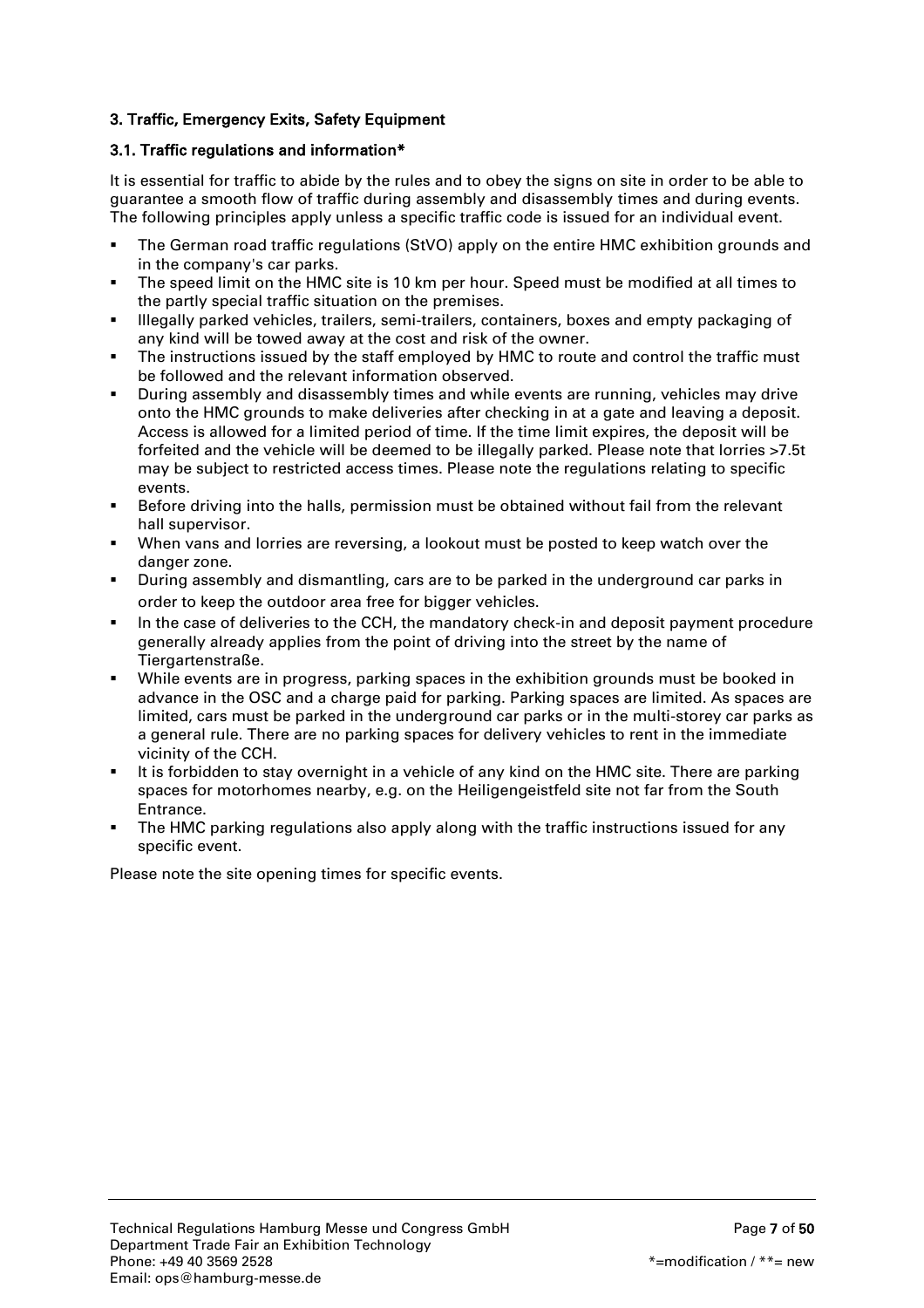## <span id="page-7-0"></span>3.2. Escape routes

## <span id="page-7-1"></span>3.2.1. Fire brigade access zones, hydrants

Essential fire brigade access routes and free movement zones marked by no parking signs shall be kept free at all times. Vehicles and objects parked on access routes or safety zones will be removed at the owner's cost and risk. Hydrants inside and outside exhibition halls may not be obstructed, obscured or made inaccessible.

## <span id="page-7-2"></span>3.2.2. Emergency exits, escape routes, hall entrances

The emergency exits and escape routes must be kept clear at all times. It must be possible to open the doors on emergency exit and escape routes easily from the inside and to their full width.

Emergency exits, escape routes, exit doors and escape hatches in the hall floor and their markings must not be obstructed, built over, barred, covered or rendered otherwise unrecognisable.

The emergency exits and escape routes in the halls must never be blocked by items left

standing or jutting into the aisle. The exhibition company shall be entitled to take corrective action in response to any contraventions of this rule at the expense and risk of the offender.

Materials needed to construct the booth or exhibits delivered for immediate display on the stand may be left at the edges of emergency exit and escape routes for a short time in the assembly and disassembly phase provided that the aisles remain of the regulation width required for safety reasons and that sufficient account is taken of logistical issues.

This condition is regarded as having been met if a strip of no more than 0.9 m at the side of the booth adjoining the aisle is used for temporary storage. A passage



at least 1.2 m wide must be kept free, regardless of the width of the aisle and the goods left in the gangway. Areas in front of emergency exits and the points at which aisles cross are exceptions to this rule and their full width must be kept free at all times The aisles may not be used to set up assembly areas or to erect machines (e.g. woodworking machines, workbenches).

HMC can order the immediate clearance of all aisles or certain aisles for logistical reasons. The emergency exits and escape routes must be kept clear at all times. It must be possible for the automatic doors on escape routes to open from the inside quickly and easily to their full width at all times.

 $\Rightarrow$  Further information: Section 5.4.1.11

# <span id="page-7-3"></span>3.3. Safety equipment\*

Sprinklers, fire alarms, fire extinguishing equipment, smoke alarms, firewalls and corresponding technical equipment closing devices on hall doors and other safety equipment marked as such, together with the related markings and especially the green emergency exit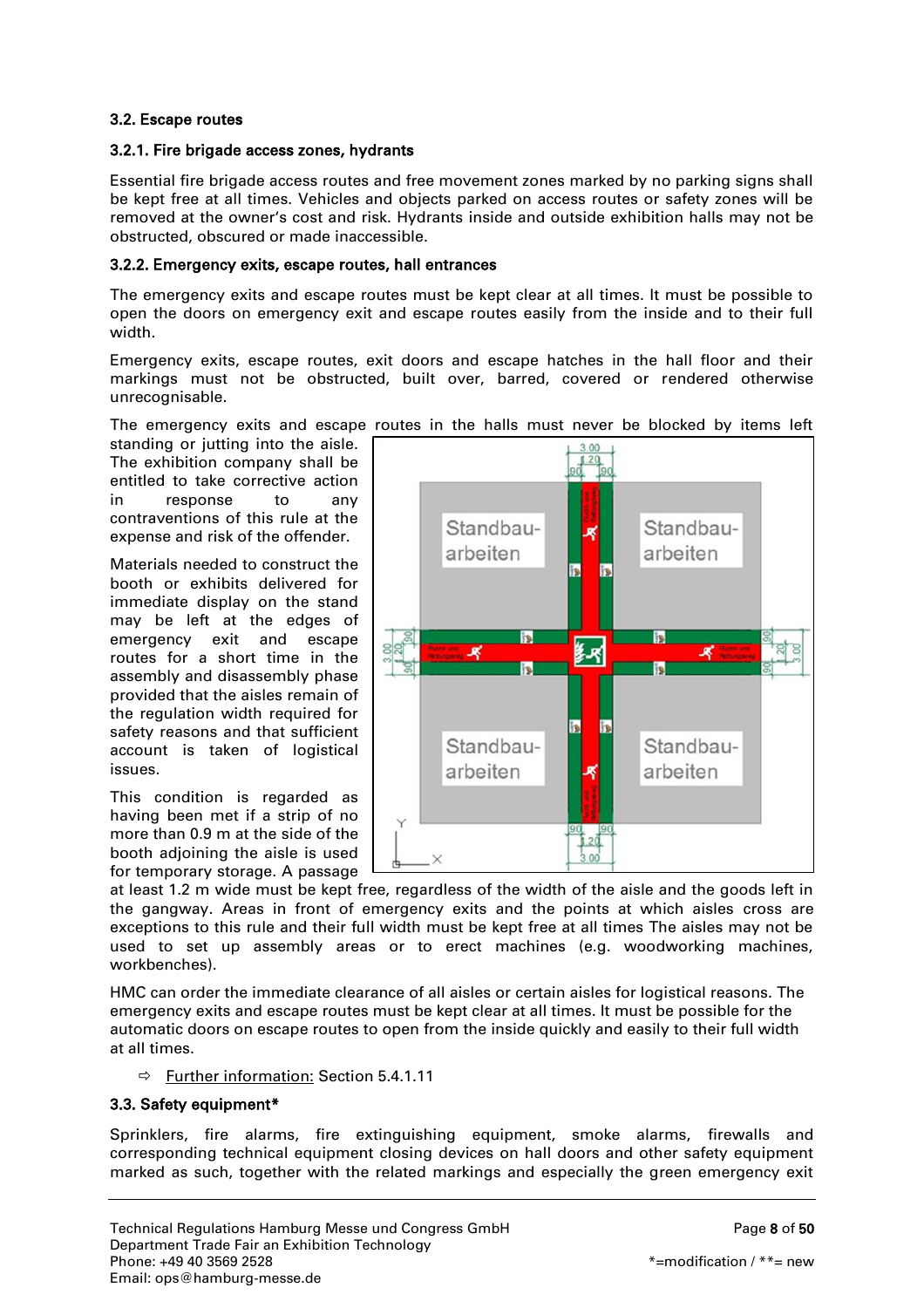signs, must all times be easily accessible and identifiable; they may not be obstructed or made in accessible.

# <span id="page-8-0"></span>3.4. Stand numbering

All the booths at trade fairs and exhibitions are numbered by the event organiser. A layout plan clearly showing the position of the numbered booths in the hall must be displayed in the relevant hall supervisor's office. A printed plan of DIN A1 size or larger is required for public display.

A layout plan is also required for other events (e.g. functions, parties, concerts). Emergency exits, escape routes and equipment in the hall must be clearly identifiable on the plan.

## <span id="page-8-1"></span>3.5. Security patrols / access to the exhibition site\*

The site is only kept under general surveillance by HMC during assembly and disassembly and while events are in progress. There is no security patrol watching over halls, rooms, stands or vehicles. The HMC does not take charge of equipment and items brought onto the site or delivered by exhibitors and third parties acting on their instructions.

Exhibitors must organise security, if needed, for any specific booth, equipment, property or rooms. Personnel deployed to keep watch outside opening hours during assembly, disassembly, events or booth parties may only be provided by the security company hired by HMC (cf. form/OSC).

As a general principle, anyone who has work to do on the site in connection with an event or who is delivering goods for booths or collecting goods from booths has access to the site during the official assembly and disassembly times. While events are in progress, access to the site will only be granted to persons with a legitimate ID accepted by the event organiser or by HMC (e.g. entrance ticket, exhibitor pass).

Further information: SITE RULES Section 1.

## <span id="page-8-2"></span>3.6. Emergency evacuation\*

HMC can issue orders for buildings, halls or rooms to be closed or immediately evacuated for safety reasons. The reopening of the buildings only takes place after clearance from the responsible authorities.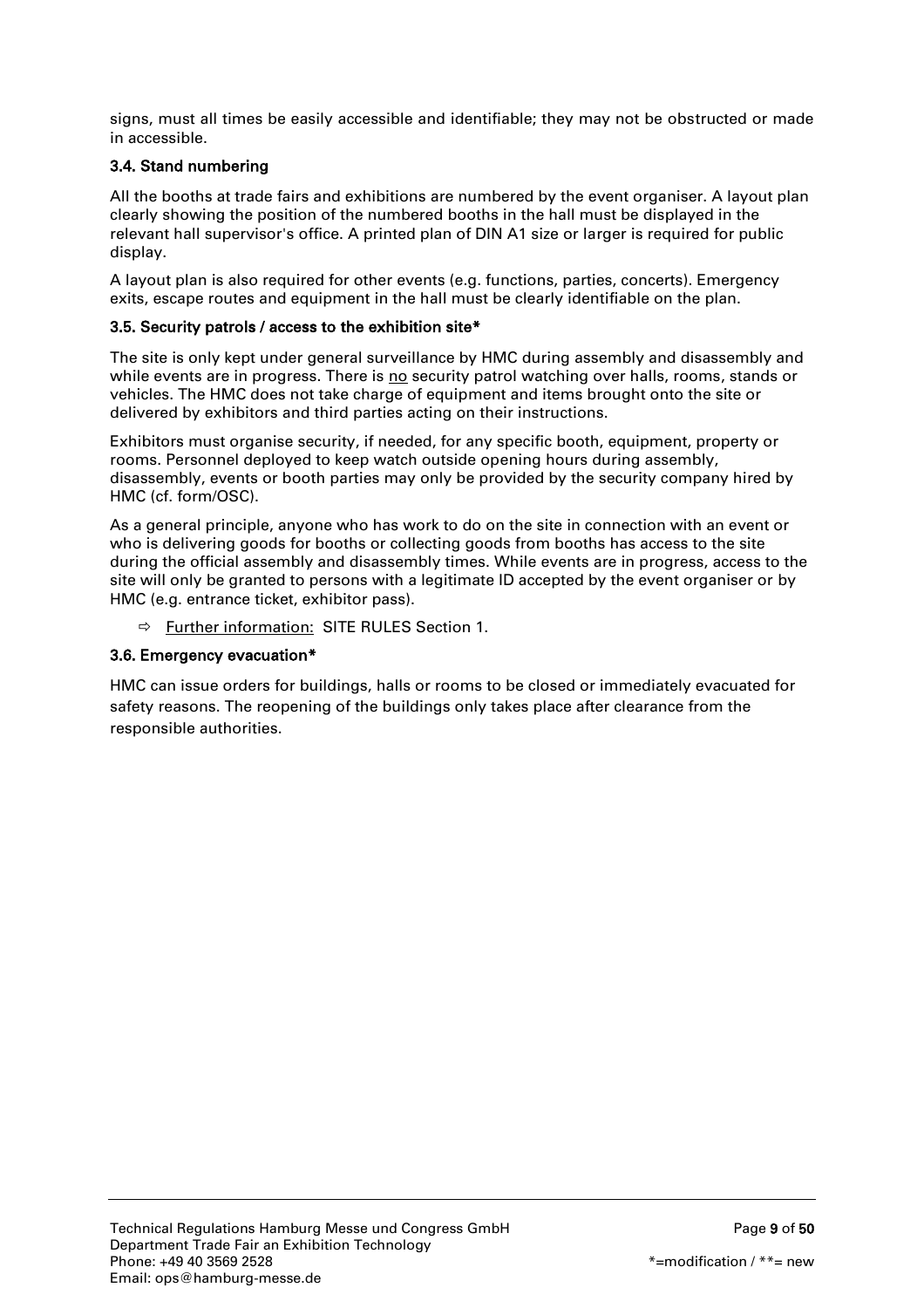# <span id="page-9-0"></span>4. Technical details and equipment of the halls and the exhibition grounds

| Halle A1                             | Single-storey                                                     | $9.937 \text{ m}^2$                                                              |
|--------------------------------------|-------------------------------------------------------------------|----------------------------------------------------------------------------------|
| Floor cover: poured asphalt          | Max Load: 5000kg/qm                                               | Ground pressure: 250kN/qm                                                        |
| Vehicle access only with permission. |                                                                   |                                                                                  |
| Clear gate access:                   | Gate 3 and 5: 7,90 x 7,90m                                        | Gate 1, 2, 6 and 7: 5,90m x 5,90m                                                |
|                                      | Gate 4: 9,90 x 10,00m                                             |                                                                                  |
| width x height                       |                                                                   |                                                                                  |
| Clear hall height                    | 17,00m                                                            |                                                                                  |
| Ceilings suspension / rigging        | Please contact HMC service contractor.                            |                                                                                  |
| Water connectors                     | Please contact HMC service contractor.                            |                                                                                  |
| Power supply                         |                                                                   | 230V - 50Hz sowie 3x400V - 50 Hz MP + SL, TN-CS-Netz. Please contact HMC service |
|                                      | contractor.                                                       |                                                                                  |
| Sprinkler system                     | ves                                                               |                                                                                  |
| Compressed air                       | Please contact HMC service contractor.                            |                                                                                  |
| Illumination:                        | Individual lamp control. LED lamps, approx. 350 Lux, 4.000°Kelvin |                                                                                  |
|                                      |                                                                   |                                                                                  |

# <span id="page-9-1"></span>4.1. technical details of the halls (fair ground)\*

| Halle A <sub>2</sub>                 | Single-storey                                                                    | $3.657 \text{ m}^2$         |
|--------------------------------------|----------------------------------------------------------------------------------|-----------------------------|
| Floor cover: poured asphalt          | Max Load: 5000kg/qm                                                              | Ground pressure: 250kN/qm   |
| Vehicle access only with permission. |                                                                                  |                             |
| Clear gate access:                   | Gate 8 and 10: 7,90 x 7,90m                                                      | Gate 1 and 7: 5,90m x 5,90m |
|                                      | Gate 9: 9,90 x 10,00m                                                            |                             |
| width x height                       |                                                                                  |                             |
| Clear hall height                    | 17.00m                                                                           |                             |
| Ceilings suspension / rigging        | Please contact HMC service contractor.                                           |                             |
| Water connectors                     | Please contact HMC service contractor.                                           |                             |
| Power supply                         | 230V - 50Hz sowie 3x400V - 50 Hz MP + SL, TN-CS-Netz. Please contact HMC service |                             |
|                                      | contractor.                                                                      |                             |
| Sprinkler system                     | ves                                                                              |                             |
| Compressed air                       | Please contact HMC service contractor.                                           |                             |
| Illumination:                        | Individual lamp control. LED lamps, approx. 350 Lux, 4.000°Kelvin                |                             |
|                                      |                                                                                  |                             |

| Halle A <sub>3</sub>                 | Single-storey                                                                    | $8.490 \text{ m}^2$               |
|--------------------------------------|----------------------------------------------------------------------------------|-----------------------------------|
| Floor cover: poured asphalt          | Max Load: 5000kg/gm                                                              | Ground pressure: 250kN/qm         |
| Vehicle access only with permission. |                                                                                  |                                   |
| Clear gate access:                   | Gate 3, 5, 8 and 10: 7,90m x 7,90m                                               | Gate 1, 2, 6 and 7: 5,90m x 5,90m |
|                                      | Gate 4 and 9: 9,90m x 10,00m                                                     |                                   |
| width x height                       |                                                                                  |                                   |
| Clear hall height                    | 11,20m                                                                           |                                   |
| Ceilings suspension / rigging        | Please contact HMC service contractor.                                           |                                   |
| Water connectors                     | Please contact HMC service contractor.                                           |                                   |
| Power supply                         | 230V - 50Hz sowie 3x400V - 50 Hz MP + SL, TN-CS-Netz. Please contact HMC service |                                   |
|                                      | contractor.                                                                      |                                   |
| Sprinkler system                     | ves                                                                              |                                   |
| Compressed air                       | Please contact HMC service contractor.                                           |                                   |
| Illumination:                        | Individual lamp control. LED lamps, approx. 350 Lux, 4.100°Kelvin                |                                   |
|                                      |                                                                                  |                                   |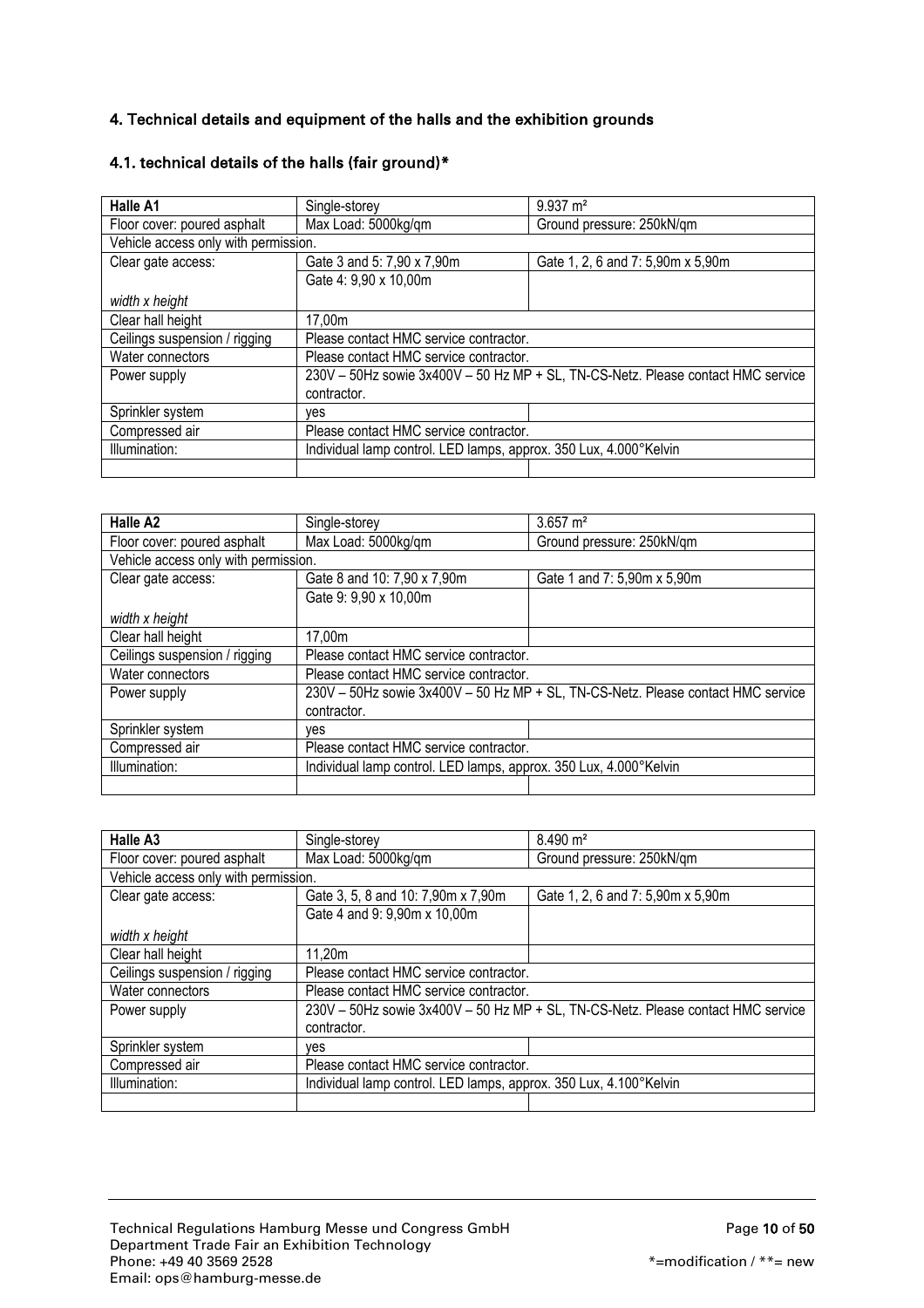| Halle A4                             | Single-storey                                                                    | 8.347 m <sup>2</sup>              |
|--------------------------------------|----------------------------------------------------------------------------------|-----------------------------------|
| Floor cover: poured asphalt          | Max Load: 5000kg/qm                                                              | Ground pressure: 250kN/qm         |
| Vehicle access only with permission. |                                                                                  |                                   |
| Clear gate access:                   | Gate 3 and 5: 7,90m x 7,90m                                                      | Gate 1, 2, 6 and 7: 5,90m x 5,90m |
|                                      | Gate 4: 9,90m x 10,00m                                                           |                                   |
| width x height                       |                                                                                  |                                   |
| Clear hall height                    | Lower part oft he hall: 9,70m / higher part of the hall: 17,00m                  |                                   |
| Ceilings suspension / rigging        | Please contact HMC service contractor.                                           |                                   |
| Water connectors                     | Please contact HMC service contractor.                                           |                                   |
| Power supply                         | 230V - 50Hz sowie 3x400V - 50 Hz MP + SL, TN-CS-Netz. Please contact HMC service |                                   |
|                                      | contractor.                                                                      |                                   |
| Sprinkler system                     | ves                                                                              |                                   |
| Compressed air                       | Please contact HMC service contractor.                                           |                                   |
| Illumination:                        | Individual lamp control. LED lamps, approx. 350 Lux, 4.100°Kelvin                |                                   |

| <b>Halle B1 Erdgeschoss</b>          | Multi-stroey                                                                             | $3.517 \text{ m}^2$       |
|--------------------------------------|------------------------------------------------------------------------------------------|---------------------------|
| Floor cover: floor screed            | Max Load: 2000kg/qm                                                                      | Ground pressure: 250kN/qm |
| Vehicle access only with permission. |                                                                                          |                           |
| Clear gate access:                   | Gate 1: 11,20m x 5,90m                                                                   | Gate 15: 5,20m x 5,90m    |
|                                      | Access to B2:8,75 x 5,90m                                                                |                           |
| width x height                       |                                                                                          |                           |
| Clear hall height                    | 5.50m to 5.90m. NB: Restrictions apply in case of smoke curtains. In these areas the     |                           |
|                                      | maximum height is limited to 2.50m. Please refer to the booth diagrams or the exhibition |                           |
|                                      | hall plan for details!                                                                   |                           |
| Ceilings suspension / rigging        | Please contact HMC service contractor.                                                   |                           |
| Water connectors                     | Please contact HMC service contractor.                                                   |                           |
| Power supply                         | 230V - 50Hz sowie 3x400V - 50 Hz MP + SL, TN-CS-Netz. Please contact HMC service         |                           |
|                                      | contractor.                                                                              |                           |
| Sprinkler system                     | ves                                                                                      |                           |
| Compressed air                       | Please contact HMC service contractor.                                                   |                           |
| Illumination:                        | fluorescent lamp, ca. 250 Lux, 4.000°Kelvin                                              |                           |

| <b>Halle B1 Obergeschoss</b>         | Multi-storey                                                                      | $2.892 \text{ m}^2$                                                                         |
|--------------------------------------|-----------------------------------------------------------------------------------|---------------------------------------------------------------------------------------------|
| Floor cover: floor screed            | Max Load: 750kg/qm                                                                | Ground pressure: 250kN/qm                                                                   |
| Vehicle access only with permission. |                                                                                   |                                                                                             |
| Clear gate access:                   | Note "Access".                                                                    |                                                                                             |
|                                      |                                                                                   |                                                                                             |
| width x height                       |                                                                                   |                                                                                             |
| Clear hall height                    |                                                                                   | 5.50m to 5.90m. Please refer to the booth diagrams or the exhibition hall plan for details! |
| Ceilings suspension / rigging        | Please contact HMC service contractor.                                            |                                                                                             |
| Water connectors                     | Please contact HMC service contractor.                                            |                                                                                             |
| Power supply                         | 230V - 50Hz sowie 3x400V - 50 Hz MP + SL, TN-CS-Netz. Please contact HMC service  |                                                                                             |
|                                      | contractor.                                                                       |                                                                                             |
| Sprinkler system                     | ves                                                                               |                                                                                             |
| Compressed air                       | Please contact HMC service contractor.                                            |                                                                                             |
| Illumination:                        | fluorescent lamp, ca. 250 Lux, 4.000°Kelvin                                       |                                                                                             |
| Access:                              | Freight elevator: H: 2,50m x W:2,50m x D:5,50m, max. load: 6000kg - Use only with |                                                                                             |
|                                      | elevator operator!                                                                |                                                                                             |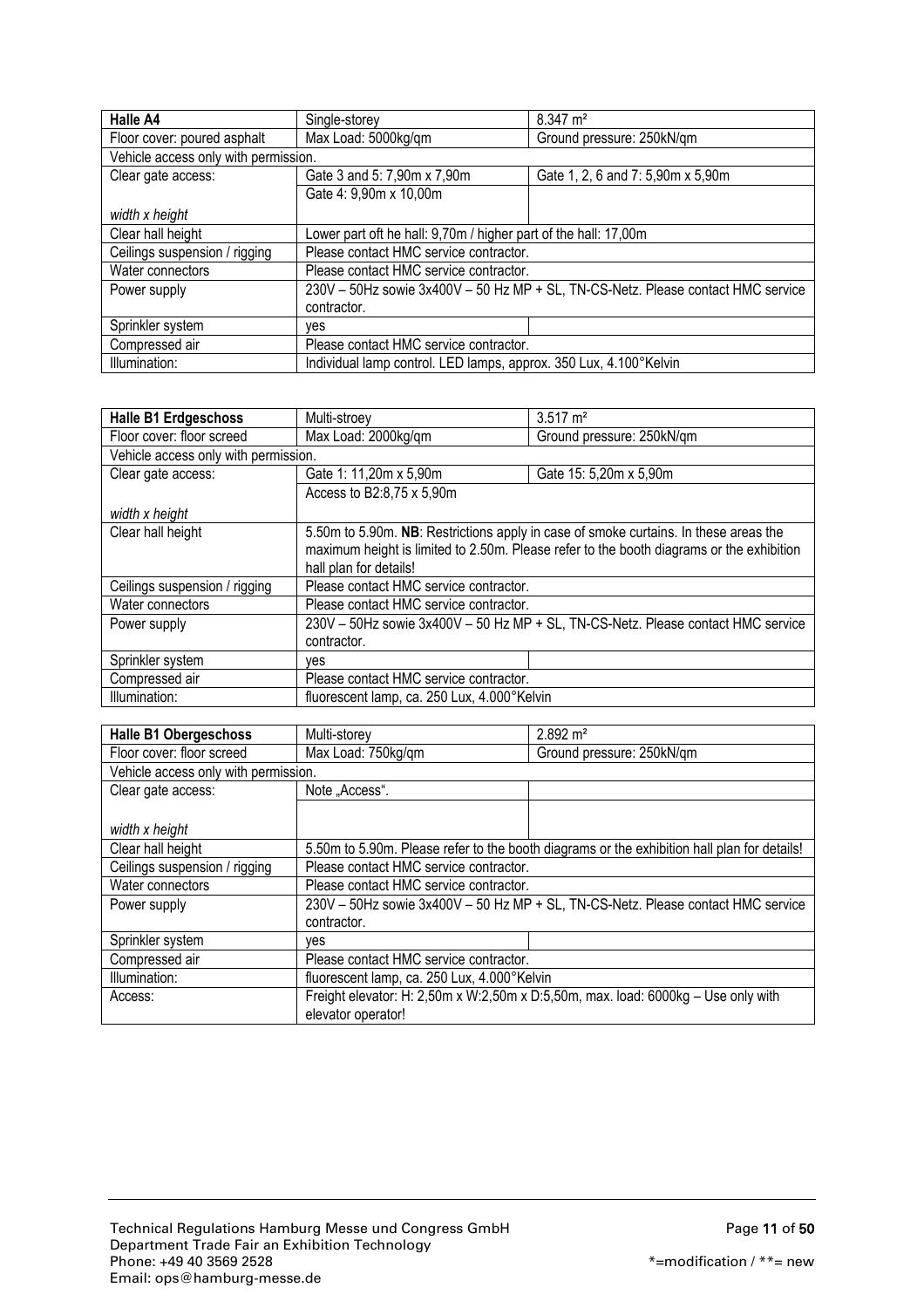| <b>Halle B2 Erdgeschoss</b>          | Multi-storev                                                                        | $4.126 \text{ m}^2$       |
|--------------------------------------|-------------------------------------------------------------------------------------|---------------------------|
| Floor cover: floor screed            | Max Load: 2000kg/qm                                                                 | Ground pressure: 250kN/qm |
| Vehicle access only with permission. |                                                                                     |                           |
| Clear gate access:                   | Gate 3 and 4: 11,20m x 5,90m                                                        | Gate 13: 5,20m x 5,90m    |
|                                      | Access to B1:8,75 x 5,90m                                                           |                           |
| width x height                       |                                                                                     |                           |
| Clear hall height                    | 5.50m to 13.50m. Please refer to the booth diagrams or the exhibition hall plan for |                           |
|                                      | details!                                                                            |                           |
| Ceilings suspension / rigging        | Please contact HMC service contractor.                                              |                           |
| Water connectors                     | Please contact HMC service contractor.                                              |                           |
| Power supply                         | 230V - 50Hz sowie 3x400V - 50 Hz MP + SL, TN-CS-Netz Please contact HMC service     |                           |
|                                      | contractor.                                                                         |                           |
| Sprinklersystem                      | ves                                                                                 |                           |
| Compressed air                       | Please contact HMC service contractor.                                              |                           |
| Illumination:                        | fluorescent lamp, ca. 250 Lux, 4.000°Kelvin                                         |                           |

| <b>Halle B2 Obergeschoss</b>         | Multi-storey                                                                     | $1.475 \text{ m}^2$                                                                         |
|--------------------------------------|----------------------------------------------------------------------------------|---------------------------------------------------------------------------------------------|
| Floor cover: floor screed            | Max Load: 750kg/qm                                                               | Ground pressure: 250kN/qm                                                                   |
| Vehicle access only with permission. |                                                                                  |                                                                                             |
| Clear gate access:                   | Note "Access".                                                                   |                                                                                             |
|                                      |                                                                                  |                                                                                             |
| width x height                       |                                                                                  |                                                                                             |
| Clear hall height                    |                                                                                  | 5.50m to 5.90m. Please refer to the booth diagrams or the exhibition hall plan for details! |
| Ceilings suspension / rigging        | Please contact HMC service contractor.                                           |                                                                                             |
| Water connectors                     | Please contact HMC service contractor.                                           |                                                                                             |
| Power supply                         | 230V - 50Hz sowie 3x400V - 50 Hz MP + SL, TN-CS-Netz. Please contact HMC service |                                                                                             |
|                                      | contractor.                                                                      |                                                                                             |
| Sprinkler system                     | ves                                                                              |                                                                                             |
| Compressed air                       | Please contact HMC service contractor.                                           |                                                                                             |
| Illumination:                        | fluorescent lamp, ca. 250 Lux, 4.000°Kelvin                                      |                                                                                             |
| Access:                              | Freight elevator: H:2,50m x W:2,50m x D:5,50m, max. load: 6000kg - Use only with |                                                                                             |
|                                      | elevator operator!                                                               |                                                                                             |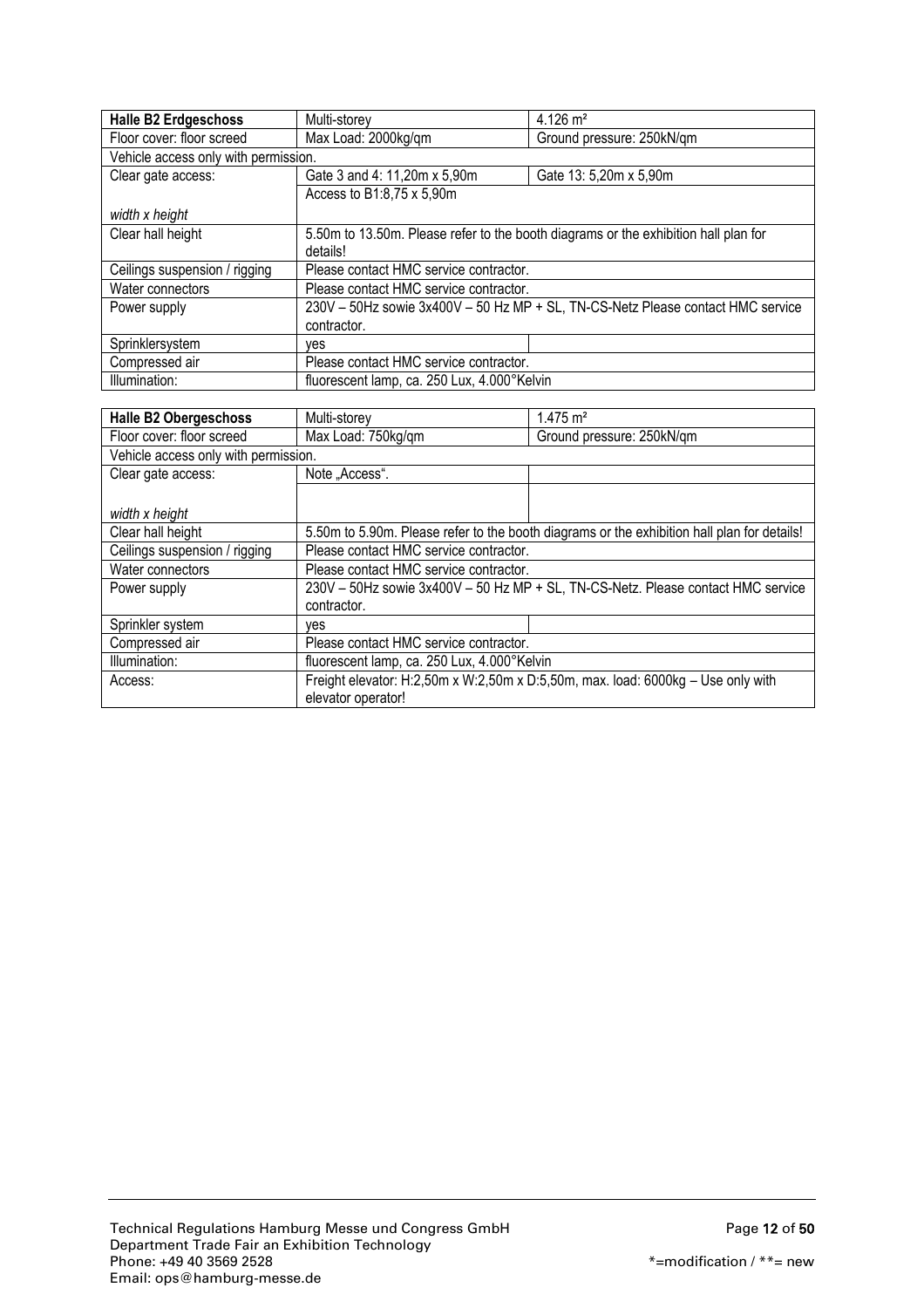| <b>Halle B3 Erdgeschoss</b>          | Multi-storey                                                                                | $1.439 \text{ m}^2$       |
|--------------------------------------|---------------------------------------------------------------------------------------------|---------------------------|
| Floor cover: floor screed            | Max Load: 2000kg/qm                                                                         | Ground pressure: 250kN/qm |
| Vehicle access only with permission. |                                                                                             |                           |
| Clear gate access:                   | Gate 5: 11,20m x 5,90m                                                                      |                           |
|                                      | Access to B4:8,75 x 5,90m                                                                   |                           |
| width x height                       |                                                                                             |                           |
| Clear hall height                    | 5.50m to 5.90m. Please refer to the booth diagrams or the exhibition hall plan for details! |                           |
| Ceilings suspension / rigging        | Please contact HMC service contractor.                                                      |                           |
| Water connectors                     | Please contact HMC service contractor.                                                      |                           |
| Power supply                         | 230V - 50Hz sowie 3x400V - 50 Hz MP + SL, TN-CS-Netz. Please contact HMC service            |                           |
|                                      | contractor.                                                                                 |                           |
| Sprinklersystem                      | ves                                                                                         |                           |
| Compressed air                       | Please contact HMC service contractor.                                                      |                           |
| Illumination:                        | fluorescent lamp, ca. 250 Lux, 4.000°Kelvin                                                 |                           |

| <b>Halle B3 Obergeschoss</b>         | Multi-storey                                                                                           | $1.439 \text{ m}^2$                                                                         |
|--------------------------------------|--------------------------------------------------------------------------------------------------------|---------------------------------------------------------------------------------------------|
| Floor cover: floor screed            | Max Load: 750kg/qm                                                                                     | Ground pressure: 250kN/qm                                                                   |
| Vehicle access only with permission. |                                                                                                        |                                                                                             |
| Clear gate access:                   | Note "Access".                                                                                         |                                                                                             |
|                                      |                                                                                                        |                                                                                             |
| width x height                       |                                                                                                        |                                                                                             |
| Clear hall height                    |                                                                                                        | 5.50m to 5.90m. Please refer to the booth diagrams or the exhibition hall plan for details! |
| Ceilings suspension / rigging        | Please contact HMC service contractor.                                                                 |                                                                                             |
| Water connectors                     | Please contact HMC service contractor.                                                                 |                                                                                             |
| Power supply                         | 230V - 50Hz sowie 3x400V - 50 Hz MP + SL, TN-CS-Netz. Please contact HMC service                       |                                                                                             |
|                                      | contractor.                                                                                            |                                                                                             |
| Sprinkler system                     | ves                                                                                                    |                                                                                             |
| Compressed air                       | Please contact HMC service contractor.                                                                 |                                                                                             |
| Illumination:                        | fluorescent lamp, ca. 250 Lux, 4.000°Kelvin                                                            |                                                                                             |
| Access:                              | Freight elevator: H:2,50m x W:2,50m x D:5,50m, max. load: 6000kg - Use only with<br>elevator operator! |                                                                                             |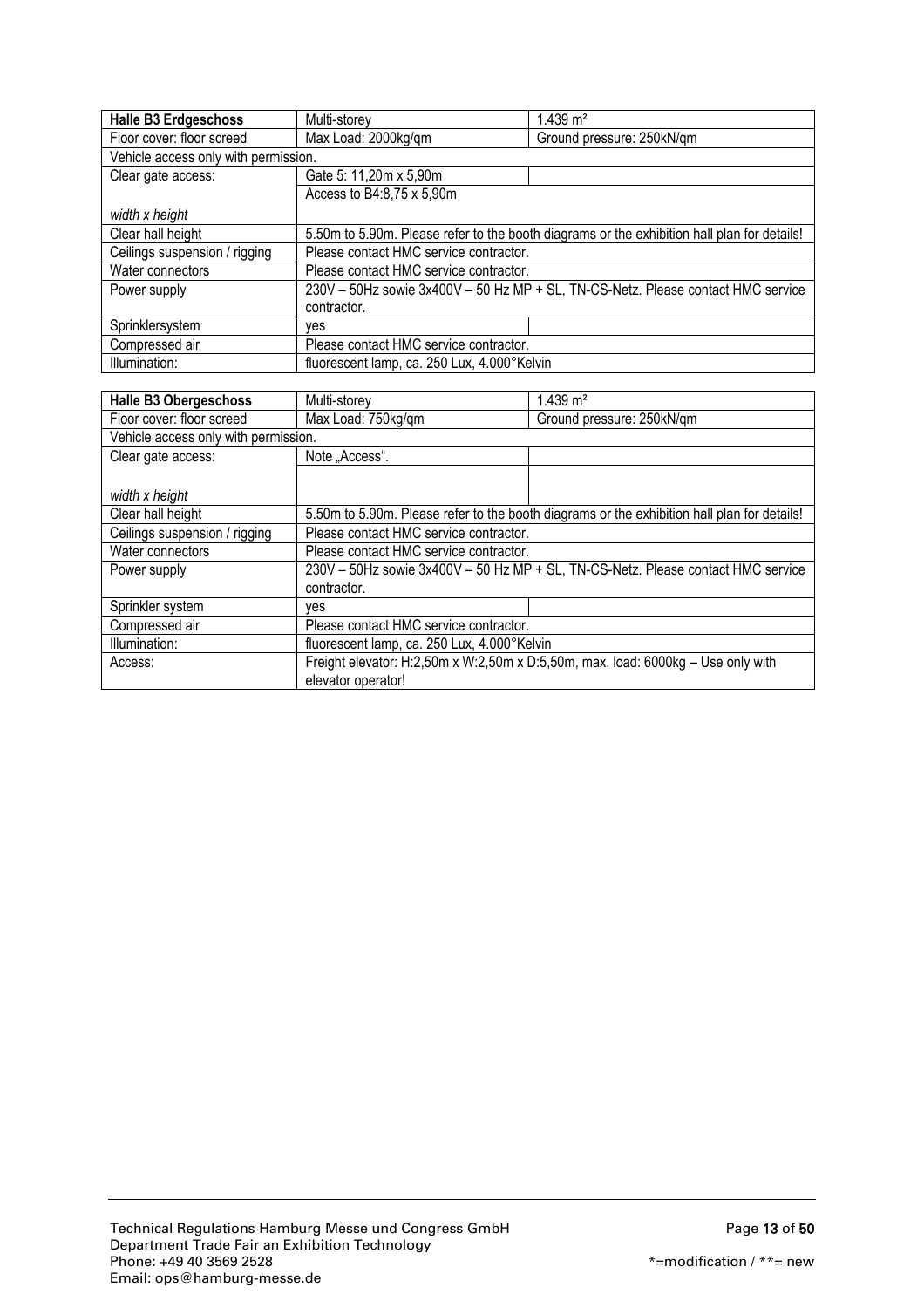| <b>Halle B4 Erdgeschoss</b>          | Multi-storey                                                                        | $3.758 \text{ m}^2$       |
|--------------------------------------|-------------------------------------------------------------------------------------|---------------------------|
| Floor cover: floor screed            | Max Load: 2000kg/qm                                                                 | Ground pressure: 250kN/qm |
| Vehicle access only with permission. |                                                                                     |                           |
| Clear gate access:                   | Gate 7: 11,20m x 5,90m                                                              | Gate 10: 5,90m x 5,65m    |
|                                      | Access to B3:8,75 x 5,90m                                                           |                           |
| width x height                       |                                                                                     |                           |
| Clear hall height                    | 5.50m to 13.50m. Please refer to the booth diagrams or the exhibition hall plan for |                           |
|                                      | details!                                                                            |                           |
| Ceilings suspension / rigging        | Please contact HMC service contractor.                                              |                           |
| Water connectors                     | Please contact HMC service contractor.                                              |                           |
| Power supply                         | 230V - 50Hz sowie 3x400V - 50 Hz MP + SL, TN-CS-Netz. Please contact HMC service    |                           |
|                                      | contractor.                                                                         |                           |
| Sprinkler system                     | ves                                                                                 |                           |
| Compressed air                       | Please contact HMC service contractor.                                              |                           |
| Illumination:                        | fluorescent lamp, ca. 250 Lux, 4.000°Kelvin                                         |                           |

| <b>Halle B4 Obergeschoss</b>         | Multi-storey                                                                                | $2.357 \text{ m}^2$       |
|--------------------------------------|---------------------------------------------------------------------------------------------|---------------------------|
| Floor cover: floor screed            | Max Load: 750kg/gm                                                                          | Ground pressure: 250kN/qm |
| Vehicle access only with permission. |                                                                                             |                           |
| Clear gate access:                   | Note "Access".                                                                              |                           |
|                                      |                                                                                             |                           |
| width x height                       |                                                                                             |                           |
| Clear hall height                    | 5.50m to 5.90m. Please refer to the booth diagrams or the exhibition hall plan for details! |                           |
| Ceilings suspension / rigging        | Please contact HMC service contractor.                                                      |                           |
| Water connectors                     | Please contact HMC service contractor.                                                      |                           |
| Power supply                         | 230V - 50Hz sowie 3x400V - 50 Hz MP + SL, TN-CS-Netz. Please contact HMC service            |                           |
|                                      | contractor.                                                                                 |                           |
| Sprinkler system                     | ves                                                                                         |                           |
| Compressed air                       | Please contact HMC service contractor.                                                      |                           |
| Illumination:                        | fluorescent lamp, ca. 250 Lux, 4.000°Kelvin                                                 |                           |
| Access:                              | Freight elevator: H:2,50m x W:2,50m x D:5,50m, max. load: 6000kg - Use only with            |                           |
|                                      | elevator operator!                                                                          |                           |

| <b>Halle B5</b>                      | Single-storey                                                                    | $8.474 \text{ m}^2$               |
|--------------------------------------|----------------------------------------------------------------------------------|-----------------------------------|
| Floor cover: poured asphalt          | Max Load: 5000kg/qm                                                              | Ground pressure: 250kN/qm         |
| Vehicle access only with permission. |                                                                                  |                                   |
| Clear gate access:                   | Gate 3, 5, 8 and 10: 7,90m x 7,90m                                               | Gate 1, 2, 6 and 7: 5,90m x 5,90m |
|                                      | Gate 4 and 9: 9,90m x 10,00m                                                     |                                   |
| width x height                       |                                                                                  |                                   |
| Clear hall height                    | 11,20m                                                                           |                                   |
| Ceilings suspension / rigging        | Please contact HMC service contractor.                                           |                                   |
| Water connectors                     | Please contact HMC service contractor.                                           |                                   |
| Power supply                         | 230V - 50Hz sowie 3x400V - 50 Hz MP + SL, TN-CS-Netz. Please contact HMC service |                                   |
|                                      | contractor.                                                                      |                                   |
| Sprinkler system                     | ves                                                                              |                                   |
| Compressed air                       | Please contact HMC service contractor.                                           |                                   |
| Illumination:                        | Individual lamp control. LED lamps, approx. 350 Lux, 4.100°Kelvin                |                                   |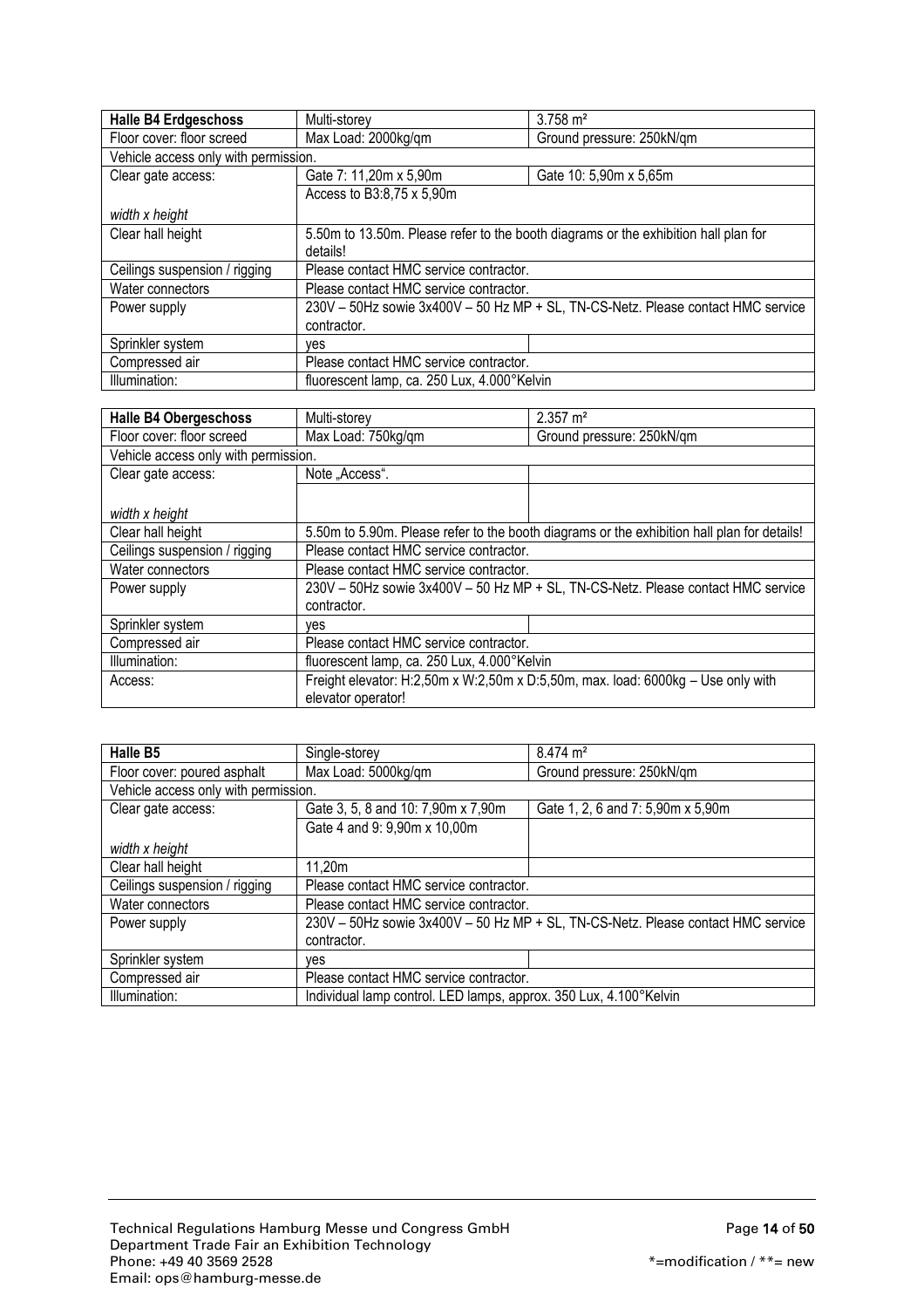| <b>Halle B6</b>                      | Single-storey                                                                   | $13.175 \text{ m}^2$        |
|--------------------------------------|---------------------------------------------------------------------------------|-----------------------------|
| Floor cover: poured asphalt          | Max Load: 5000kg/qm                                                             | Ground pressure: 250kN/qm   |
| Vehicle access only with permission. |                                                                                 |                             |
| Clear gate access:                   | Gate 8, 9 and 11: 7,90m x 7,90m                                                 | Gate 1 and 2: 5,90m x 5,90m |
|                                      | Gate 10: 9,90m x 10,00m                                                         |                             |
| width x height                       |                                                                                 |                             |
| Clear hall height                    | 11,20m                                                                          |                             |
| Ceilings suspension / rigging        | Please contact HMC service contractor.                                          |                             |
| Water connectors                     | Please contact HMC service contractor.                                          |                             |
| Power supply                         | 230V - 50Hz sowie 3x400V - 50 Hz MP + SL, TN-CS-Netz Please contact HMC service |                             |
|                                      | contractor.                                                                     |                             |
| Sprinkler system                     | ves                                                                             |                             |
| Compressed air                       | Please contact HMC service contractor.                                          |                             |
| Illumination:                        | Individual lamp control. LED lamps, approx. 350 Lux, 4.100°Kelvin               |                             |

| Halle B7                             | Single-storey                                                                    | $7.760 \text{ m}^2$         |
|--------------------------------------|----------------------------------------------------------------------------------|-----------------------------|
| Floor cover: poured asphalt          | Max Load: 5000kg/qm                                                              | Ground pressure: 250kN/qm   |
| Vehicle access only with permission. |                                                                                  |                             |
| Clear gate access:                   | Gate 3, 4, 8 and 10: 7,90m x 7,90m                                               | Gate 5 and 6: 5,90m x 5,90m |
|                                      | Gate 9: 9,90m x 10,00m                                                           |                             |
| width x height                       |                                                                                  |                             |
| Clear hall height                    | 11,20m                                                                           |                             |
| Ceilings suspension / rigging        | Please contact HMC service contractor.                                           |                             |
| Water connectors                     | Please contact HMC service contractor.                                           |                             |
| Power supply                         | 230V - 50Hz sowie 3x400V - 50 Hz MP + SL, TN-CS-Netz. Please contact HMC service |                             |
|                                      | contractor.                                                                      |                             |
| Sprinkler system                     | ves                                                                              |                             |
| Compressed air                       | Please contact HMC service contractor.                                           |                             |
| Illumination:                        | Individual lamp control. LED lamps, approx. 350 Lux, 4.100°Kelvin                |                             |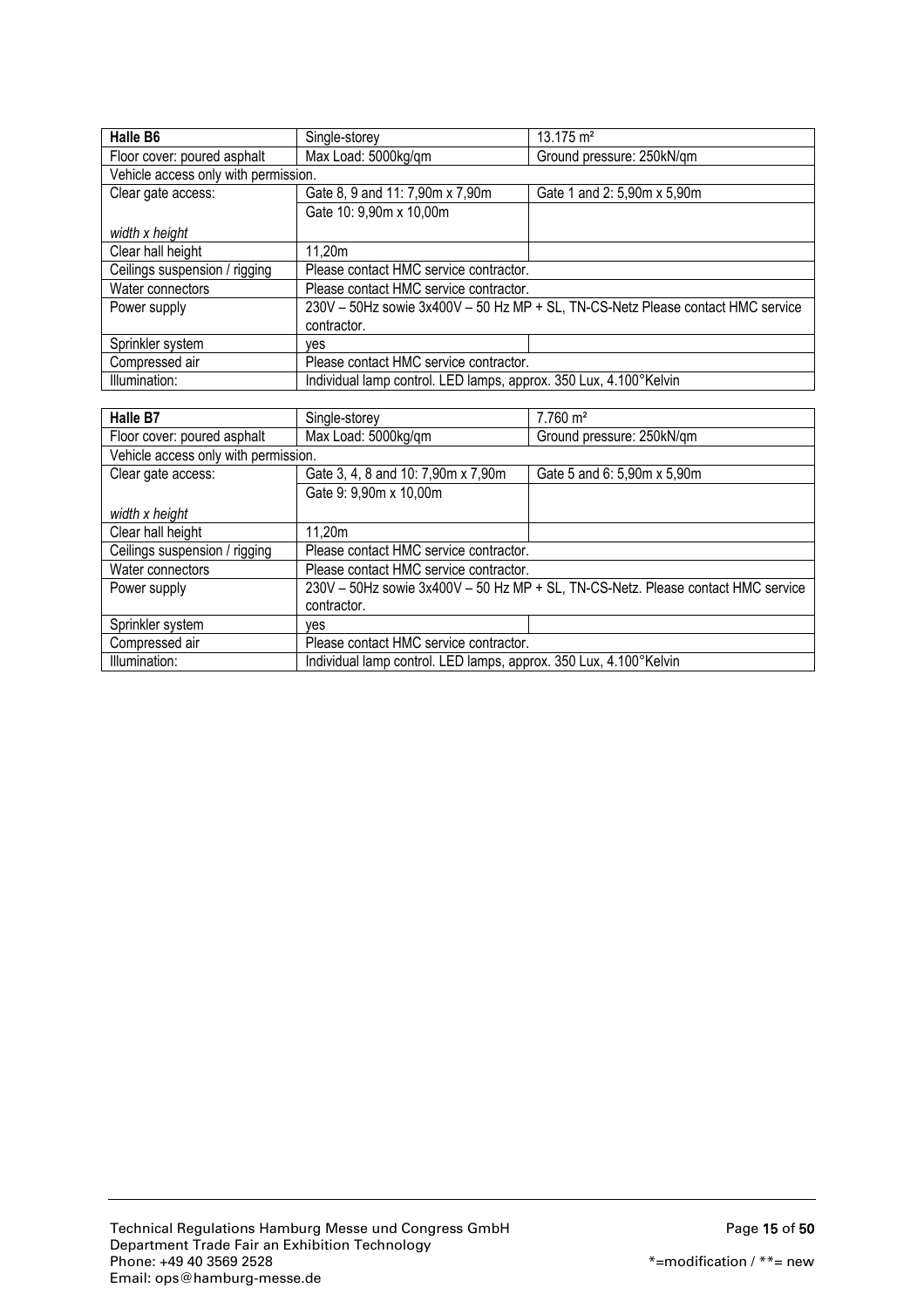# <span id="page-15-0"></span>4.3. Hall details

## <span id="page-15-1"></span>4.3.1. General lighting, power supply, voltage\*

General lighting in the A site halls and in halls B5 to B7 have approx. 350 Lux and in the halls B1 to B4 approx. 250 Lux, as measured one meter above the hall floor.

Available power supply and voltage on the exhibition grounds: 230 volts (+6%/-10%) 50Hz, 3 phase 3x400 VAC (+6%/-10%)/50Hz. Mains type: TN-CS.

## <span id="page-15-2"></span>4.3.2. Compressed air, electricity and water supplies

Water and electricity supply to the stands in the halls is via floor ducts/floor-mounted connectors. There is no permanently installed compressed air system (see 6.5 Compressed air installation).

## <span id="page-15-3"></span>4.3.3. Communications equipment

Telephone, fax and digital data connections for stands in the halls are provided exclusively through the Siemens HiPath switchboard. Permanent connections can be provided for telephones, fax machines and digital terminals brought by exhibitors. Any terminals used by the exhibitor must be suitable for operation as extensions. Stand Internet access is provided through HMC's existing connection. For further information, please refer to the order form for information and communication technology "Order form for information and communications technology". The commissioning of or connection to links provided by external providers of tele-phone, fax, digital data or Internet services is not allowed.

## <span id="page-15-4"></span>4.3.4. Sprinklers\*

All halls are fitted with sprinkler installations. All halls are fitted with an automatic fire alarm system.

## <span id="page-15-5"></span>4.3.5. Heating, ventilation

All exhibition halls, conference halls, foyers and other rooms are heated with warm air. Ventilation here is by existing units providing sufficient fresh air input.

#### <span id="page-15-6"></span>4.3.6. Malfunction

Any failures in technical supplies shall be reported immediately to an HMC employee. HMC shall not be liable for any losses and/or damage caused by such failures.

#### <span id="page-15-7"></span>4.3.7. Foundations

No foundations and/or alterations to existing structures are possible in all halls and Foyers.

#### <span id="page-15-8"></span>4.3.8. Open-air exhibition ground

The open-air spaces are paved, with the gradient necessary for drainage of rainwater. The site is fitted with general roadway and path illumination for use after dark.

Services are available to only a limited extent. The possibility of water or waste water connections definitely needs to be clarified with the organizer before any planning is done.

Any areas are cleaned by HMC, kept free of snow and salted/gritted as required. The use of the grounds is strictly subject to approval.

Drillings or anchorages are not permitted anywhere on the exhibition grounds.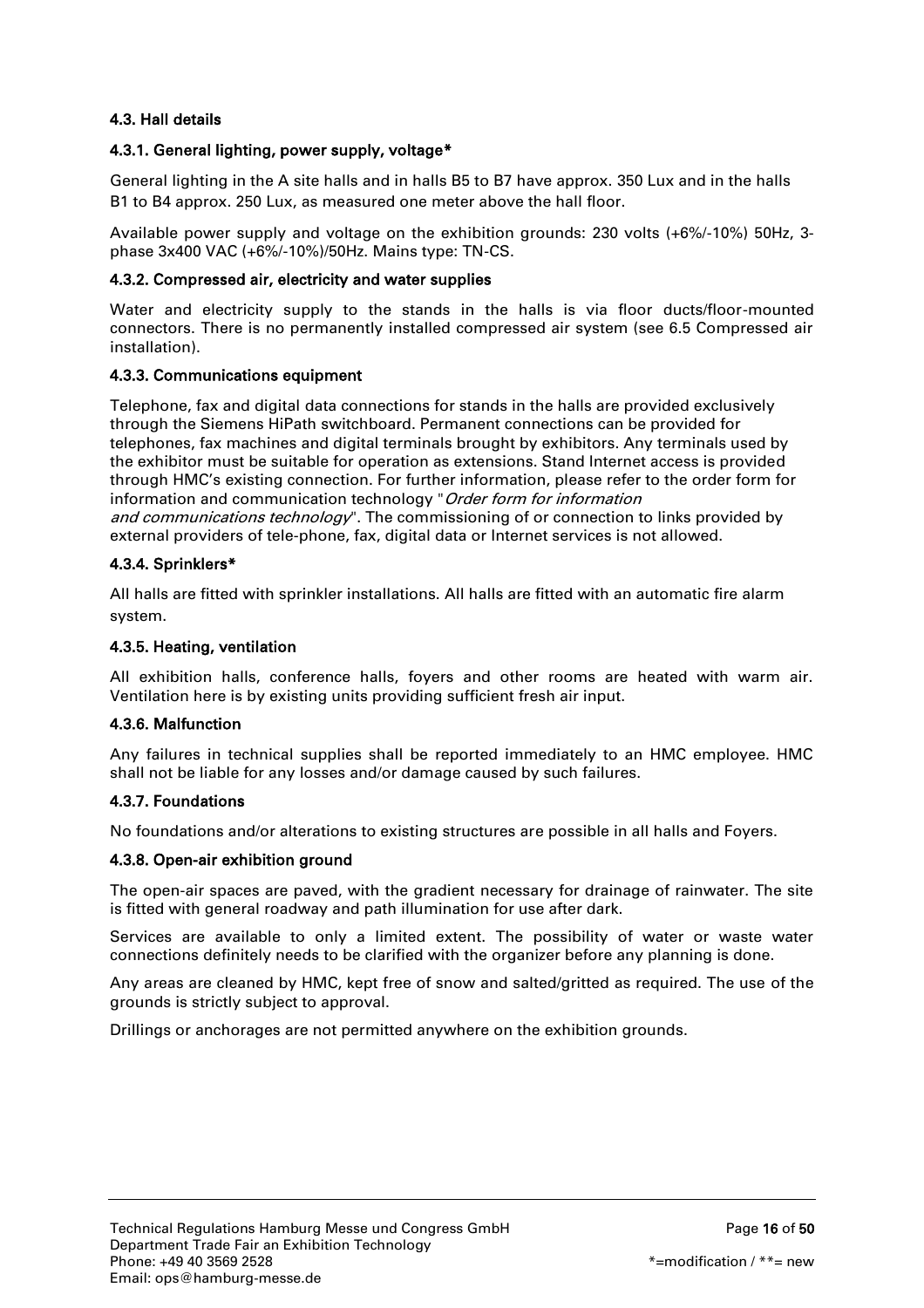# <span id="page-16-0"></span>5. Exhibition stand construction regulations

## <span id="page-16-1"></span>5.1. Stand safety\*

Stands, including all equipment and exhibits and advertising matter are to be constructed with such stability as to pose no danger to public safety and order, and especially life and health. The exhibitor is responsible for structural safety and if necessary must give proof of this, in a timely manner, up to 5 working days before the start of construction. Stands which exceed four metres in height must be structurally stable under a dynamic pressure of 1.125 kN/sq m  $(=$ airflow within the halls).

## <span id="page-16-2"></span>5.2. Approval of stand construction\*

All stand structures or subjects listed below are subject to approval by HMC, Department T-MA.

Provided that these technical regulations are complied with in the design and execution of the stand or of an event, is not necessary for single-storey stands up to a construction height of 3.0 meters to submit drawings for approval. Responsibility for proper execution lies with the builder at all times.

For HMC's own events, the following require approval:

- Stands on outdoor site
- Stands structures exceeding a height of 3.0m
- Stands equal to or greater than 50  $m<sup>2</sup>$
- **Structures having more than one storey**
- Stands with platforms that are accessible to visitors
- **EXEC** Cinema auditoriums or spectator rooms
- **Special constructions**
- **Nobile structures**
- Use of exhibition halls for other events
- Stands or spaces where open fire of any kind, pyrotechnics or lasers are to be used
- Use of stand space for evening events
- **•** Vehicle and trailer of any kind

For guest events at the HMC site:

The following require approval from HMC:

- Stands on the outdoor site
- Stands equal to or greater than 50  $m<sup>2</sup>$
- **Structures having more than one storey**
- Stands with platforms that are accessible to visitors
- Cinema auditoriums or spectator rooms
- Special constructions
- **Nobile structures**
- Use of exhibition halls for other events
- Stands or spaces where open fire of any kind pyrotechnics or lasers are to be used
- **•** Vehicles and trailers of any kind

Approval of the following points is up to the organizer:

- Stands exceeding a stand height of 3.0m
- **Use of stand space for evening events**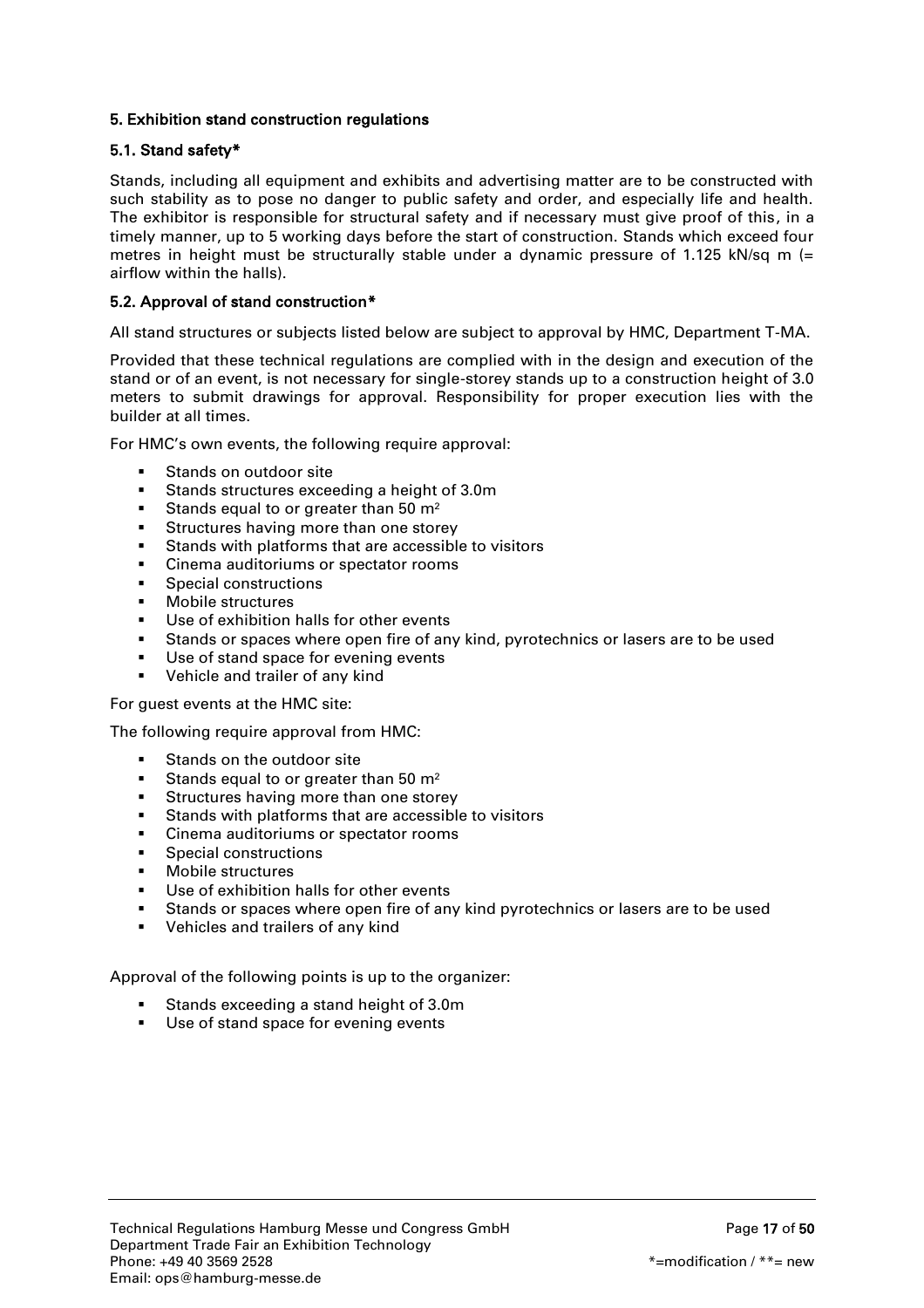## <span id="page-17-0"></span>5.2.1. Inspection and approval of structures requiring approval\*/\*\*

#### For

- Stands on the outdoor site
- **Structures having more than one storey**
- Stands with platforms (>50cm) that are accessible to visitors
- **EXEC** Cinema auditoriums or spectator rooms
- Special constructions
- Mobile structures
- Use of exhibition halls for other events
- Stands or spaces where open fire of any kind pyrotechnics or lasers are to be used

the following documents must be handed in 8 weeks before the start of assembly at the latest:

a) Construction specification in German or English

b) Stand plan in scale 1:100 (floor plans, elevations, sectional views), details of construction in larger scale

c) Static analysis tested in accordance with German norms or Euro-code.

d) Verification of rescue and escape routes on the stand (width and length)

e) If a type qualification or a test log book is presented, point a), b) and c) are not required.

Please note that HMC and external parties will examine the stands. If the re-quired documents are handed in too late, an approval in time may not be possible. When the examination is done, the applicant will receive an electronic notification of approval or conditions for the construction of the stand.

For the approval of

a) stands with a construction height >3m above the hall floor,

b) Stands equal to or greater than 50 m<sup>2</sup>

c) stand space used for evening events,

- d) vehicles and trailers of any kind,
- e) Stands or areas on which any kind of open fire, pyrotechnics or lasers are used

dimensional stand plans in scale 1:100 must be presented and, in case of a), b), c) and d) brief description of the plans in German or English is required 4 weeks before the event at the latest.

Documents submitted later than the periods stipulated above cannot always be reviewed in time. Therefore, approval might not be certain before the start of construction. This may result in dismantling, alterations or blocking the stand.

The costs of the structure approval proceedings will be invoiced to the exhibitor.

#### <span id="page-17-1"></span>5.2.2. Vehicles and containers

Vehicles and containers used as exhibition stands in the halls are subject to approval by HMC (see also 5.4.1.1).

#### <span id="page-17-2"></span>5.2.3. Alterations of non-complying components

Any stand structures that do not conform to the technical regulations or the law, must be altered or removed.

If execution is not completed on time, HMC is entitled to make changes itself at the expense of the exhibitor or organizer. HMC is also entitled to close the stand to forbid access for visitors.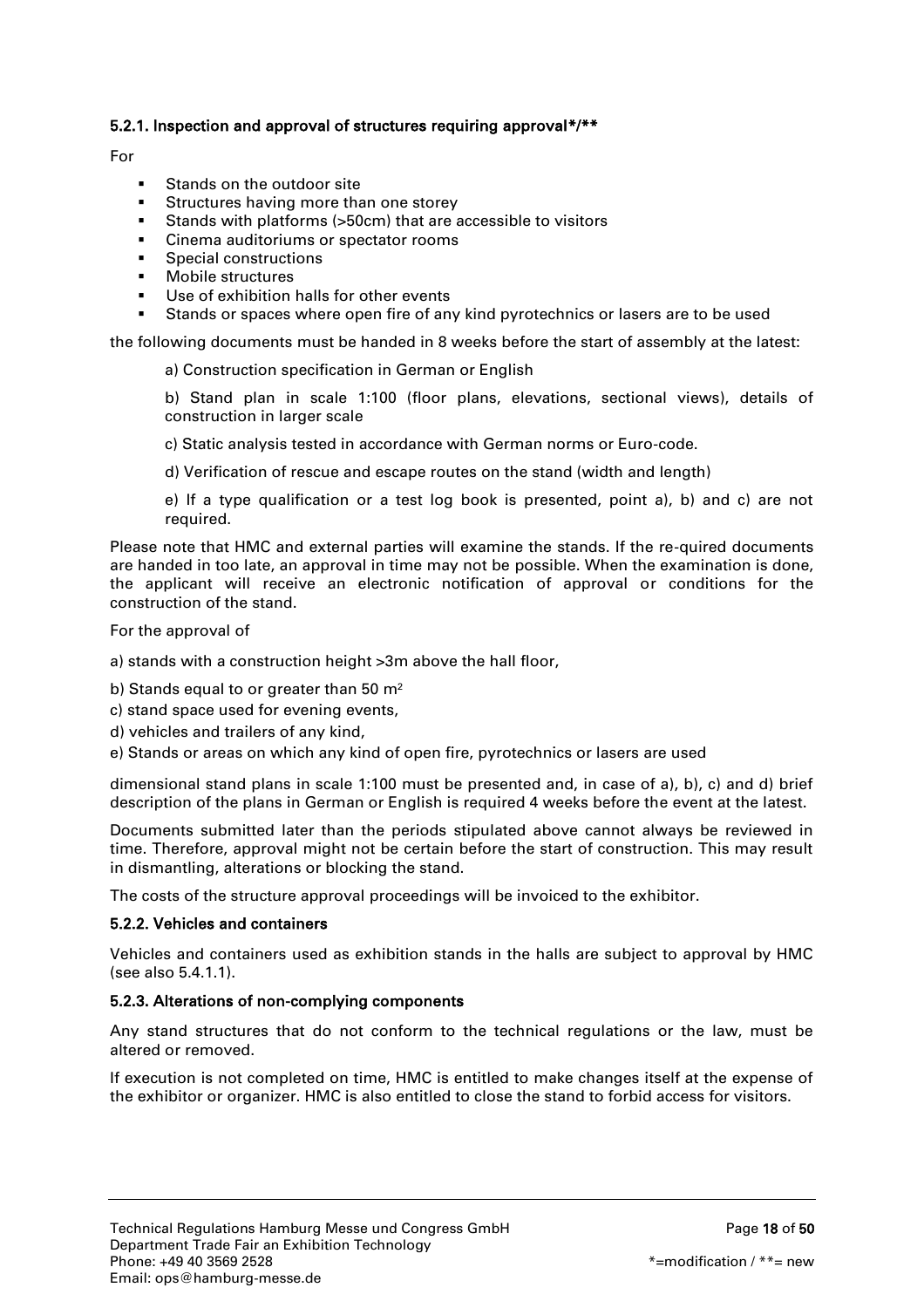# <span id="page-18-0"></span>5.2.4. Extent of liability

No claims for damages whatsoever will be entertained by the organizer and the organizer in respect of the loss, damage or impairment of any kind suffered by designs, models or documents submitted, irrespective of the legal basis for such claims.

# <span id="page-18-1"></span>5.3. Construction heights

Minimum construction height is 2.50 m. Any part facing neighbouring stands that is above 2.50 m in height shall be designed with neutral surfaces (white or grey). In the event that the construction height of 3.50 m is exceeded, either a neighbourhood zone of 1.0 m must be maintained or the written consent of the stand neighbours must be obtained, and submitted in writing to the organizer. This also applies to banners and advertising structures.

HMC reserves the right to grant permission without consulting the holder of the neighbouring booth.

The following limits are applicable in all cases, where technically possible:

- Stand construction: +6 m above upper edge of floor
- Advertising structures/banners: +8 m above upper edge of floor
- Suspended lighting: +9 m above upper edge of floor

It is not permitted to obstruct access to permanently installed electrical junction boxes and other technical equipment. The height above OKF of any installations on the outer wall/columns is shown in the stand sketches sent to you.

In all cases where stand constructions and advertising structures exceed a height of 3.0m the stand design must be submitted to HMC for approval (see also 5.2 Approval of stand construction).

Exhibits are excepted from this rule. Guest organizers may stipulate different limits after consultation with HMC.

It is up to the exhibitor to check whether the stand construction heights can be realized at his stand.

 $\Rightarrow$  Further information: Section 4. "technical details of the halls"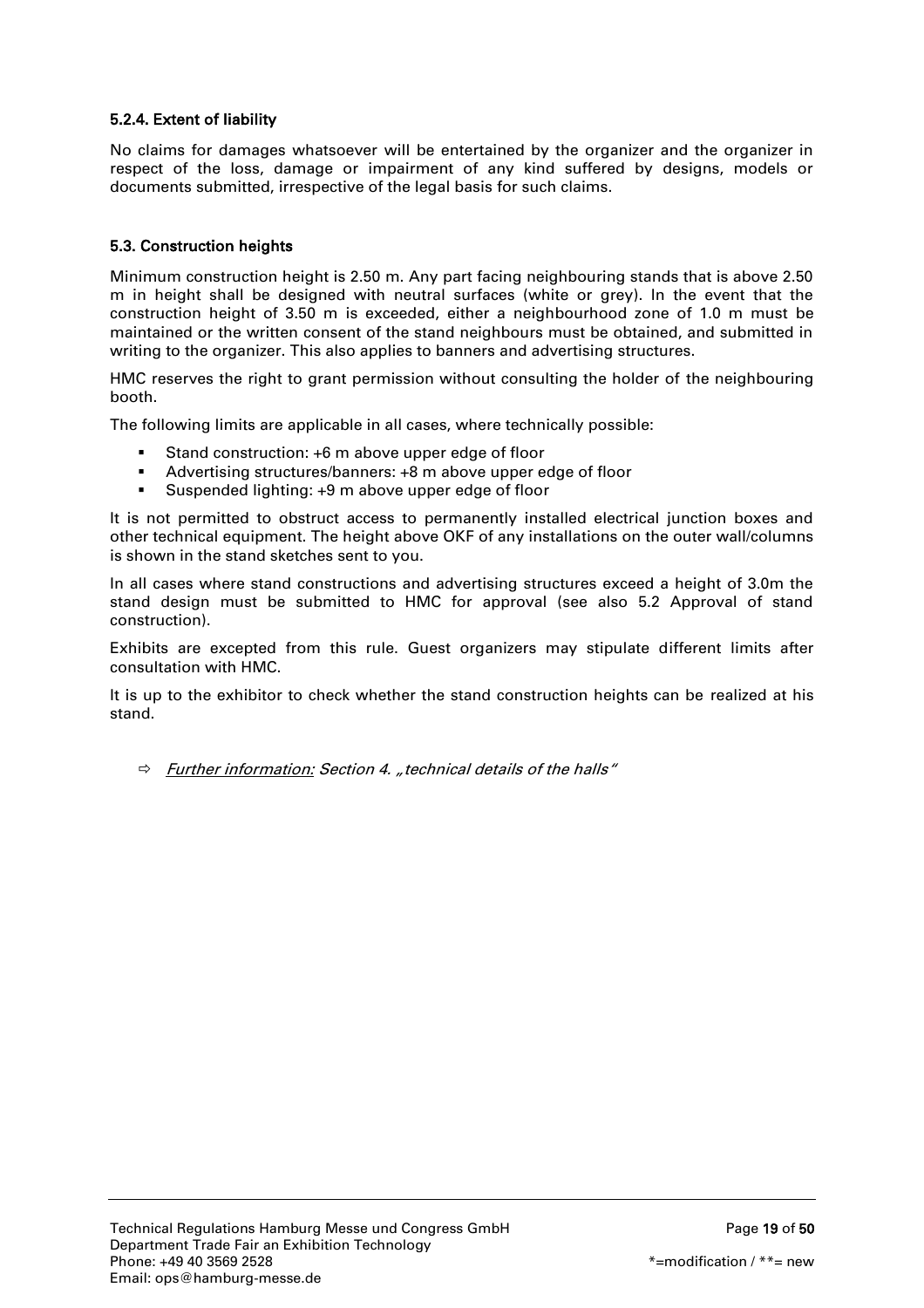# <span id="page-19-0"></span>5.4. Fire protection and safety regulations

## <span id="page-19-1"></span>5.4.1. Fire protection\*

There is a general smoking ban (in any form, also for example E-cigarettes) on HMC premises. This does not apply to designated open spaces and the specially designated rooms.

It is generally prohibited to build exhibition stands using any highly inflammable materials, materials which drip when burning, form toxic gases or produce a lot of smoke such as most thermoplastics including rigid polystyrene foam or similar.

For safety reasons, load-bearing structural elements may in individual cases be required to satisfy certain specific requirements (e.g. non-flammability).

Any mountings and ties required for structural or load-bearing purposes may only comprise non-flammable materials.

Decoration materials must be classed as being at least flame-retardant (Class B1), may not drip when burning pursuant to DIN 4102-1, may only produce a limited amount of smoke or pursuant to EN 13501-1 must at least comply with Class C (C –s2, d0). A test certificate of the fire classification of materials used must be availlable for presentation.

As a rule, materials such as bamboo, reeds, hay, straw, mulch or peat do not meet these requirements and are in general to be protected separately or treated in accordance with fire safety regulations. The use of deciduous and coniferous shrubs is only permitted if they have moist root balls.

Normally flammable, dripping decoration materials, e.g. artificial flowers, vine leaves, fruit, etc., are not allowed in overhead installations.

The use of naked flames of any kind is generally subject to approval. This also applies to the use of candles and ethanol fireplaces.

The use of marquees and canvas canopies for booths is problematic in general as these coverings adversely affect the sprinkler system. Booth coverings therefore need to be approved by the HMC (T-MA).

 $\Rightarrow$  Further information: Section 5.4.1.4 "Pyrotechnics and naked flames" / Section 5.4.2 "Booth coverings"

# 5.4.1.1. Exhibition of motor vehicles

The exhibition of vehicles with combustion engines in the halls is strictly subject to the permission of HMC. The tanks may only hold the amount of fuel needed to drive the vehicles in and out (fuel gauge warning lamp must be on). The tank caps must be locked if possible. Suitable measures must be taken to catch any oil dripping below the engine. Further safety measures may be required depending on the event and the location, such as inerting the fuel tanks, disconnecting the batteries and/or deploying security guards.

In the case of vehicles with alternative drive technology, e.g. electric or hybrid drive, the batteries must be disconnected from the drive by safety switches (master switches). In the case of vehicles with gas engines, the pressure tank must be emptied.

Hydrogen and other gas-powered vehicles may not be operated in the buildings. As a general rule, it is strictly forbidden to fill up vehicles with fuel inside the halls.

#### 5.4.1.2. Explosion hazard substances, ammunition

Explosion hazard substances are subject to the Explosives Act (Sprengstoffgesetz) in the version applicable from time to time, and may not be exhibited. This also applies to ammunition, as defined by firearms law (Waffengesetz), and pyrotechnics of all kinds.

# 5.4.1.3. Pyrotechnical displays

The use of pyrotechnics and naked flames inside the halls is subject to clearance from the Hamburg fire brigade (Feuerwehr Hamburg) and from Hamburg Messe und Congress GmbH.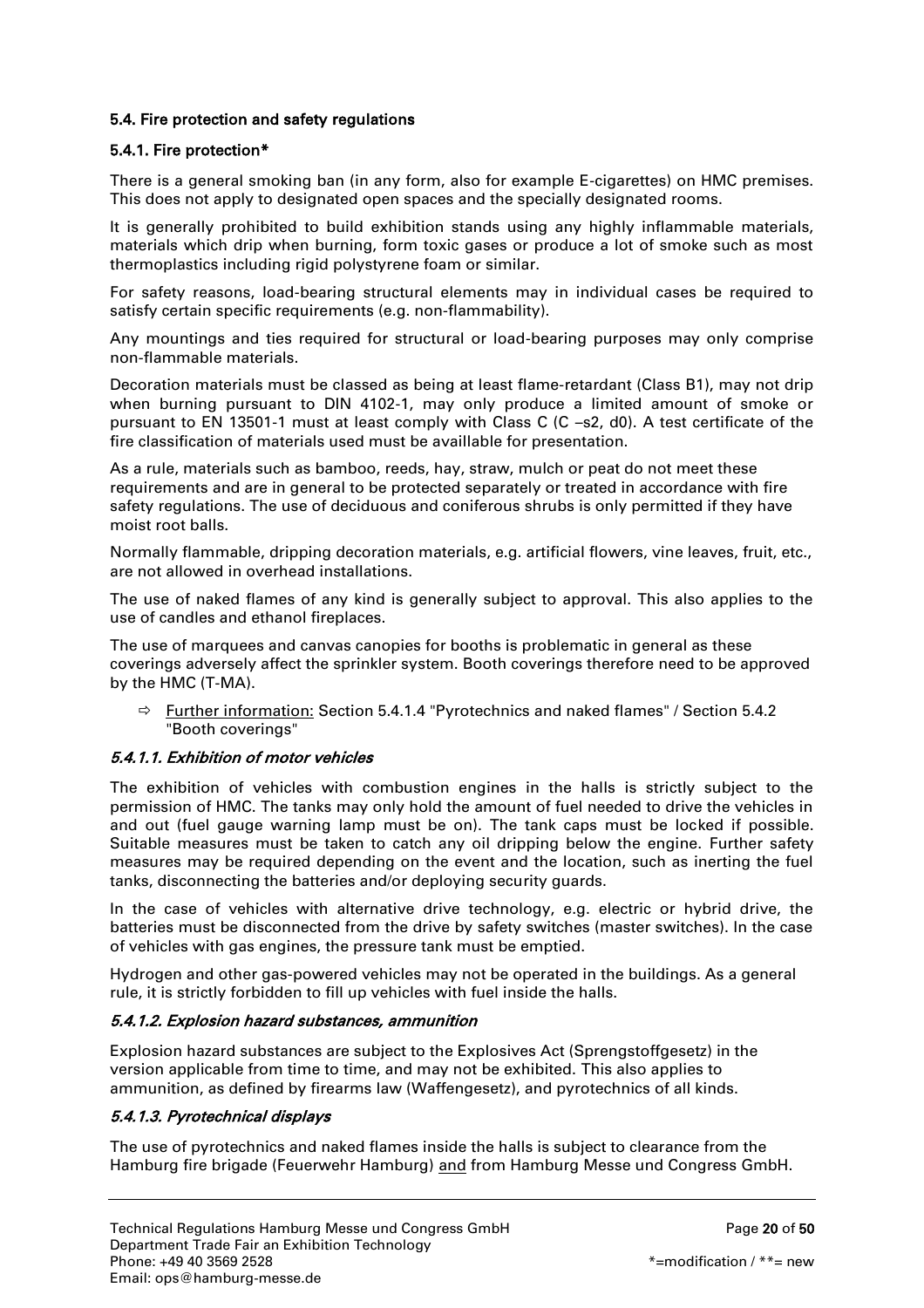This does not include the use of candles for which permission must be obtained informally from the HMC.

An application for a permit must be submitted in writing at least two weeks in advance to the fire prevention department of the Hamburg fire brigade (Feuerwehr Hamburg, Department "vorbeugender Brandschutz").

A copy of the application must be sent to the T-MA department of HMC. The fire department permit must also be sent to HMC in written form.

HMC reserves the right to restrict or forbid the use of naked flames or pyrotechnics, even if the Hamburg fire service has issued a permit.

 $\Rightarrow$  Further information: An application form for the use of pyrotechnic effects and naked flames can be found in the Online Service Center ("Registration for the use of pyrotechnical effects and open fire"). The relevant contact details can also be found on this application.

## 5.4.1.4. Use of balloons

The use and distribution of balloons filled with safe gas inside the halls and on the grounds are subject to the consent of HMC as a general rule.

No permission is required for the use of balloons filled with safe gas which are fixed in position, confined to the space within any given booth and which comply with the regulations on heights and boundaries

 $\Rightarrow$  Further information: Please note section 5.3 "Booth heights" and the regulation on compressed gas cylinders and liquefied gas in section 6.7.1.1.

#### 5.4.1.5. Use of airborne objects\*

The use of flying, e.g. Drones, Zeppeline, objects is not permitted in the halls and in the exhibition grounds as a general principle. Exceptions may be made strictly subject to the prior written consent of HMC.

 $\Rightarrow$  Further references: the leaflet "drones" outlines the approval requirements

#### 5.4.1.6. Artificial mist/smoke

The use of artificial mist and haze generators in the exhibition halls can set off automatic fire alarms therefore advance written notice must be given of the use of such equipment, i.e. six weeks before the start of the event. The informal notification must include the following information in writing:

- Type of mist generators
- Planned period of use and frequency of use of the machines
- Purpose of mist generation

Operating instructions for the machine and safety data sheet for the mist-generating fluid

The cost of the measures required to take fire alarm systems out of operation may be passed on to the exhibitor or event organiser by the HMC.

If the use of mist machines is not agreed with the HMC and causes the fire alarm system to put out a false alert, the cost of fire service call-outs will be passed on to the person responsible.

Please note: Business operations in neighbouring booths must not be adversely affected by the use of mist machines. We urgently recommend obtaining a letter of consent from neighbouring booths before the event in order to avoid friction during the event. We will be glad to put you in contact with your immediate neighbours. Please note that it is difficult to control the spread of mist.

HMC reserves the right to withdraw the permission to use the equipment during an event.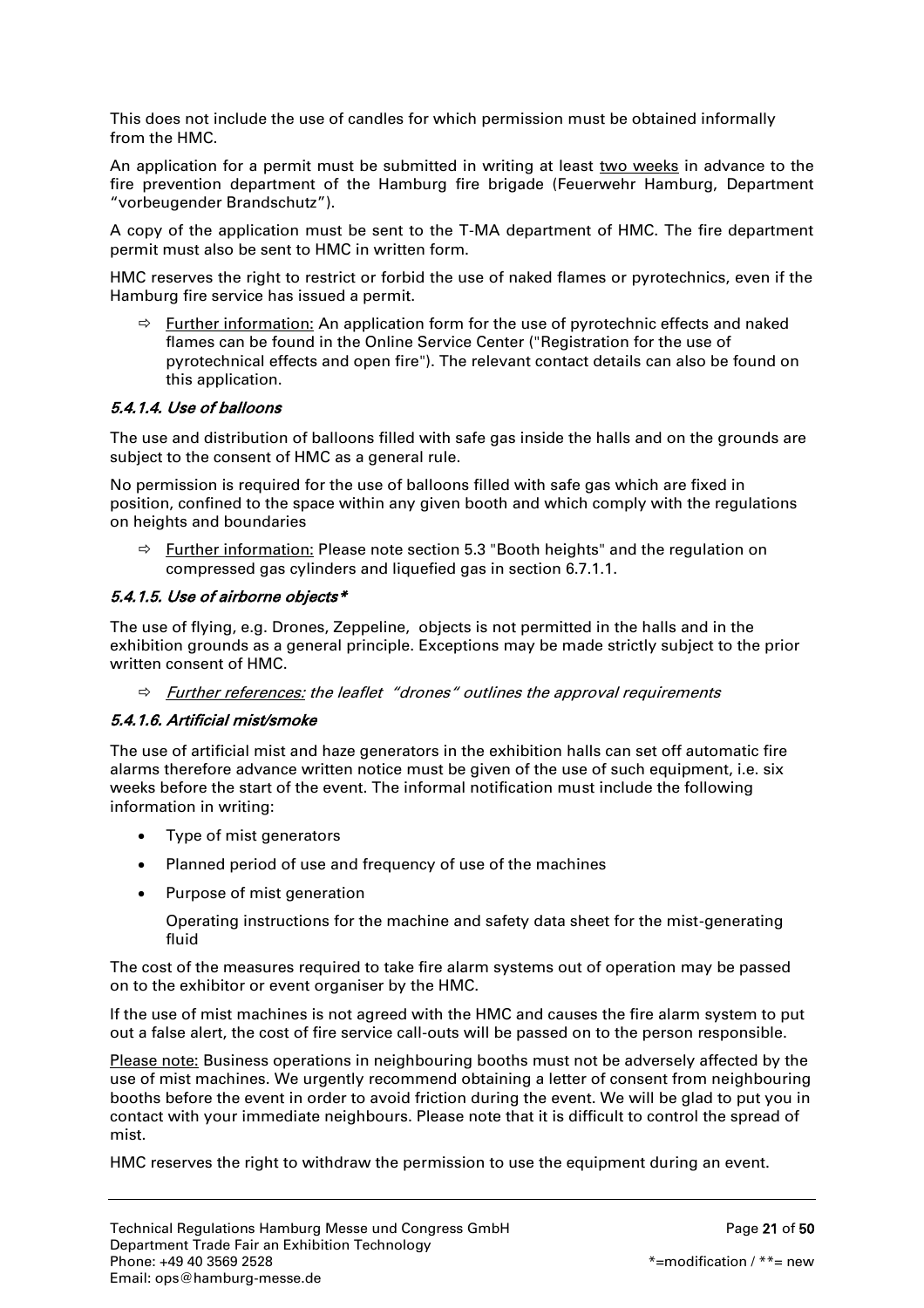The only mist generators which may be used are such as meet the basic requirements set out in the German Product Safety Act (ProdSG).

The type of operational use and the specific working conditions must be taken into consideration when selecting the mist generators.

The user of the mist generators must be in possession of the relevant operating instructions.

The only mist machine fluids which may be used in the exhibition hall are such as are not inflammable, easily flammable or highly flammable substances, as defined by section 3 of the German Ordinance on Hazardous Substances (GefStoffV), and as are not classed as hazardous substances under the applicable EU directives.

Mist machine fluids must be stored in their original containers as supplied by the manufacturer.

The operating instructions for the equipment must be duly followed.

## 5.4.1.7. Ashbins, ashtrays

As a general rule, smoking is prohibited in the halls.

A sufficient quantity of ashtrays or ash repositories made of non-combustible material must be available in designated outdoor smoking areas in the exhibition grounds. Systems must be in place to ensure that they are emptied regularly and to make sure that these containers are not used for other rubbish in order to prevent fires.

## 5.4.1.8. Recyclables, waste containers

No bins of inflammable materials for waste and recyclable materials may be located on stands. Any remnants of these from the stands are to be put out regularly or the waste disposal squad, at latest each evening after closing time. Should larger quantities of inflammable materials accumulate, these are to be disposed of several times a day.

# 5.4.1.9. Spray guns, solvents

The use of spray guns and solvent-based substances and paints is prohibited.

# 5.4.1.10 Rotary cutters and all work with a naked flame

Written application shall be made to HMC (Trade Fair and Exhibition Equipment department) for any use of welding, cutting, soldering, thawing or sawing equipment. HMC shall be responsible for the issuing of permits for such work. The adjacent area must be adequately protected from danger during such work. Fire extinguishing material shall be kept in readiness in the immediate vicinity. After completion of the work, the workplace must be checked several times by an appropriate.

 $\Rightarrow$  Further information: Please use the form "Application for use of equipment requiring registration and inspection". The form can be found in the Online Service Center.

# 5.4.1.11. Material storage

The storage of empty packaging of any kind (e.g. empty boxes, wrapping) is prohibited inside and outside the booth in the hall. Empty packaging must be cleared away immediately in order to minimize the fire load and to facilitate the logistics of the assembly and disassembly processes. Arrangements may be made with the logistics partner of the HMC for the storage of empty packaging subject to a charge. The HMC is entitled to remove empty packaging stored in contravention of the regulations at the expense and risk of the exhibitor.

During the event, the HMC also reserves the right to impose restrictions on the storage of materials for use or for distribution or to request that the amount of such materials be reduced in order to lessen the fire risk.

# 5.4.1.12. Fire extinguishers

We generally advise all exhibitors to keep suitable extinguishing agents on hand to fight fires. The provision of extinguishing equipment is mandatory, however, in any of the following cases: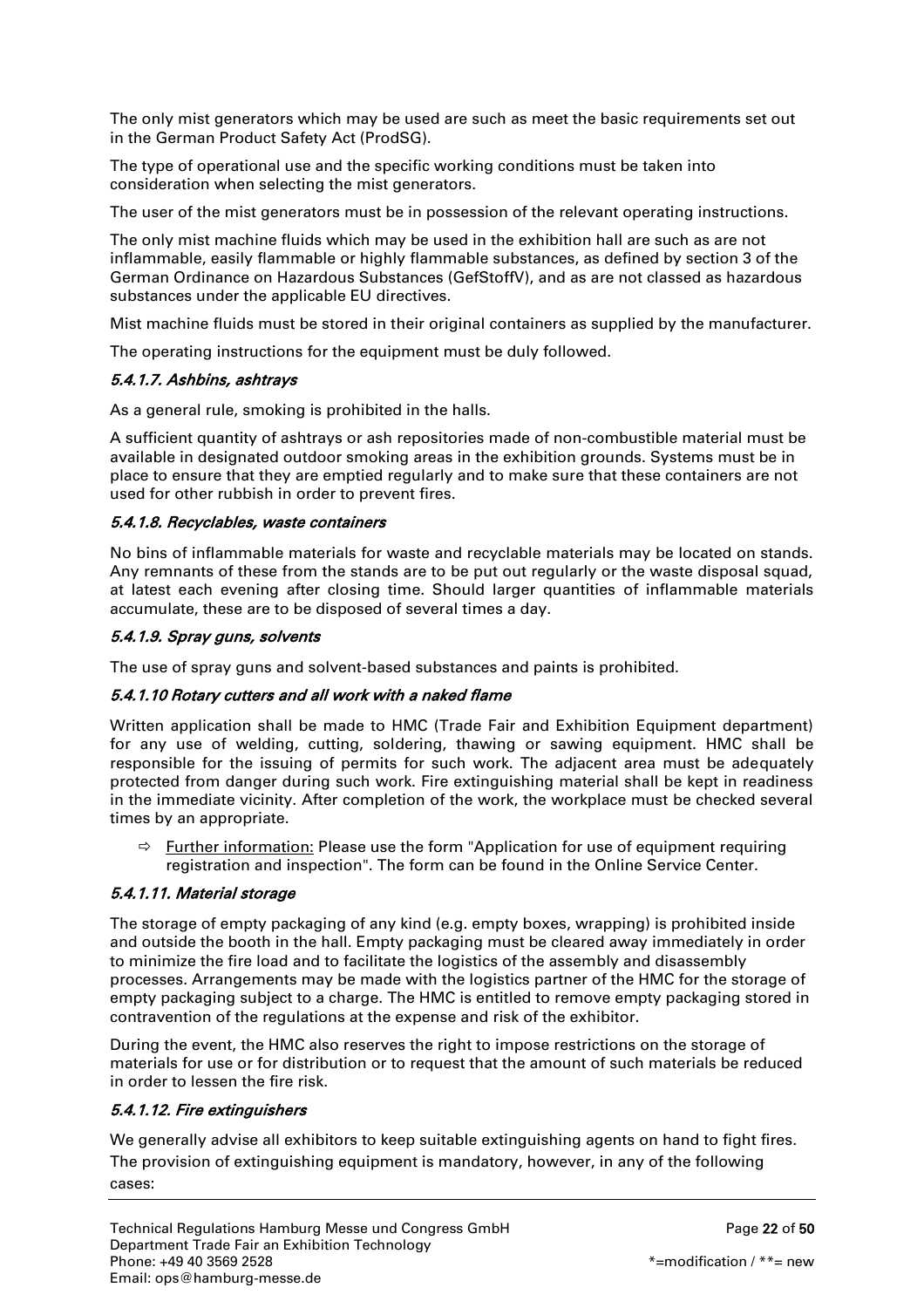- Use of naked flames
- Booth area > 20m<sup>2</sup>
- **Nulti-storey structures**
- Use of stoves or electric heaters
- **•** Other actions constituting a fire hazard
- **Compulsory on the instructions of HMC**

If fire extinguishers are kept at the trade fair booth, they should be water extinguishers complying with EN 3 or DIN 14406 standard. Carbon dioxide extinguishers (min. 5 kg) must be used in food preparation areas and equipment rooms, and a wet chemical extinguisher (min. 6 l) must be provided if a deep fat fryer is used, duly conforming to requirements set out in EN 3 or DIN 14406.

The equipment inspection intervals must be observed. The staff manning the booth must be briefed on the location and operation of the equipment and the relevant extinguishing agents. The location must be identified with a sign reading "Feuerlöschgerät" (fire extinguisher) in accordance with DIN 4844.

 $\Rightarrow$  Further information: Please also refer to section 5.4.1.4 "Pyrotechnics and naked flames", section 5.4.1.11 "Abrasive cutting and work with naked flames" and section 5.9 "Multi-storey structures".

## 5.4.1.13. Cleaning agents, solvents

It is not permitted to use combustible liquids for cleaning purposes in the halls. Any cleaning agents containing health damaging agents shall be used in compliance with the relevant instructions. Flammable liquids may not be kept or stored in the halls.

# <span id="page-22-0"></span>5.4.2. Stand roofing

The tops of all stands must in all cases be open, in order not to impair protection by the sprinkler system.

#### Definition of open ceilings:

The individual square metre must not be more than 50% under cover. Example ways in which this can be achieved:

- Through the use of textiles suitable for use with sprinkler systems with a mesh size of at least 2x4 mm or 3x3 mm.
- Through the use of lattice-type coverings with an opening size of at least 2x4 mm or 3x3 mm.

The textile cover must be fitted horizontally in a single layer. The textile covers should be taut and should not sag.

Flame-retardant materials must be used as a minimum.

A test certificate verifying the properties of the material and its suitability for use with sprinkler systems must be submitted to HMC before the start of assembly. This certificate must also be kept at the booth.

Closed ceilings may be permitted on certain conditions in the case of multi-storey structures, exhibits or blackout blinds. These cases must be approved by HMC. The exhibitor shall bear the expense of the special permit.

A sprinkler system must be installed if more than 30m² of the booth surface is covered over in the halls. The calculation also includes the part of the booth covered by stairs. It must be connected to the hall sprinkler system by the service partner of the HMC. The sprinkler system at the booth must meet the relevant technical standards and may be installed by any professional firm.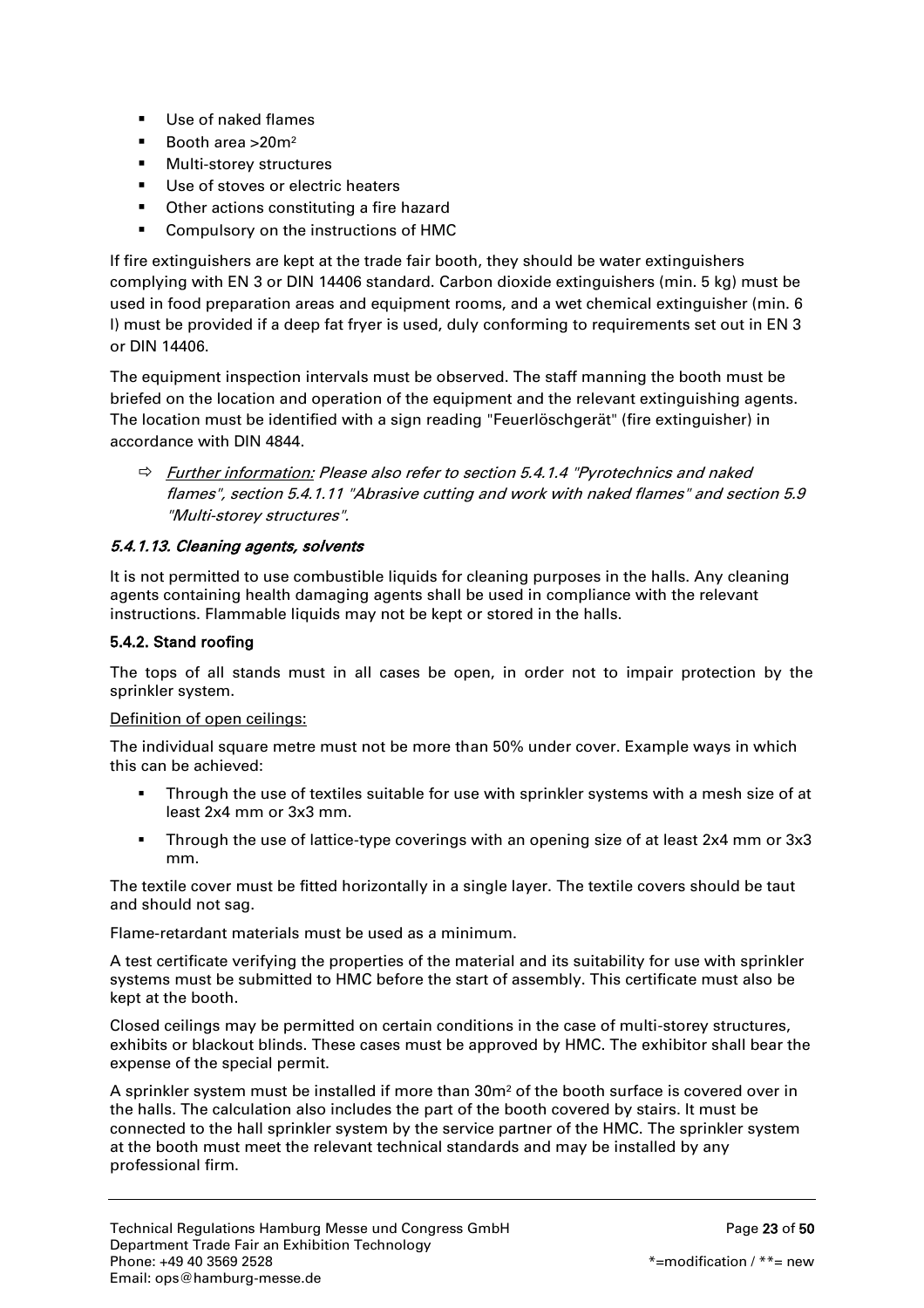It is not possible to install a sprinkler system anywhere in the CCH building

therefore the covered areas must be below 30m².

 $\Rightarrow$  Further information: Please also refer to section 5.9 "Two-storey structures" and the "Sprinkler system" order form in the Online Service Center.

#### <span id="page-23-0"></span>5.4.3. Glass and acrylic glass

Only glass suitable for the purpose may be used. For constructions made of glass, only safety glass or acrylic glass may be used. There are specific requirements for use of glass in floors, balustrades, walls and ceilings. Please ask for our "Information sheet on use of glass/acrylic glass in stand construction"(Ob-tainable from HMC).

Edges of panes/sheets of glass must be machined or protected in such a way as to eliminate risk of injury. Building elements comprising only glass shall be marked at eye level. Showcase glass panes or glass walls set up on visitor aisles shall in all cases be made of safety composite glass or acrylic glass.

#### <span id="page-23-1"></span>5.4.4. Amenities rooms, lecture rooms, cinemas

All rooms having a floor space of more than 100 sq m that are closed on all sides (closed rooms) and do not have visual and acoustic connection with the hall must in each case have at least two exits, positioned as far apart as possible, and at opposite sides, to escape routes. The clear door width must be at least 90 cm. For room size for 200 persons or more, the regulations of VStättVO are applicable. The escape routes must be marked pursuant to ASR A1.3.

#### <span id="page-23-2"></span>5.5. Exits, escape routes, doors

#### <span id="page-23-3"></span>5.5.1. Exits, Escape routes

Booths with a surface area of up to 100 m² need an exit with a clear width of at least 0.90 m.

Booths with a surface area of over 100 m² need at least two exits, each with a clear width of 0.90 m.

Booths with a surface area of more than 200 - 399 m² need two exits, each with a clear width of 1.20 m. Booths with a surface area of 400 m² or above are subject to the regulations for emergency exit and escape route widths laid down in the regulations governing venues and meeting places in Hamburg (Versammlungsstättenverordnung Hamburg – VStättVO), as currently amended at the applicable time. The escape routes are to be marked in accordance with ASR A 1.3.

Separate rooms in booths located in the halls where people can go for a break must have a line of sight in the direction of escape and a clear view of the nearest emergency exit and escape route. Staff recreation rooms which can only be entered or exited via a separate room (closets) are not allowed at booths located in the halls.

<span id="page-23-4"></span>Structures are not allowed which obstruct the line of sight in the direction of escape and the clear view of the nearest emergency exit and escape route or the access route to it.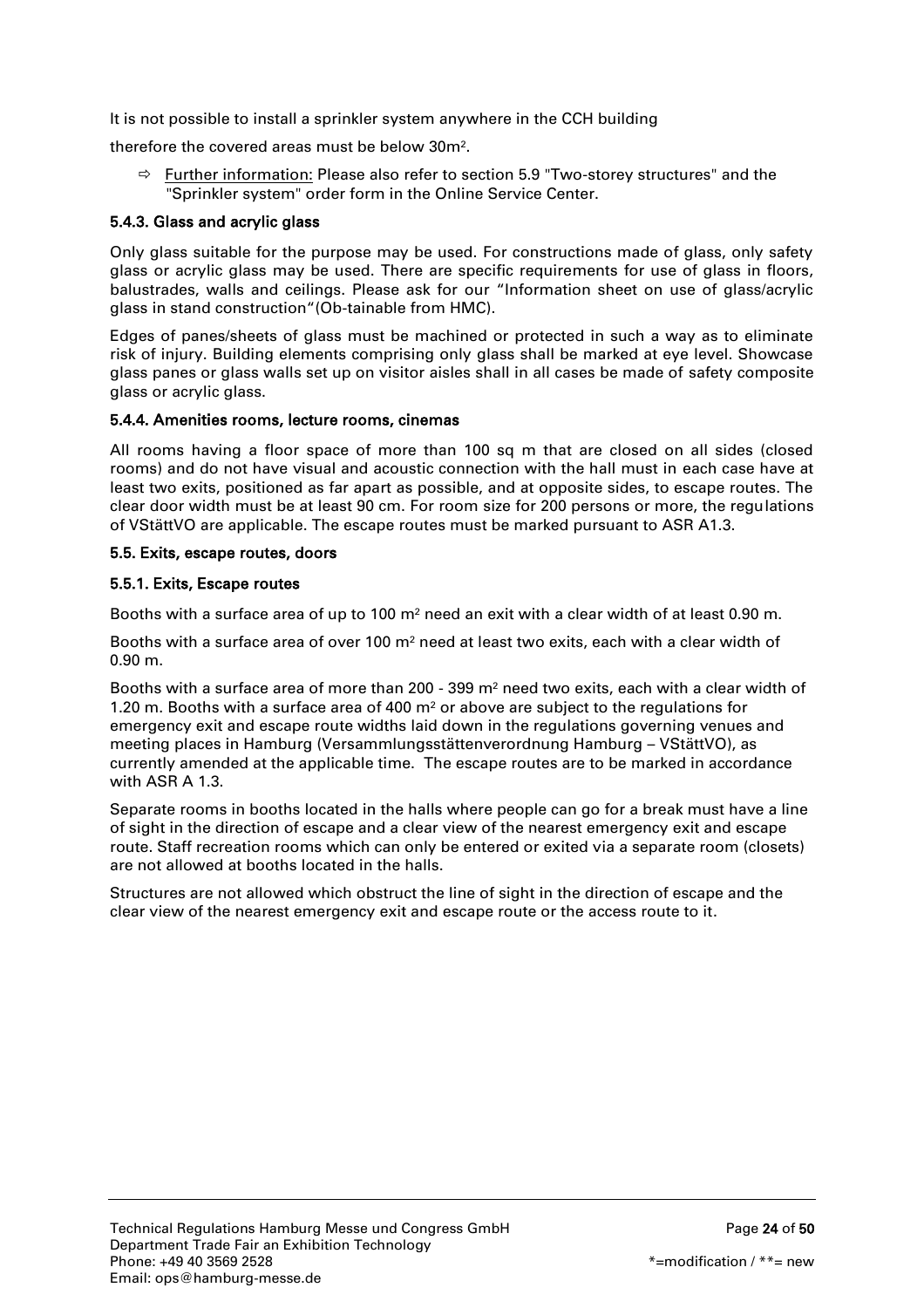# 5.5.2. Doors

Generally, the use of swing doors, revolving doors, code-entry doors and sliding doors is prohibited on rooms used by visitors at trade fair stands or exhibition booths.

The use of swing doors, revolving doors, doors with coded locks, sliding doors or any other restrictions to access in escape routes is permitted provided an appropriate building permit has been issued by the relevant authorities.

It must always be possible to open doors in the direction of escape.

If a door is situated on an escape route at the edge of the booth, it must not open into the aisle as this is an escape route to allow visitors to exit the hall in an emergency.

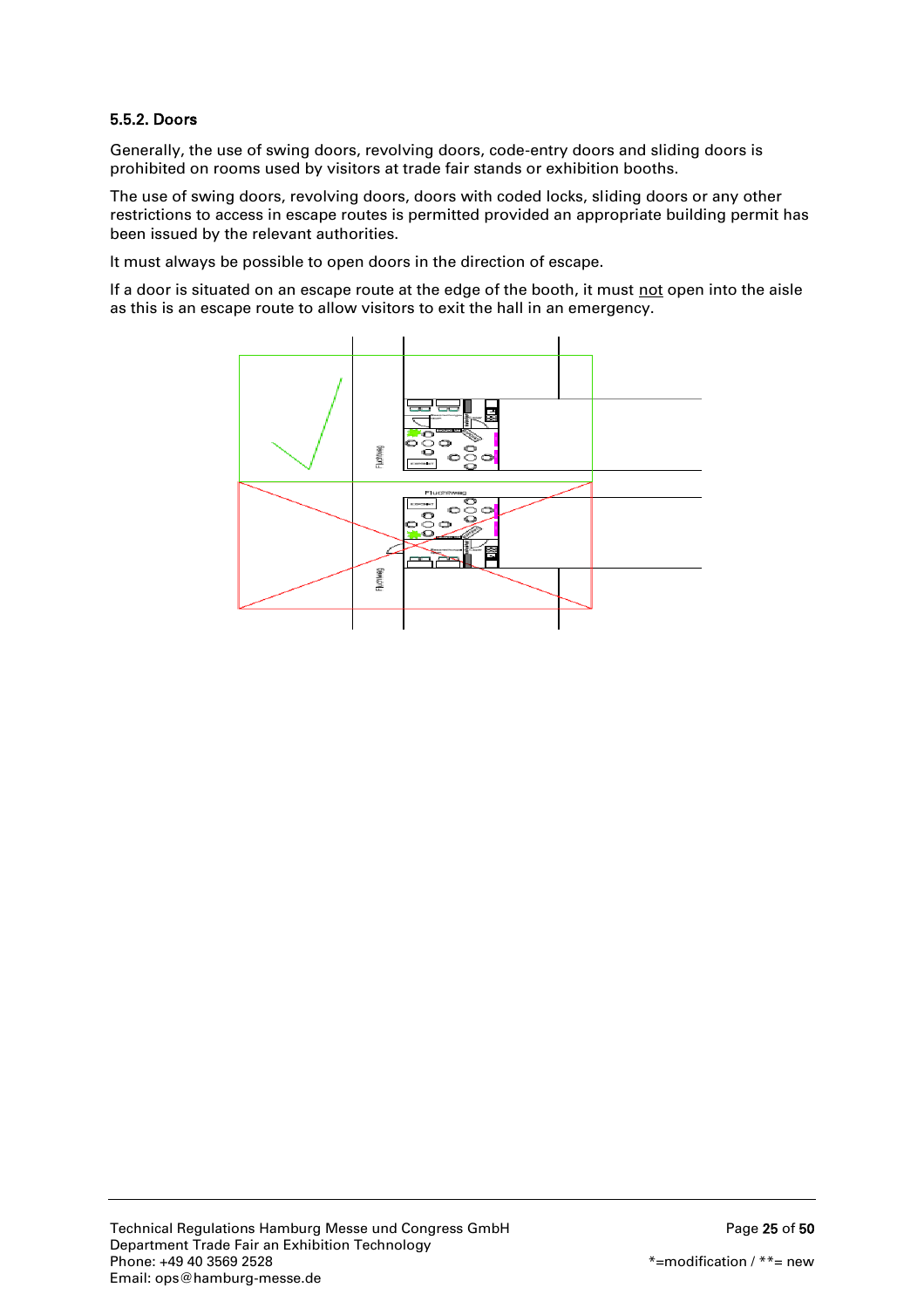# <span id="page-25-0"></span>5.5.3. Building over aisles\*

The construction of structures on the visitor isles is generally not permitted.

## <span id="page-25-1"></span>5.6. Platforms, railings, stairs, ladders, ascents and catwalks

New: Areas accessible to the general public directly adjoining areas which are more than 0.20m lower must be separated by railings.

These must be at least 1.10 m high. There must be at least one upper restraint, one central restraint and one lower restraint. A verifiable structural safety certificate must be provided at the request of the HMC for any platform. Depending on its use, the floor must be designed with a load-bearing capacity of at least  $3.0 \text{ kN/m}^2$  in accordance with DIN EN 1991-1-1/NA in conjunction with National Annex, Table 6.1 DE, [Cat. C1]. Platforms accessed by a single step must not be higher than 0.20 m.

Ladders, stairs and footbridges must comply with the accident prevention regulations. The railings must not be more than 0.12 m apart in any direction (model regulations governing venues and meeting places (MVStättVO) section 11, para. 2), (cf. 5.9.6).

In the case of areas accessible to visitors, this is necessary if the area is not connected to the lower-level area by steps or ramps.

These restraints must have a minimum height of 1.10 m and must be able to bear a horizontal load of 1KN/m (DIN 1055-3). Railings must be designed in such a way that they are difficult to climb over. They must also be designed to stop children from falling and to provide effective protection from falling objects. In areas which are out of bounds for visitors and are used only by personnel who have been duly briefed, it is not a mandatory requirement to provide a guard rail at a height of up to 1.0 m. A structural safety certificate must be provided for platforms at the request of the event organiser. Depending on use, the floor design must comply with the load specifications in DIN 1055 Sheet 3, Table 1. Platforms accessed by a single step must not be higher than 0.20 m. Ladders, steps and footbridges must comply with the accident prevention regulations.

 Further information: Please note section 5.9.3 "Imposed loads/design loads" / section 5.9.4 "Escape routes/stairs" / Leaflet on glass and acrylic glass in booth construction inside exhibition halls / Leaflet on raised platforms, staircases and ladders.

# <span id="page-25-2"></span>5.7. Stand design

External organisers may specify requirements other than those listed under 5.7.1, 5.7.6 and 5.7.7 with approval from HMC (Guest Events department). These are binding for HMC events. Please also note any supplementary regulations which may be set out in the Specific Terms of Participation.

#### <span id="page-25-3"></span>5.7.1. Accessibility for the disabled

In order to make the visit to the event as pleasant as possible for everyone, please bear the needs of people with reduced mobility in mind when planning your exhibition stand. Stands and furnishings should be accessible and usable without help.

 $\Rightarrow$  Further information: Ramps in areas accessible to the public must be designed in conformity with DIN 18024 or DIN 18040-1 with max. 6% gradient / incline.

#### <span id="page-25-4"></span>5.7.2. Verification of rented areas

The space rented is marked out by the organizer. Deviations of up to 0.10 m may occur from the sketches provided.

Every exhibitor is required to find out on the spot about stand location, dimensions and any fittings, e.g. pillars, electrical junction boxes, water supply and waste pipes, fire alarms, etc. Stand boundaries must be strictly observed.

HMC reserves the right to remove any objects placed or left in the aisle by the exhibitor.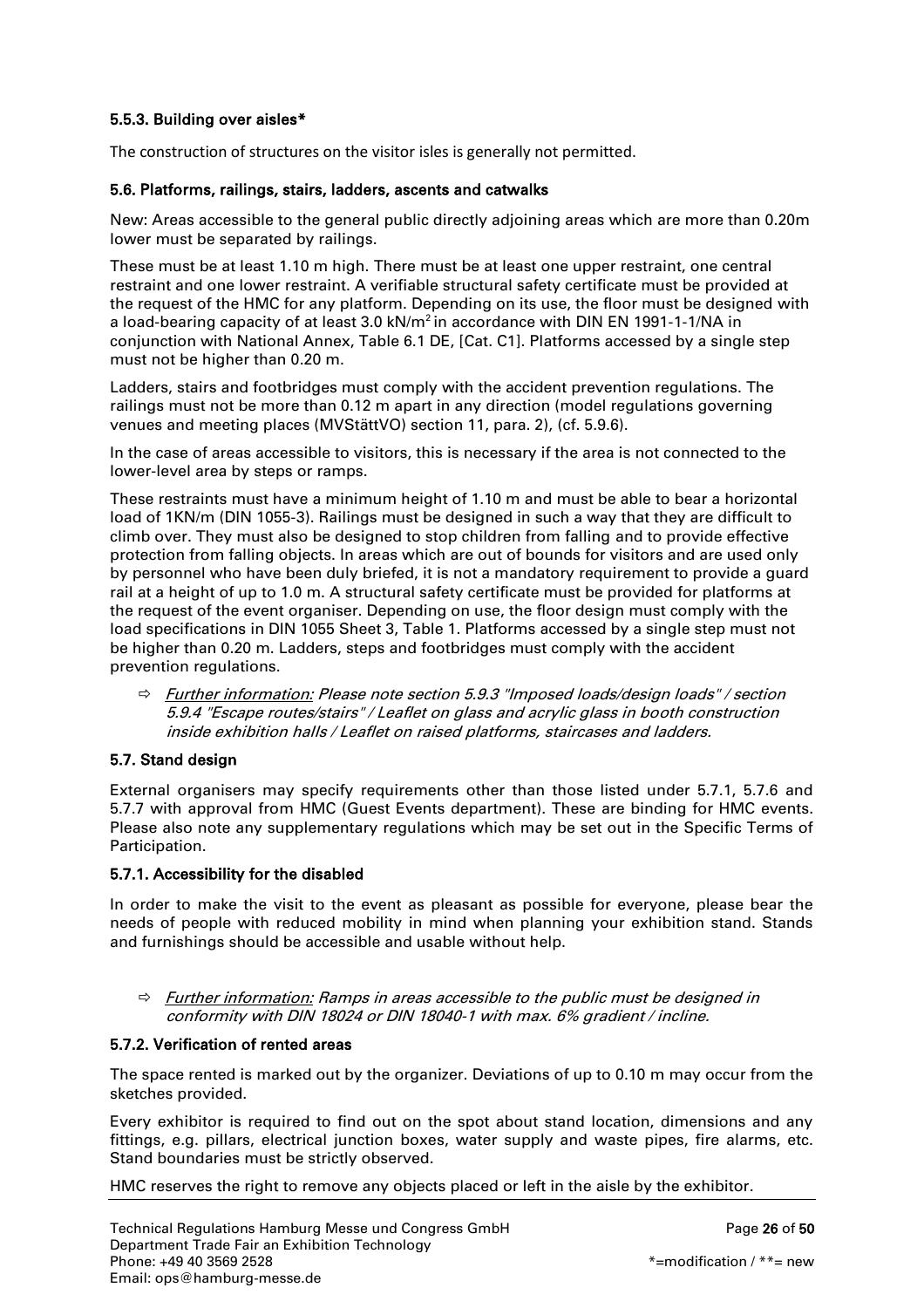## <span id="page-26-0"></span>5.7.3. Alteration of building substance

Hall substance and technical equipment may not be damaged, soiled or altered in any way, e.g. by drilling or the use of nails or screws. Nor is painting, papering or the use of glue permitted.

Neither hall substance nor equipment may be exposed to any strain from stand superstructures or exhibits.

Hall pillars/supports may however be utilised within stands provided that no damage is caused and the permitted height is not exceeded.

## <span id="page-26-1"></span>5.7.4. Hall floors

Any carpets and other floor coverings are to be laid so as not to cause any accidents and may not extend beyond stand boundaries.

All materials used must be removed without trace. Substances such as oil, fats, paints and the like are to be removed from the floor immediately.

The hall floor may not be painted or coated nor may carpeting or carpet tiles be stuck down over the whole surface. Duct tape with PE/PP adhesives (non-toxic solvents) must be used. HMC reserves the right to pass the full costs of repairing any resulting damage onto the person responsible. HMC should be consulted in respect of fastenings and fixings, e.g. when planning multi-storey booths.

 $\Rightarrow$  Further Information: Please note section 5.9. "multi-storey construction"

#### <span id="page-26-2"></span>5.7.5. Suspension of objects from hall ceilings\*

Items may be suspended on the fittings provided and in compliance with the relevant German Social Accident Insurance Regulation (DGUV-V 17/18 (BGV C1)). Loads may only be attached to the fittings provided by the rigging service partner of the HMC. The use of the suspension points is subject to notification, inspection and a charge.

Manual and motorised chain hoists are not allowed in Halls B1 to B4! Please use truss lifts when lifting and positioning truss constructions. The regulations in the leaflet on rigging apply in the other halls.

Vertically suspended constructions: upright and suspended structures may not be combined with each other! The parts may be touching but must not be forcelocking connected!

 $\Rightarrow$  Further information: Please note the regulations set forth on the leaflet on rigging as well as the IGVW Standards (standards of quality)/ Section 5.4.1. "Fire protection" / Section 5.4.2. "Stand roofing". For ordering please use the order form for ceiling fixtures/suspended items in the Online Service Centre.

#### <span id="page-26-3"></span>5.7.6. Stand boundary partitions\*

Exhibitors are required to erect booth perimeter walls to mark the boundaries of their rented pitch unless they bring their own booth with a closed rear wall which meets the specifications for booth perimeter walls as a minimum. Hall walls are not regarded as booth perimeter walls. Trade fair displays, folding stands, etc. are not regarded as booth perimeter walls either.

Erection of such walls is not required where a system or prefabricated stand is set up.

Stand boundary partitions may be ordered against payment of costs (see service manual):

a) System walls, height 2.50 m, width 1 m, 4–6 mm thick, plastic laminated panels, white, in an aluminium frame.

b) Papered hardboard panels with a wooden frame, height 2.50 m, width 1 m, approx. 45 mm thick.

Supporting walls are absolutely essential for the stability of the stand boundary walls in special cases – with free-standing partitions of type

a) with a length of more than 3 m and/or of type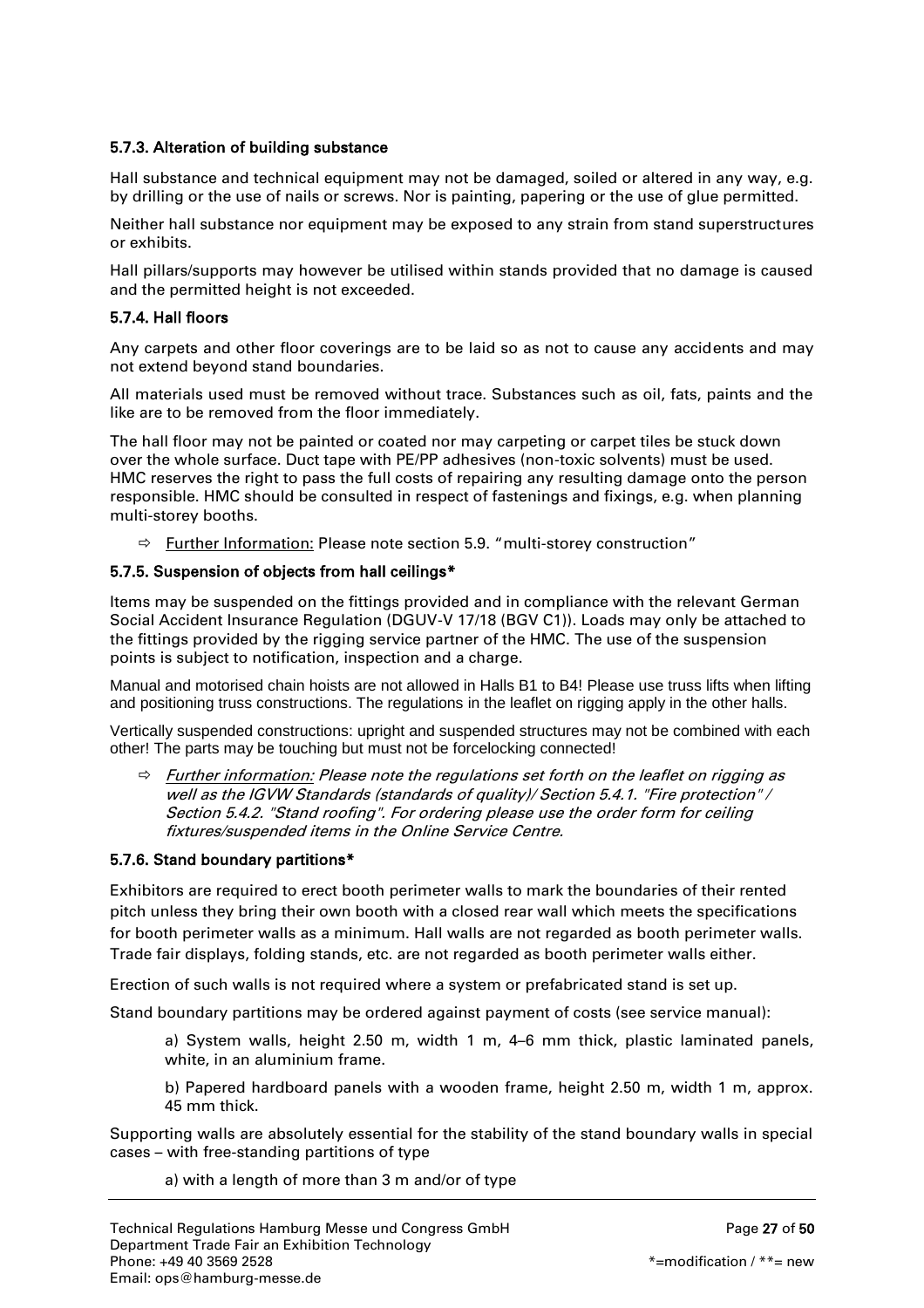#### b) with a length of more than 5 m.

These are likewise subject to a charge to the exhibitor, and may only be removed by the organizer. If the exhibitor – or anybody acting on his behalf – removes supporting walls essential for the safety and stability of the stand, he shall be wholly liable for any damage or injury caused thereby. The perimeter walls of the stand are not designed to withstand major loads.

Any damage to walls by the use of staples, by making cut-outs or by drilling holes, by the use of nails or similar, must be wholly rectified. All traces of adhesive tapes must be removed without causing any damage to any surface. The cost of such work is to be borne by the exhibitor.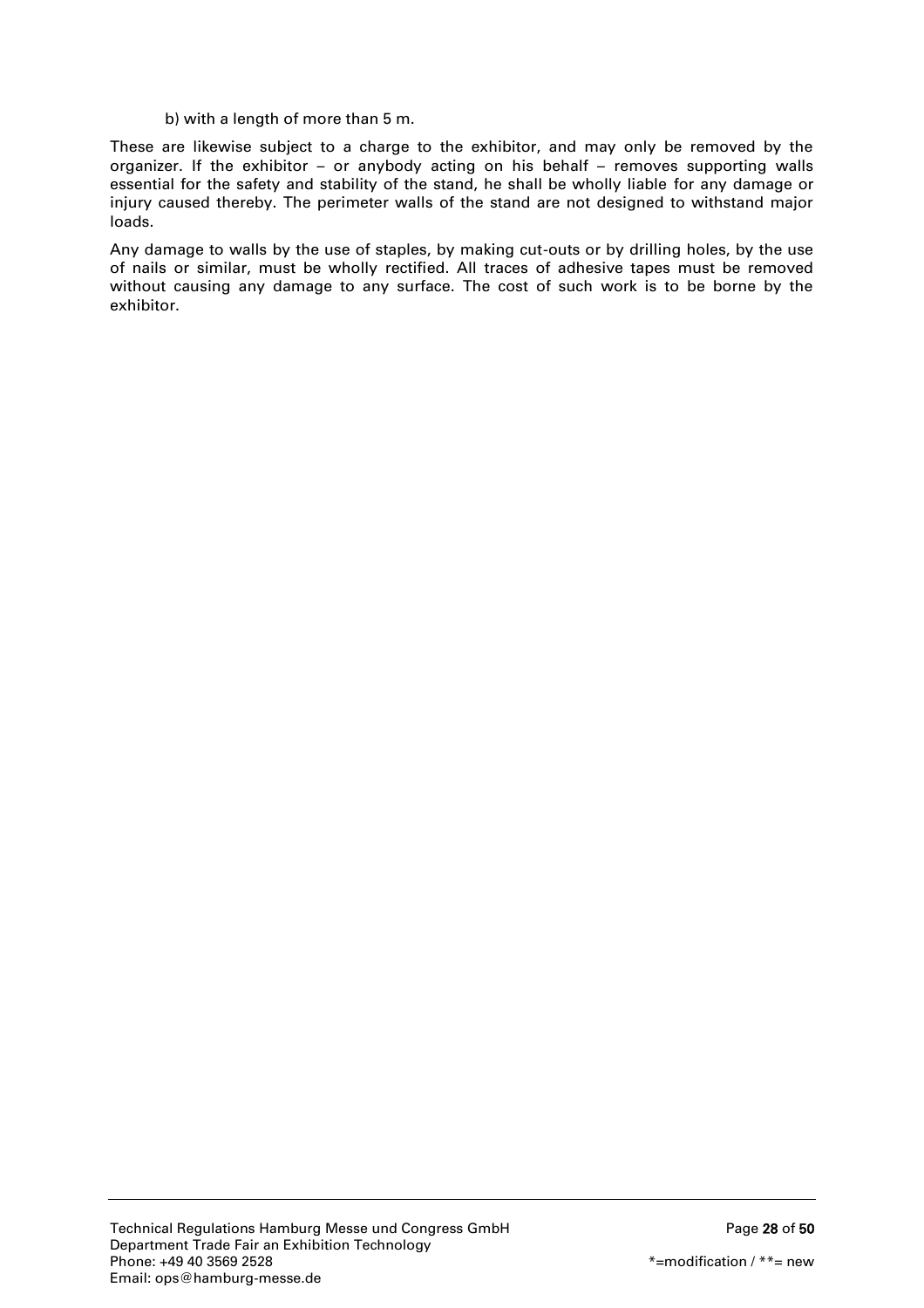## <span id="page-28-0"></span>5.7.7. Advertising materials/presentations/volume\*

Lettering of stands and exhibits, company and brands logos shall not exceed specified and/or authorized structural height.

The whole should make an appealing impression.

Presentations, and also slowly moving visual and acoustic advertising, and also musical reproduction, are permitted, provided that these cause no nuisance to neighbours, create no jams in the aisles, and do not drown announcements on HMC's public address system in the halls. This means that product presentations or the like are not permitted at booth boundaries if visitors can only follow the presentation in the aisle, thereby causing congestion in the aisle.

The distribution of printed matter, consultations, product presentations and the use of advertising materials are only permitted in the exhibitor's own booth area.

The stand lighting must be designed in such a way that neighbouring stands are not illuminated, blinded or impaired in their presentation.

☆ Further information: For registration with GEMA please use the form "Music Use at Trade Fairs""/ for the ordering of audiovisual technology please use the Online Service Centre / You can purchase a promotion license from our service partner; please go to the Online Service Centre for the contact details.

## <span id="page-28-1"></span>5.7.8. Stand appearance

The following rules are at the discretion of the organizer. For HMC's own events, these regulations are binding. Guest organizers may apply different criteria.

Exhibitors are responsible for the design of their stands. Each design must reflect the typical exhibition criteria for this event. Walls adjacent to visitor aisles should be broken up through the installation of windows, niches, displays etc., leaving a maximum of 30% of the wall area solid/enclosed. If this 30% rule is exceeded, the written consent of the exhibitors at neighbouring stands must be obtained, as well as the prior written consent of the event organiser. Neighbouring stands must not have their visual impact impaired or detracted from in any way. If in doubt about whether your stand complies with these stipulations, please also get in touch directly with the exhibitors at neighbouring stands. We shall always be pleased to provide contact details. HMC reserves the right to award authorisations event without prior consultation with the exhibitors at neighbouring stands.

Existing wall elements along the hall walls are subject to additional charge and have to be included in stand orders. Fair displays, folding stands, marquee walls, etc. are not considered stand perimeter walls. Stand perimeter walls can be rented through the service manual. The binding minimum requirements are floor coverings laid out over the whole of the surface (carpet or other materials that will not form toxic gases in the event of a fire), stand marking (company name and address) and stand perimeter walls visually suited to the surroundings, e.g. wallpapering or fabric covering (see also special conditions for participation).

Stand sides facing visitor aisles must be transparent and open. Adjacent or opposite stands must not be hindered and there must be no impairment of the view into those stands. Railings with a height of up to 1.3m are not regarded as walls and are therefore permitted without restrictions. Please consider this issue at an early stage of your planning phase.

Walls along visitor aisles should be livened up by the insertion of glass-fronted showcases, niches, displays, etc.

Back walls of stands bordering on neighbouring stands are to be kept plain in any case (white or light grey without logos or inscriptions, clean and without damages) so they do not affect the neighbours' design (see also 5.3 Construction heights).

Some stand interiors in halls A1, A4, B1, B2 and B4 are visible from above. Any changing booths and kitchens should therefore be completely roofed over, and the stand roofs should visually give an agreeable impression (see point 5.4.2 Stand roofing).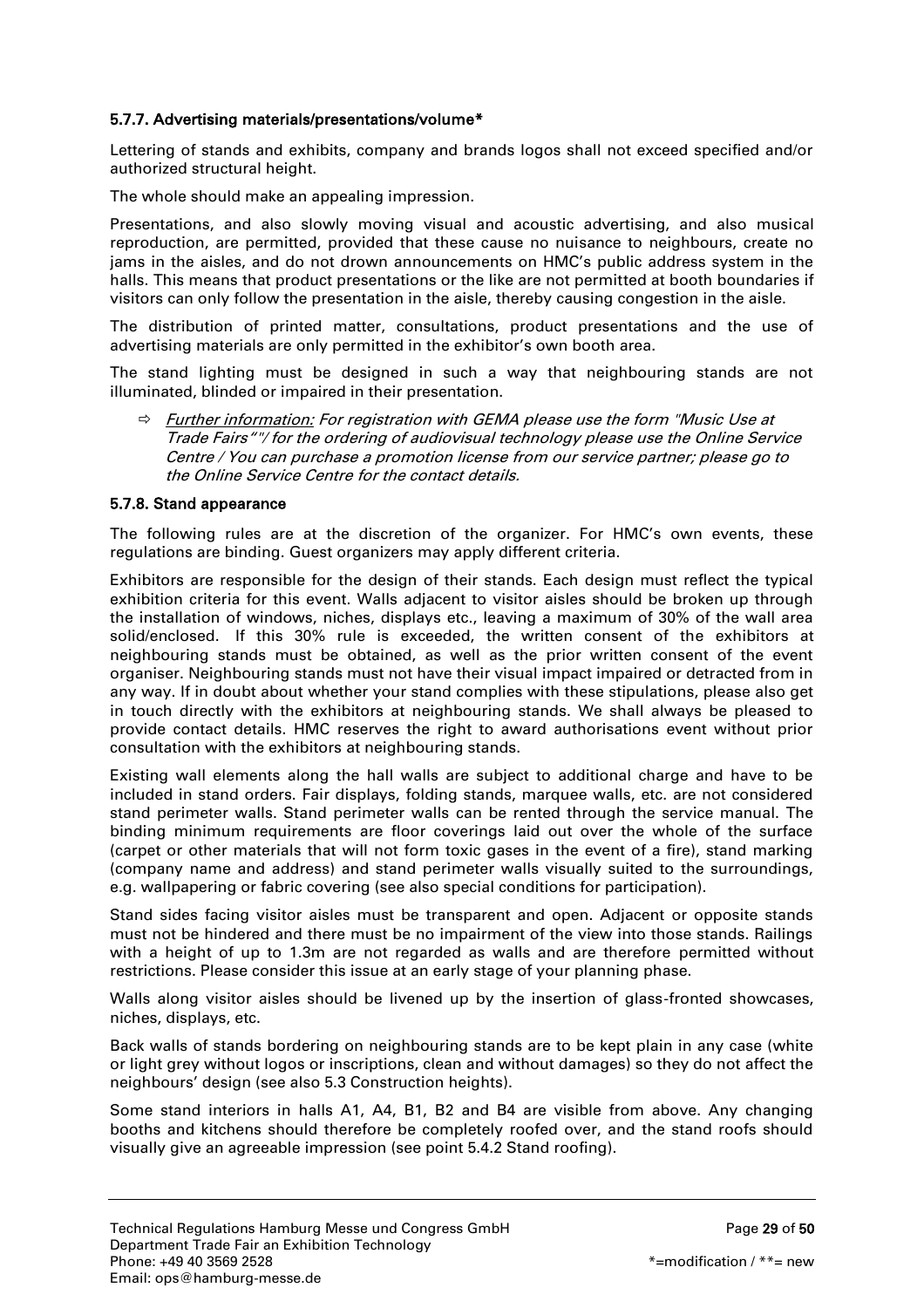In the event that these requirements are not met, HMC is entitled to require that the exhibitor modifies the stand so as to comply with the stipulated dimensions.

- $\Rightarrow$  Further Information: Please take note of the specific eligibility requirements for your event / Section 5.1 "Stand safety" / Section 5.3 "Construction heigths" / Section 5.6. "Platforms, railings, stairs, ladders, ascents and catwalks" / You can book partition walls, carpets, stand furnishings and even complete trade fair stands in the Online Service Centre under the heading "Stand construction".
- $\Rightarrow$  TIP: Use our template "Neighbour Approval Form" to coordinate with your stand neighbours regarding booth heights and other deviations.

# <span id="page-29-0"></span>5.8. Open air stands

Outdoor pitches are available in addition to the covered hall areas. The erection of temporary structures and marquees, gazebos, etc., even for brief periods, is strictly subject to approval from HMC without exception. Different set-up and dismantling times may apply to exhibition booths erected outdoors. Please refer to the Specific Terms of Participation and the corresponding information issued by the event organiser.

Booths erected outdoors without any protection will be exposed to the potential effects of bad weather. Exhibitors are required to build their booths in such a way that they can withstand the type of weather usual for the season in any given case, and they must put adequate organisational measures in place and deploy sufficient personnel to be able to secure the booth in extreme weather conditions. The exhibitors are responsible for the type of measures taken to secure the booth.

 $\Rightarrow$  Further Information Section 4 "Technical equipment, hall and open-air area furnishings" / leaflet on booth structures and outdoor exhibits.

## <span id="page-29-1"></span>5.9. Multi-storey construction

## <span id="page-29-2"></span>5.9.1. Building application\*

Any multi-storey structure requires the assent of the organizer and the HMC. Details are to be submitted along with the original application. Multi-storey structures are not possible in hall B2 UF, Foyer East UF and Foyer South UF.

In the CCH building, structures having more than one storey are possible only in Exhibition Hall H and Conference Hall 3.

Early notification (a minimum of 8 weeks before the start of construction) of the planned design makes it easier for both exhibitors and event organisers to see which points need to be taken into account and where there is a need for more work.

#### <span id="page-29-3"></span>5.9.2. Regulations on building over stand area, safety gaps and height of rooms in stands\*

The following points need to be taken into account when building over areas at multi-storey booths:

- $\Rightarrow$  Section 5.3 "Booth heights"
- $\Rightarrow$  Section 5.4.2 "Booth coverings"

The headroom inside two-storey structures must be at least 2.30 m per storey.

#### <span id="page-29-4"></span>5.9.3. Loads/acceptable loads

The following perpendicular imposed load applies for the ceiling of a multi-storey trade fair booth in an exhibition hall pursuant to DIN EN 1991-1-1/NA in conjunction with National Annex, Table 6.1 DE [Cat. C]:

 Limited use by trade fair visitors or booth personnel for meetings and customer appointments, i.e. open-plan layout or separate offices with tables and chairs, necessitates an imposed load (Cat. C1) of  $q_k = 3.0 \text{ kN/m}^2$ .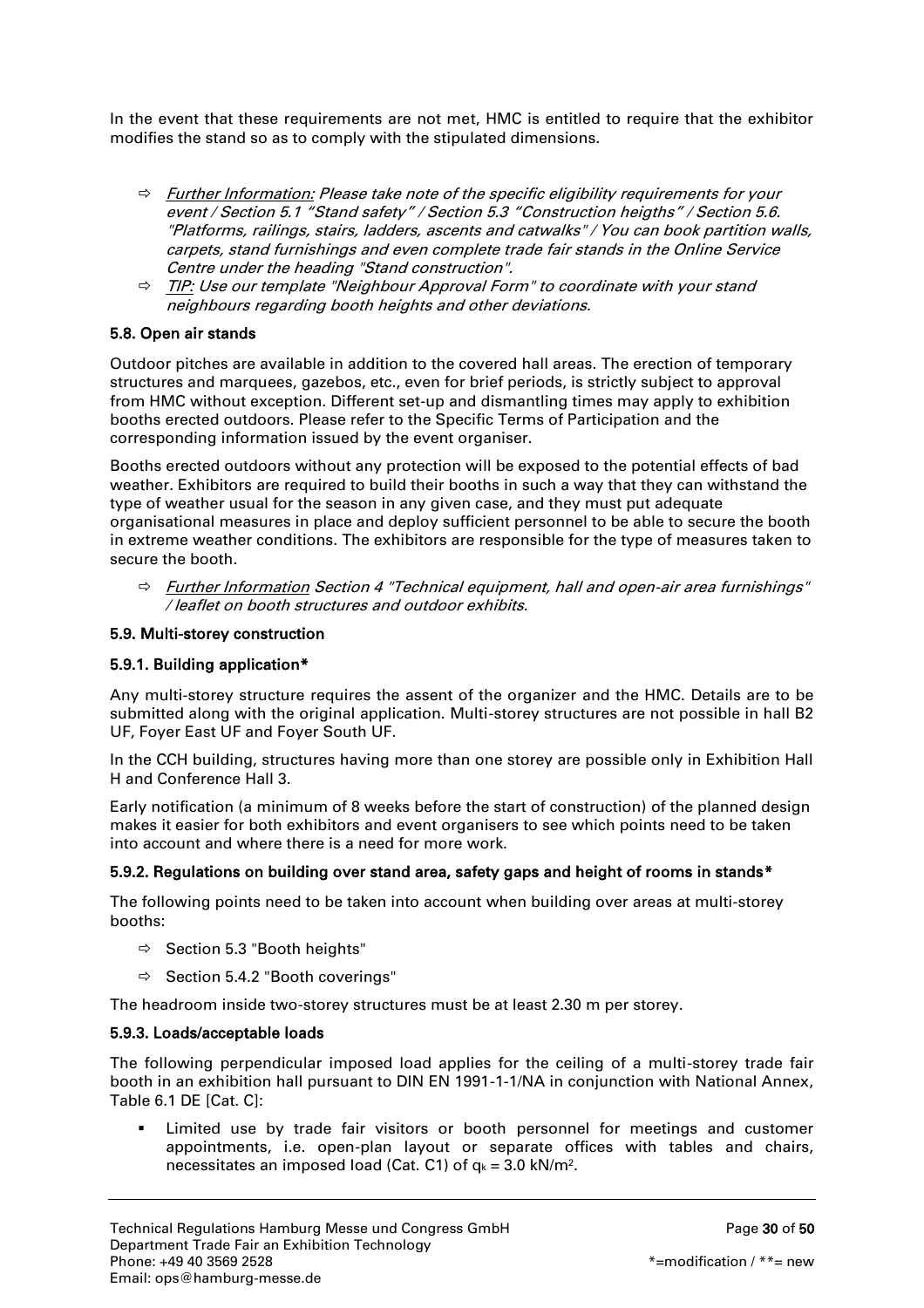- Unlimited use as a freely accessible exhibition and meeting area or sales showroom with or without seating necessitates an imposed load [from Cat. C3] of  $q_k = 5.0 \text{ kN/m}^2$ .
- Staircases and landings must always be designed for an imposed load [Cat. T2] of  $q_k =$ 5.0 kN/m².

A horizontal load of H =  $q_k/20$  ( $q_k$  = perpendicular imposed load) must be taken for the highest floor height in order to achieve sufficient longitudinal/lateral stability on multi-storey trade fair stands or rostrums.

Proof is required that the bearing pressure of the supports does not exceed the load limit of the hall floors (cf. 4 Technical installations, installations in the halls and the grounds). The structural calculation must always verify the horizontal load-bearing capacity on the feet of the connecting or reinforcing supports.

A horizontal imposed load [for Cat. C1 - C4 areas] of  $q_k = 1.0$  kN/m at rail height is to be taken for balustrades and railings pursuant to DIN EN 1991-1-1/NA in conjunction with National Annex, Table 6.12 DE.

Early notification of the planned design makes it easier for both exhibitors and event organisers to see which points need to be taken into account and where there is a need for more work.

## <span id="page-30-0"></span>5.9.4. Escape routes/stairs

On the upper floor of a two-storey exhibition stand, the distance to the aisle must not exceed 20.00 m in a straight line from any accessible location.

The minimum requirements in respect of the number and clear width of escape routes (exits, stairs, corridors) are as follows:

- Up to 100 m<sup>2</sup>: 1 escape route, 0.90 m wide
- $100$  m<sup>2</sup> to 200 m<sup>2</sup>: 2 escape routes, each 0.90 m wide
- 200 m<sup>2</sup> to 400 m<sup>2</sup>: 2 escape routes, each 1.20 m wide

If the upper floor area exceeds 100 m<sup>2</sup>, at least two staircases are required, no more than 20 m apart from each other and running in the opposite direction.

All flights of stairs must be designed in accordance with DIN 18065. Staircases must have a clear width of at least 1.0 m. The rise of the steps must not exceed 0.19 m and the tread width must not be less than 0.26 m. Newel or spiral staircases do not meet the regulations for mandatory stairs. Handrails must provide a safe grip and run the entire length of the staircase. There must be a side clearance of at least 0.05 m between the handrails and adjacent parts.

In the case of upper floors intended for unlimited use as exhibition and sales showroom space or as meeting room space, the required minimum stair width is 1.20 m.

There has been confusion again and again in the past between the specifications for escape routes and mandatory staircases. The regulation clear width for stairs is at least 1.0 m and the design must comply with DIN 18065 (i.e. riser and tread width on stairs for multi-storey booths are subject to the German structural engineering standard).

The width of the booth emergency exit (usually on the ground floor) of at least 0.90 m depends on the upper floor stair width!

Please note that additional emergency exits may be required from the booth to the aisles depending on the design of the booth (e.g. walls on all sides). General regard must be had in this case to the regulations governing venues and meeting places (VStättVO) which dictate a second escape route for enclosed areas exceeding 100 m² as a minimum requirement.

Opting for an open booth design minimises the risk in terms of the evacuation of the booth.

Stairs are to be installed so as not to unnecessarily lengthen the escape route from the upper floor. If the regulation length is exceeded, both HMC and the event organiser are instructed to order an additional emergency flight of stairs in order to observe the regulation 20 m line of escape from the booth. If this regulation is not met, the exhibitor or firm executing the work shall bear the additional costs for the plans and the work. If in doubt as to the correct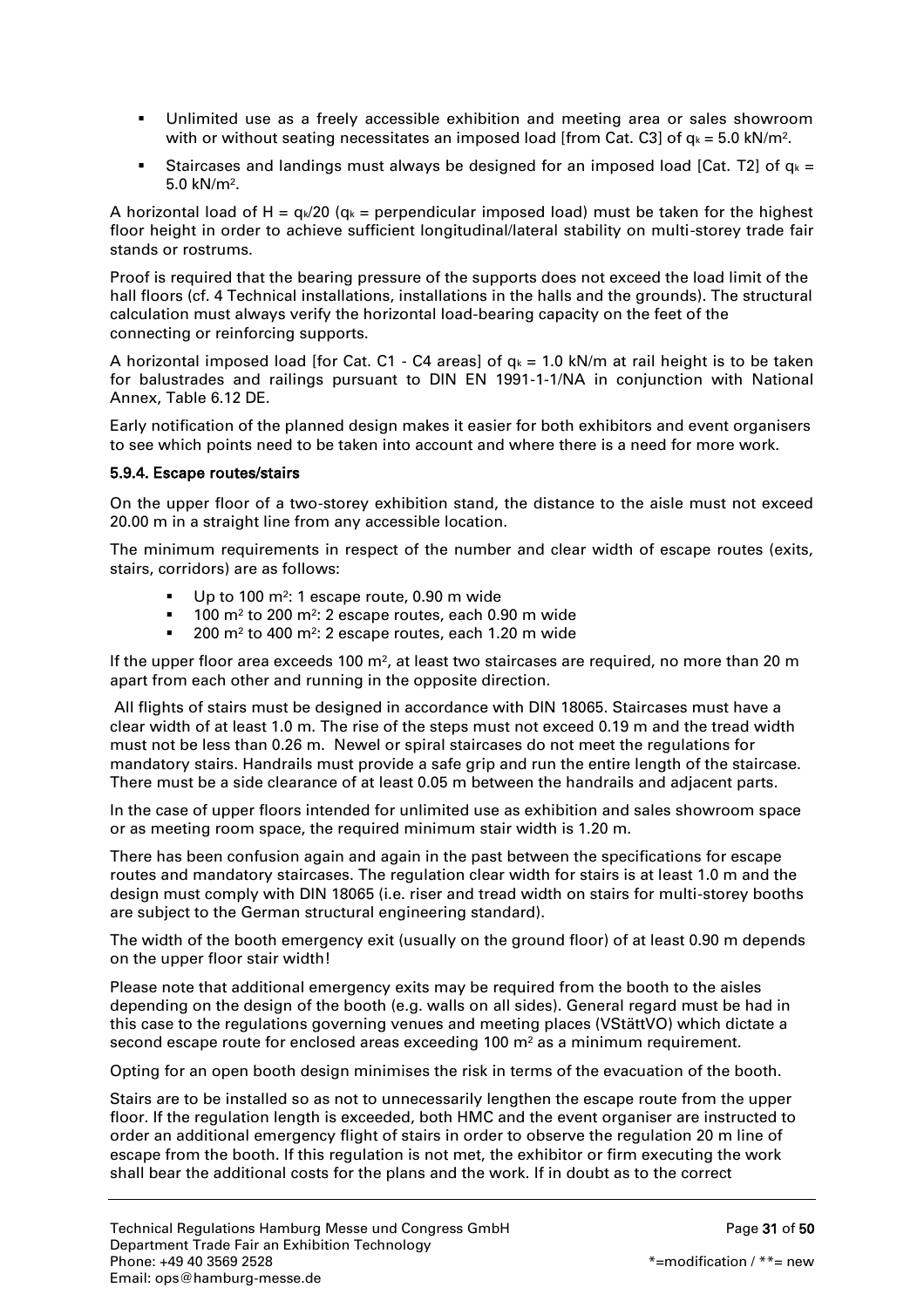procedures, please consult the technical department or the event organiser in good time – this can help to save unnecessary expense and avoid last-minute problems.

# <span id="page-31-0"></span>5.9.5. Building materials

The load-bearing structures on two-storey booths must be made of incombustible materials with a fire classification of at least F30. The ceiling of the ground floor and the floor of the upper storey must be made of buildings materials which are at least flame-retardant (under DIN 4102 or EN 13501-1).

## <span id="page-31-1"></span>5.9.6. Upper Floor

Should railings be required at the edge of the upper floor, a lip with a height of at least 0.05 m is to be provided at the base of these to prevent objects rolling away. Railings are to be built in accordance with 5.6 Platforms, railings, stairs, ladders, ascents and catwalks.

In halls, the upper floor must always be uncovered to ensure the sprinkler system can extinguish fires.

The visual contact of the rooms on the upper floor is guaranteed if there is at least one window with a view down onto the hall below (or a CCTV system fulfilling the same line-of-sight function with a camera and monitor).

In addition to the fire extinguishers on the ground floor, it is necessary to provide at least one fire extinguisher per stairway in a location where it is easily visible and within easy reach. Further information:

The hall must be visible from all stand rooms. In exceptional cases, alternative arrangements may be approved.

In addition to the fire extinguishers already available on the ground floor, at least one extinguisher per stairway is to be readily visible and ready for use.

 $\Rightarrow$  Further information: Section 5.4.1.12. "Fire extinguishers" / Section 5.6. "Platforms, railings, stairs, ladders, ascents and catwalks"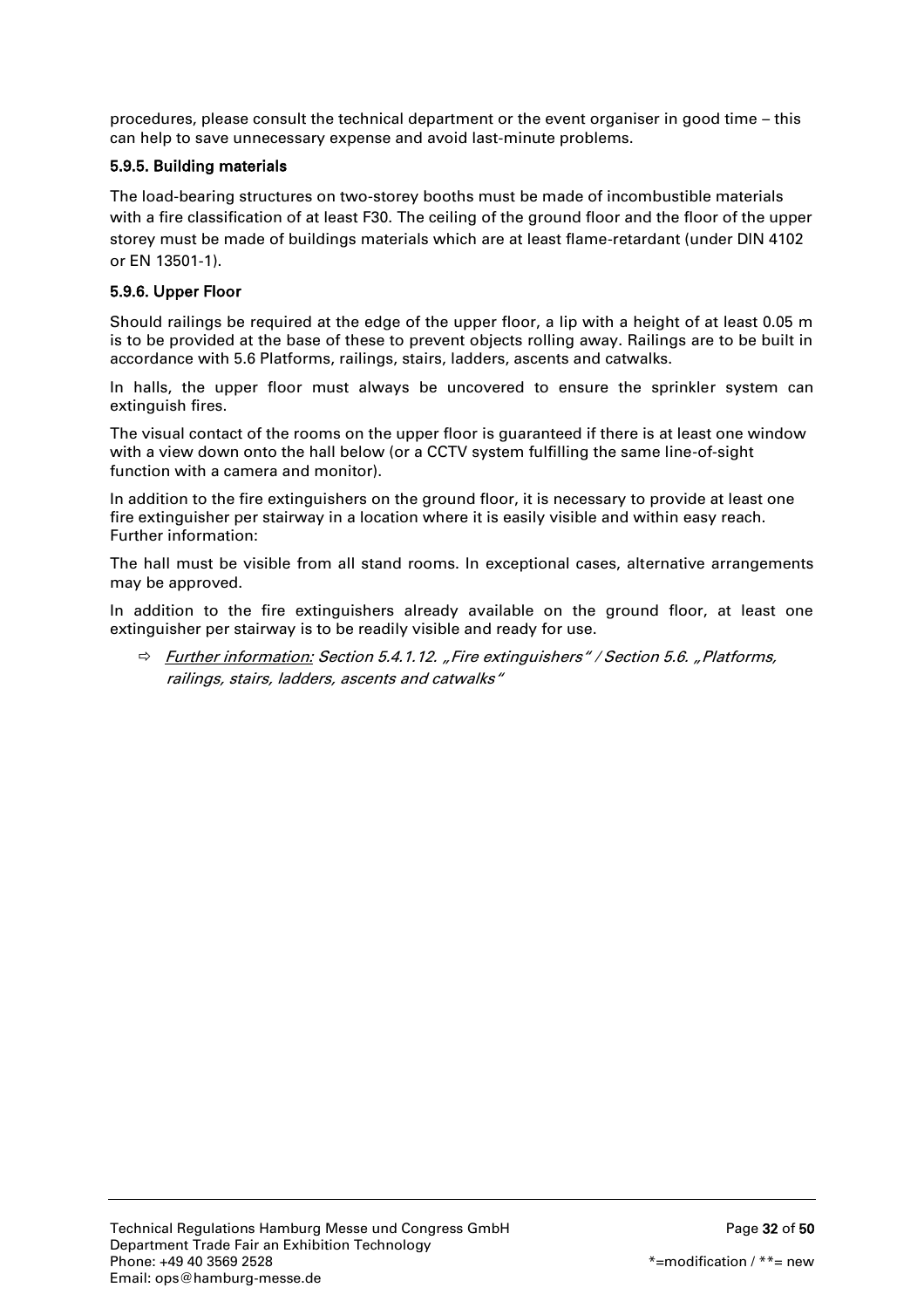# <span id="page-32-0"></span>6. Technical safety, technical regulations and utilities installation

# <span id="page-32-1"></span>6.1. General regulations

Exhibitors are responsible for operational safety and for compliance with the health & safety and accident prevention regulations at their booths.

Assembly and dismantling work may only be done in accordance with the labour and factory acts valid from time to time.

## <span id="page-32-2"></span>6.1.1 Damages

Any damage caused by exhibitors or their representatives on the exhibition grounds or in the buildings or facilities will be repaired by HMC after the end of the event at the expense of the person responsible for the damage.

## <span id="page-32-3"></span>6.2. Use of tools

Use of bolt firing tools is prohibited.

Cuttings and shavings must be vacuumed up primarily for the personal safety of the staff (as in any workshop!) but it is also important for the prevention of the development of flammable/explosive mixtures and for general cleanliness.

Cranes and forklift trucks may only be used by the official logistics partner of the HMC for insurance reasons. The use of forklift trucks and cranes by other persons is prohibited but the use of manually operated floor conveyors (jack lifts, etc.) is allowed. Please speak to us in good time if you have any questions or if you are unclear of the regulations in this regard. Please refer to section 6.11.

Privately owned or rented elevating working platforms may only be used by persons over the age of 18 in possession of a relevant permit. The permit must be of at least an equivalent standard to the German Social Accident Insurance Rule (DGUV-G 308 / 008). Documentary evidence as required under the accident prevention regulations must be submitted, including the licence to operate the equipment, valid and sufficient liability insurance cover, the approval for indoor operation, and the inspection certificate. When using aerial work platforms and at risk of falling, personal protective equipment must be used in the interests of safety.

Further information: section 6.11. "Cranes, forklift trucks, empties"

# <span id="page-32-4"></span>6.3. Electrical installation

# <span id="page-32-5"></span>6.3.1. Connections and precautionary measures

Electrical installations from the installation channel to the handover point to the exhibitor / event organiser may be carried out exclusively by HMC and its contractors. The material itemised on the form is provided on a rental basis. A floor plan sketch indicating the desired location of connections must be included in the orders in accordance with the service folder. Every stand that is to be provided with electricity (up to 415 V) will be given one or several connections with RCD protection switch (DIN VDE 0664 Section 2) and earthed wall socket (up to a maximum of 3.0 kW) or RCD protection switch, meter and subsequent connection possibilities as per the order form.

Exhibitors are not entitled to receive electricity for their stand from persons who have not been authorised for this purpose by HMC. In particular, exhibitors are not entitled to obtain electricity from neighbouring stands. Electricity supply from external energy sources (e.g. car batteries, etc.) is prohibited.

Exhibitors have to calculate their electrical installations to the effect that all power users at the stand can be operated at the same time. It is prohibited to connect several main connections that are in themselves insufficient for the simultaneous operation of the power users (or devices requiring power) they are supposed to supply with electricity. In the event of HMC finding that an exhibitor disregards this regulation, HMC is entitled to upgrade the necessary electrical installations at the exhibitor's expense or to cut the power supply until the shortcomings have been remedied and tested by HMC.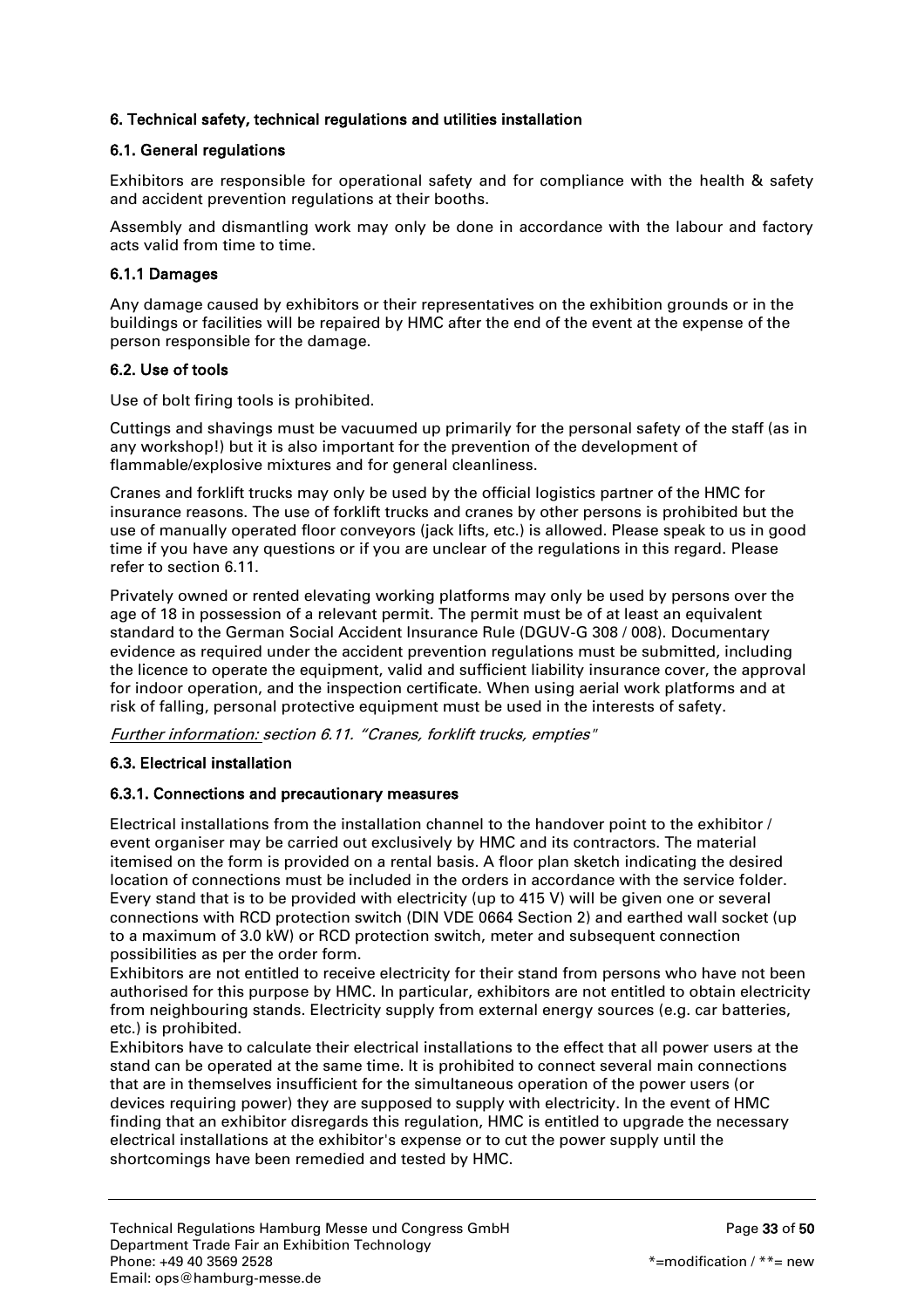The electrical installations are installed in the utility ducts where possible. Installations have to be laid across the aisle where the position of the connection point requires this. HMC is entitled to install connections and cables for the power supply to neighbouring stands across the exhibitor's stand, unless other installation pathways are easier and cheaper to implement. Due to insurance and general safety reasons, nobody but HMC and service partners instructed by HMC may work on the utility ducts or use them otherwise.

The power consumption will be invoiced separately. Please refer to the order documents for prices.

For safety reasons, the power supply is usually switched off on the last day of the fair one hour after the event closes. HMC must be notified of any additional requirements in this respect before the end of the event.

## <span id="page-33-0"></span>6.3.2. Stand installation

Electric installation work on the stand can be executed by the contracting company of HMC once the order has been placed.

Such work may also be carried out in the stand by the exhibitor's qualified electricians or approved companies in accordance with VDE regulations, European regulations and current technology.

Electric installations are created by the connection of electrical working materials" (Accident prevention regulations DGUV A3, art. 2, para. 1).

The applicable accident prevention regulations are to be applied in order to avoid endangering the event activities of exhibitors and fair visitors. Before the mains supply is switched on, the correct fitting of the electrical installation in accordance with "DGUV Vorschrift 3" must be confirmed with the test and handover certificate (see OSC). This form is to be submitted to HMC's responsible on-site contractor. A random check on the basis of the form submitted will be conducted by the organiser's contractor and charged at the standard rates listed in the order form for electrical installations.

If the exhibitor/stand builder cannot submit a certificate for electrical installation, the contracting companies will conduct an acceptance test in conformity with "DGUV Vorschrift 3" at the expense of the exhibitor. HMC is not required to supply power if the exhibitor/stand builder refuses to have this test effected, or if changes are made after the test has been carried out.

#### <span id="page-33-1"></span>6.3.3. Regulations on installation and operation

The entire electrical installation is to be carried out in accordance with the latest safety regulations of the Association of Electrical Engineers (VDE). Special attention must be paid to VDE 0100, 0108, 0128 and IEC standard 60364-7-711.

High/low frequency interference to the mains must not exceed the limits set in VDE 0160 and VDE 0838 (EN 50 006 and EN 61000-2-4).

Electrically conductive stand components, e.g. riggs, are to be included to prevent indirect contact (stand earthing/potential compensation).

Only cables with a minimum thickness of 1.5 sq mm (copper), such as H05VV-F and H05RR-F, may be used.

Bare electrical conductors/terminals may not be used in low-voltage systems. Secondary lines should be protected against short circuits and overloads. An information sheet is available on request at the HMC service partner (see OSC). Flexible cables (including flat cables) may not be used under floor coverings unless they have been protected against mechanical loads. The power connection at the stand may only be used for the event once it has been inspected and approved by HMC.

If low-voltage halogen lamps are used, these should incorporate the appropriate protective glass. Protective glass is not required if proof can be presented that low-pressure material is being used.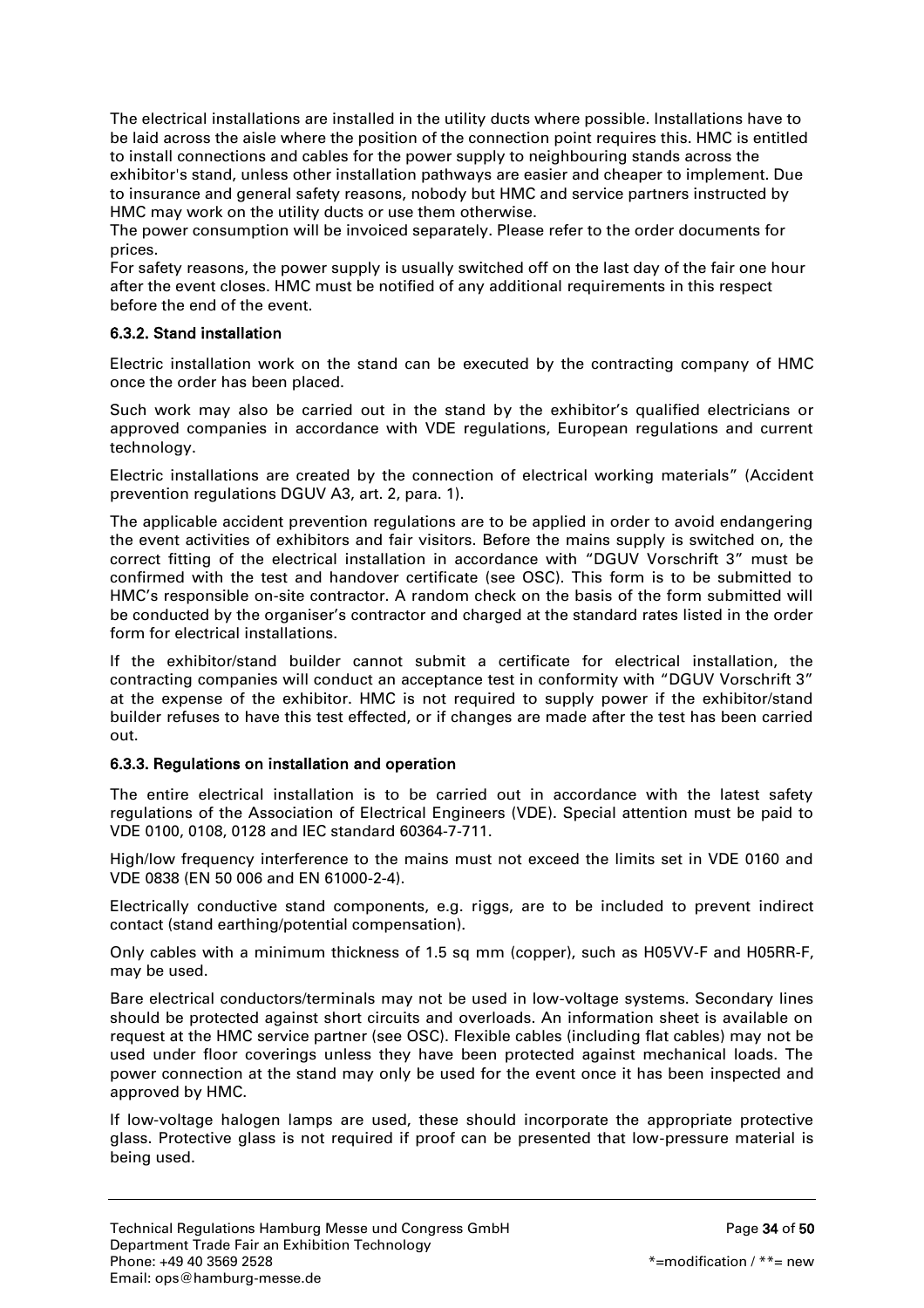HMC may take issue with incorrectly or badly laid cables and insist that remedial action is taken during the event if they pose a risk of injury.

Any cables which are not routed in/under raised floors but which are laid on the booth floor must be protected from mechanical impact by cable ducts or other suitable aids. Carpets or rugs, etc. are not acceptable coverings for loose cables or leads under VDE guidelines.

## <span id="page-34-0"></span>6.3.4. Safety measures

As a special precaution, all heat-generating electric appliances (hot- plates, floodlights, transformers, etc.) are to be mounted on non-flammable, asbestos-free bases. Depending on the heat generated, an adequate distance is to be maintained from flammable materials. Light fittings may not be mounted on combustible decorations or the like.

## <span id="page-34-1"></span>6.3.5. Emergency lighting

Additional emergency lighting in accordance with VDE 0108 is required for those stands where special construction renders the existing general emergency lighting system ineffective. The system should be designed to ensure that people could find their way to general escape routes. The lighting must function self-sufficiently for at least 30 minutes in case of a black-out.

## <span id="page-34-2"></span>6.4. Water and waste water facilities

Please note: Water and waste water installations are in principle only possible in Halls A1-A4, B1-B7. Please note that the water supply and waste water disposal are subject to certain laws of physics. This is why a given connection may be difficult to install or only with additional effort. Please provide your information regarding the request for supply with water/waste water disposal early on or when registering.

Installation is limited or impossible in all other buildings and rooms. All installations within stands must comply with the relevant drinking water ordinance. Impairment of the water quality as a result of installation must be ruled out. Every stand that is to be supplied with water/waste water disposal will receive one or several connections. The installation of these connections and pipes may only be carried out by HMC's contractors or HMC themselves. This applies also to changes to and adjustments of these services.

A floor plan sketch indicating the desired location of connections must be included in the orders in the OSC. Multiple, group and collective connections are prohibited and are subject to individual consideration. The costs for this will be borne by the exhibitor.

In all halls, water and waste water installations from the connection point onwards can be installed only above the hall floor. If supply is not possible on a given floor space, all exhibitors are obliged to enable water supply to their neighbouring stand via the connections available on the floor space. Please refer to the order documents for the technical supply options.

The exhibitor is responsible for all works carried out by others than HMC or its contractors. The exhibitor is fully liable for damages arising from such works.

Damages and changes must be immediately reported to HMC. The introduction of food waste into the waste water disposal system must be prevented. The exhibitor is fully liable also for damages caused by such an introduction.

The inbuilt stop valve must be closed prior to leaving the stand in order to prevent water damage.

Usually, the water supply will be cut one hour after end of fair on the last day of the trade fair for reasons of safety.

Another rule in this regard for general safety reasons is that nobody except HMC and its contractual partners can work on the ducts or use them for other purposes.

 $\Rightarrow$  Further Information: Section 7.2.1. "Oil and grease separators"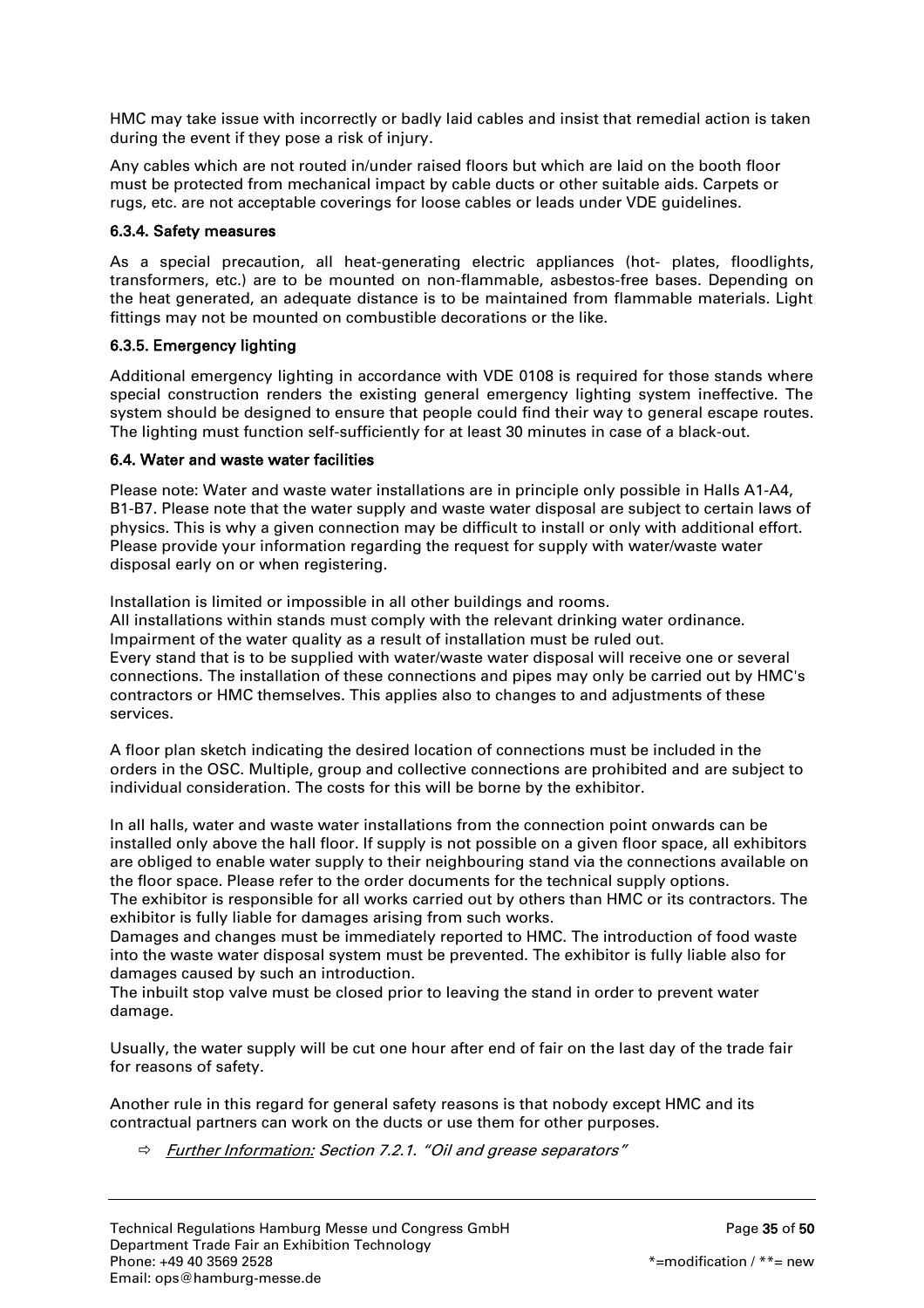# 6.4.1 Use of water-bearing systems and equipment

Impeccable standards of hygiene must be guaranteed when using water, e.g. in pools, wells or in water wall and humidifier systems and other spray systems used at the booth. Documentary evidence of these standards must be provided at the request of HMC.

## <span id="page-35-0"></span>6.5. Compressed air installation

Supply pipes for compressed air are installed in Halls A1–A4, B5–B7. If required, a compressed air connection can be ordered on the relevant order form.

In the case of all other buildings, the feasibility of a compressed air connection will be examined on request. Wherever possible, a quotation will be submitted for renting a compressor and the cost of the required stand installation work.

These services may only be carried out by HMC's authorized installation firm.

Another rule in this regard is that nobody except HMC or a partner company instructed by HMC can work on the ducts or use them for other purposes.

## <span id="page-35-1"></span>6.5.1. Gas installation

HMC does not make installations for natural gas (see item - 6.7.1.3).

 $\Rightarrow$  Further information on the subject of gas can be found in section 6.7 ff.

#### <span id="page-35-2"></span>6.6. Machines, pressure vessels, exhaust gas units

#### <span id="page-35-3"></span>6.6.1. Machine noise

Operation of noisy machines and appliances should be kept to a mini- mum in the interest of all exhibitors and visitors. Noise at the stand boundary may not exceed 60 dB(A).

#### <span id="page-35-4"></span>6.6.2. Appliances and medical products

#### 6.6.2.1. Display and putting into circulation of technical products

Manufacturers, importers and retailers may only display or put products into circulation which comply with the requirements of the German Technical Work Equipment and Consumer Products Law (GPSG), the legislation pertaining to it (GPSGV), and European product safety directives.

# 6.6.2.1.1. Technical working materials and consumer products $*$

Products subject to European product safety directives include

- **Low Voltage Directive 2006/95/EC (in Germany: 1. ProdSV)**
- **Toy Safety Directive 2009/48/EC (2. GPSGV)**
- Simple Pressure Vessel Directive 2009/105/EC (6. ProdSV)
- Gas Appliance Directive 2009/142/EC (7. ProdSV)
- **Directive on Personal Protective Equipment 89/686/EEC (8. ProdSV)**
- **Machinery Directive 98/37/EC or 2006/42/EC (9. ProdSV)**
- **Recreational Craft Directive 94/25/EC (10. ProdSV)**
- **ATEX Directive 94/9/EC (11. ProdSV)**
- Lift Directive 2014/33/EU (12. ProdSV)
- Aerosol Packaging Regulation 75/324/EWG (13.ProdSV)

Pressure Equipment Directive 2014/86/EU (14. ProdSV) and may only be brought into circulation provided that they conform to the demands of these directives and this is documented by their being marked with the CE label. This also applies to displays at events.

For products where no such directives apply, the CE symbol may not be used (e.g. tools, furniture)

The name and address of the EU representative (manufacturer, importer) for the product must be stated on the product or packaging.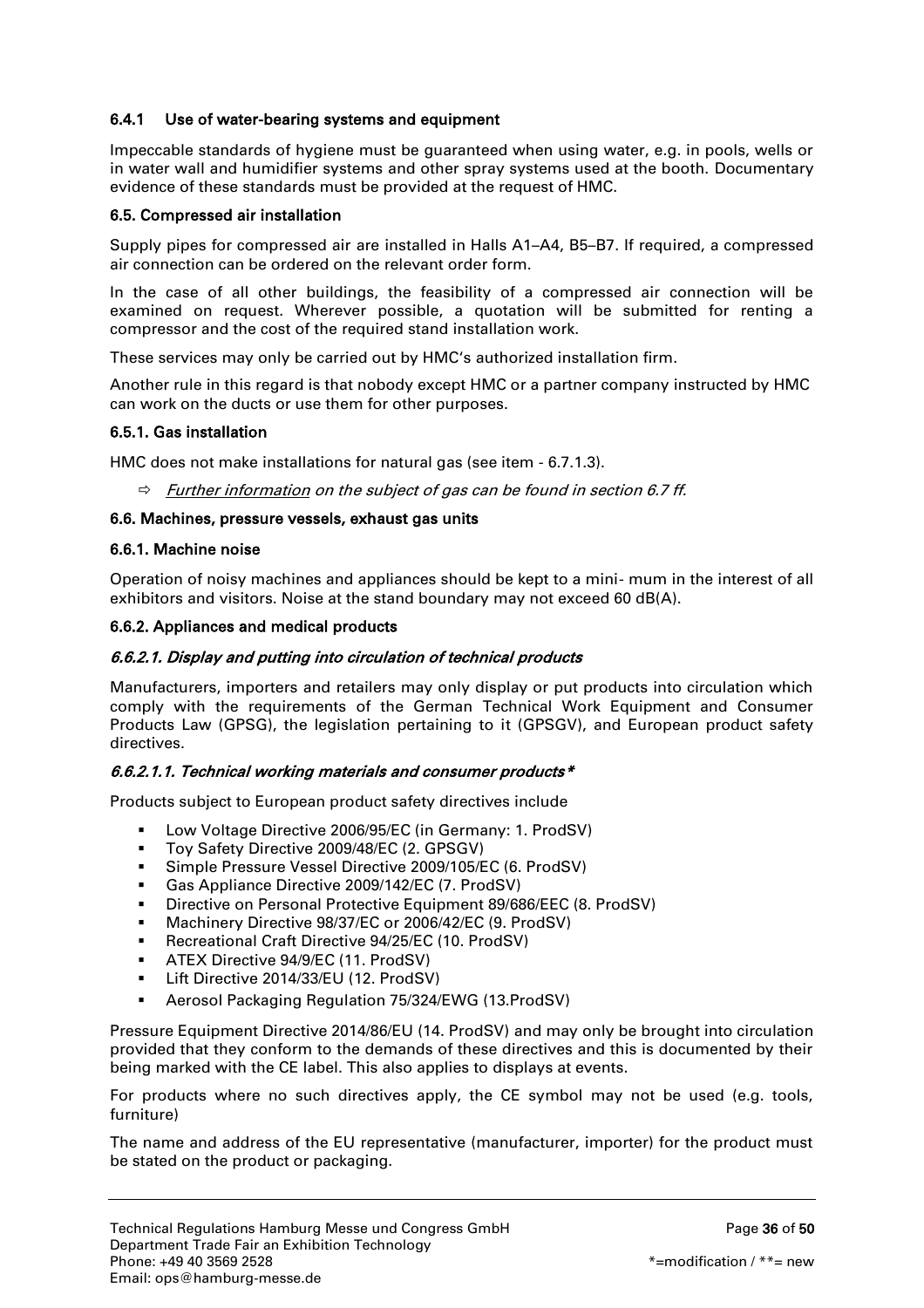Technical products that do not meet the German Technical Work Equipment and Consumer Products Law (GPSG) or the above product safety directives (e.g. prototypes) are to be identified by affixing a clearly visible sign (or "trade fair sign"), indicating that the product does not meet the requirements and may only be acquired once conformity has been pro- vided. Such products may only be circulated if they pose no threat to the health or safety of persons.

In addition, any documents required by these directives to be handed out when products on exhibition are brought into operation should be kept ready, e.g. German-language declarations of conformity and operating instructions. If a product requires a prototype test, or if a product bears a GS seal, the relevant test certificates are also to be kept available.

Spot checks on observation of these regulations are carried out regularly by the Health and Consumer Protection Agency (Amt für Gesundheit und Verbraucherschutz), in some cases in cooperation with the Berufsgenossenschaft (Employers' Liability Insurance Organisation). The Health and Consumer Protection Agency is entitled as the responsible supervisory authority to remove from the stand any products which neither conform to the above product safety directives nor bear a "trade fair sign".

# 6.6.2.1.2. Medical devices

Exhibiting and putting into circulation of medical devices act:

Medical products and their accessories may only be put into circulation

if they bear the CE label provided for in Annexe XII of Directive 93/42/EEC relating to medical products, Annexe IX of Directive 90/385/EEC relating to active implantable medical devices or Annexe X of Directive 98/79/ EC relating to in vitro diagnostic medical devices.

Medical products that do not meet the conditions for bearing a CE label may only be exhibited if they bear a clearly visible sign to the effect that they do not meet the requirements and may only be acquired once conformity has been provided. Demonstrations of medical products:

Demonstrations of medical products may be conducted only by expert, trained and professionally experienced persons (medical product counsellors). The necessary measures for protecting people are to be taken at such demonstrations.

Spot checks on observation of this regulation are conducted by the Industrial Safety Executive the Amt für Gesundheit und Verbraucherschutz is entitled as the competent supervisory authority to remove from the stand any medical products which neither conform to the above product safety directives nor bear a "trade fair sign".

# 6.6.2.2. Safety devices

Machinery and apparatus may only be operated with all safety devices in place. For demonstration purposes,

Nontransparent safety devices may be replaced by covers made of organic glass or similar transparent material. While appliances are not in operation and are disconnected from the power supply, safety devices may be removed so as to reveal the construction and finish of the parts uncovered. The safety devices must then remain clearly displayed alongside the machine.

During demonstrations, stand personnel are to take the necessary measures for protecting people. Stand personnel are also responsible for ensuring that the connection is maintained and protected from unauthorised switching by third parties.

# 6.6.2.3. Ban on operation

HMC/the organiser is entitled to at any time prohibit machine, apparatus or appliance operation if in its view such operation could be hazardous to persons or objects.

# <span id="page-36-0"></span>6.6.3. Pressure equipment

The operation of pressure equipment is subject to the corresponding provisions of the Operating Safety Ordinance.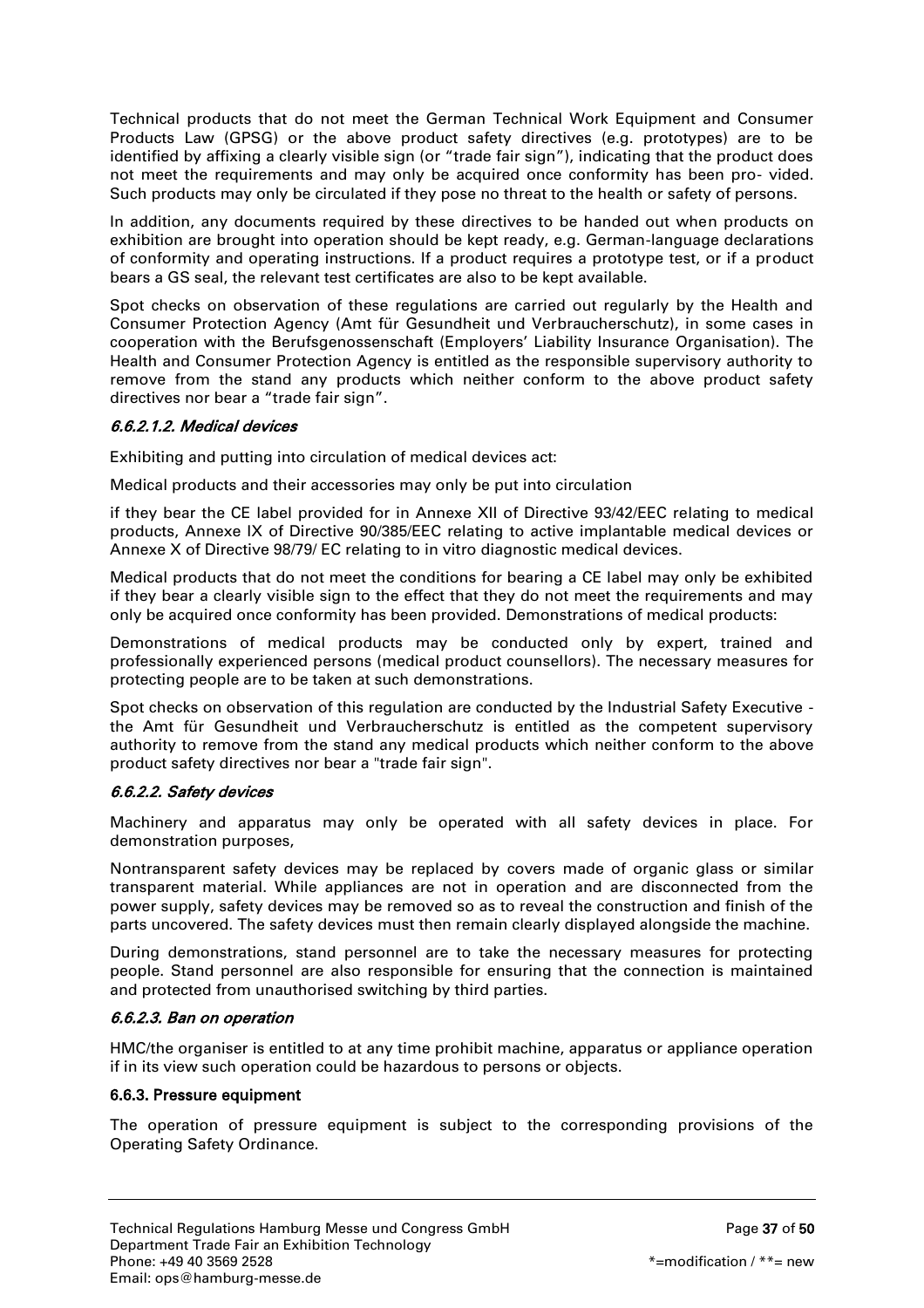# 6.6.3.1. Testing certificates

Pressure equipment may only be used at the stand if testing has been carried out by qualified persons or authorised inspection agencies as stipulated by sections 14 to 17 of the Operating Safety Directive. The relevant testing certificates are to be retained at the pressure equipment display and produced when-ever required by the Health and Consumer Protection Agency, the responsible supervisory agency. Information on relevant regulations may be obtained from the Health and Consumer Protection Agency.

## 6.6.3.2. Testing

In addition to the presentation of a structural/water pressure test certificate (EC conformity declaration and any such documents in German or English as are necessary), an acceptance test must also be conducted on site. Pressure vessels subject to mandatory testing and registered up to four weeks before the start of the fair can undergo an acceptance test on the exhibition stand conducted by /Fair specific/ up to one day before the opening of the event.

All enquiries shall be addressed to Amt für Gesundheit und Verbraucherschutz .

A person responsible for the pressure vessel must be present on the exhibition stand.

#### 6.6.3.3. Rented appliances

Assessments of pressure vessels from abroad are impractical due to the relatively short assembly time, so the use of duly checked, rented vessels is to be preferred.

#### 6.6.3.4. Supervision

The necessary acceptance certificates must be kept available for the supervisory authority for the duration of the event. Any information required will be supplied by the Amt für Gesundheit und Verbraucherschutz as the supervising authority.

#### <span id="page-37-0"></span>6.6.4. Exhaust gases and vapours

Combustible vapours and gases emitted by exhibits or appliances and represent-ing a health hazard and/or nuisance to the general public may not be discharged into the halls.

They must be discharged into the open through suitable piping as provided for in the currently valid version of the Federal Emissions Act.

#### <span id="page-37-1"></span>6.6.5. Exhaust gas systems

Where grills or ovens are switched on or food prepared over an open flame, installation of a smoke or vapour extractor is required.

Any vapours or gases damaging to health or constituting a nuisance to the general public are to be discharged into the open in accordance with official regulations. Extractor hoods and their extractor devices are to be so designed and assembled as to ensure removal of vapours and gases. All the required fittings – such as hoods, pipes and ventilators – are to be of nonflammable materials and mounted in a manner ensuring safe operation.

Availability of sprinkler units in all halls and Foyers East and South necessitates precautionary measures against overheating of sprinkler heads. Since facilities for installation and for discharge of gases and vapours are of very different types, the relevant form from the service manual is to be submitted in all cases.

HMC reserves the right to forbid the preparation of food if the vapour and gas emissions exceed levels considered acceptable by the HMC.

A charge is made for connections to the HMC extractor hood system.

 $\Rightarrow$  Further Information: Section 6.6.4. " Exhaust gases and vapours " / Please find the Application form "Steam/smoke extractor equipment" in the Online Service Centre under the heading Stand Engineering.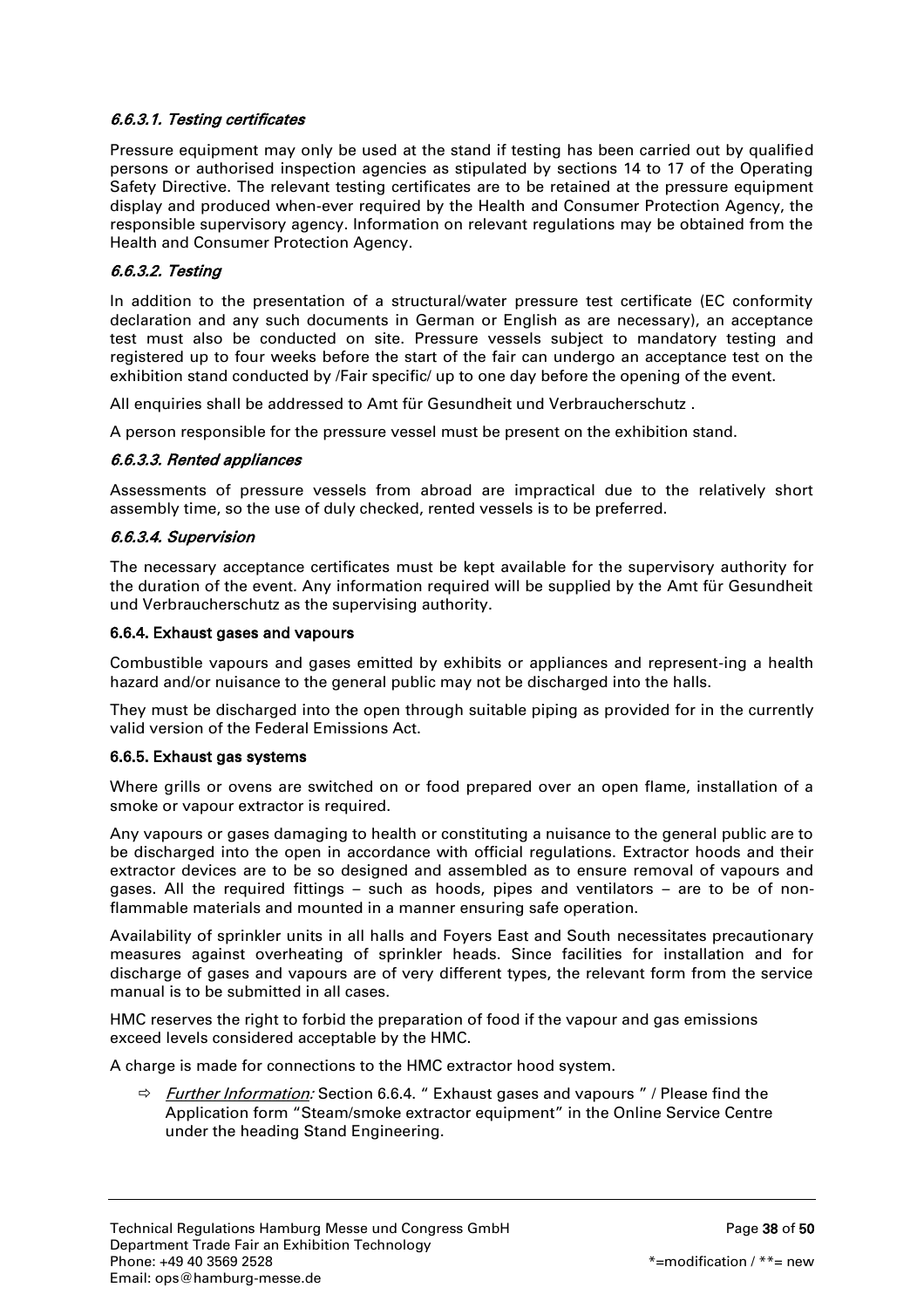# <span id="page-38-0"></span>6.7 Use of compressed gases, liquid gases and combustible liquids

# 6.7.1.1. Application for permission of use of compressed gas cylinders

The use of liquefied fuel gases in compressed gas cylinders is prohibited in the buildings.

An exception is made for compressed gas cylinders holding a maximum of 400ml. Consent for their use must be obtained from HMC.

The use of compressed gas cylinders holding other gases (e.g. balloon gas, oxygen) is possible as a general principle but must be approved by HMC.

The relevant accident prevention regulations stipulate that precautions must be put in place to prevent compressed gas cylinders from being knocked, from falling over, from unauthorised access and from heating up.

The relevant accident prevention regulations (give exact names) form the legal basis for this, authority for internal affairs and sport – fire safety

 $\Rightarrow$  Further information: The form "Application for use of equipment requiring registration and inspection" can be found in the Online Service Center.

# 6.7.1.2. Installation and operation

The reference regulations governing the installation and maintenance of liquefied gas systems are the technical regulations on liquefied gas "Technische Regeln Flüssiggas" TRF 2012 (published by the DVGW Deutscher Verein des Gas- und Wasserfaches e.V. and the DVFG Deutscher Verband Flüssiggas e.V.) and the guidelines on the use of liquefied gas "Richtlinien für die Verwendung von Flüssiggas" ZH 1/455 (published by the Hauptverband der gewerblichen Berufsgenossenschaften).

 $\Rightarrow$  Further information: Das Formular "Anmeldung anzeige- u. abnahmepflichtiger Anlagen u. Einrichtungen" finden Sie im Online Service Center.

# <span id="page-38-1"></span>6.7.2. Flammable liquids

#### 6.7.2.1. Storage and use

Written permission must be obtained in order to be allowed to store and use flammable liquids in the exhibition halls and on the site.

Permission to store and use flammable liquids can only be granted for the operation or demonstration of exhibits. An application must be submitted to the event organiser together with the safety data sheet "P" (manufacturer's product specification sheet).

Dummies must be used for advertising and decorative purposes.

 $\Rightarrow$  Further information: Das Formular "Anmeldung anzeige- u. abnahmepflichtiger Anlagen u. Einrichtungen" finden Sie im Online Service Center.

#### <span id="page-38-2"></span>6.8. Asbestos and other hazardous substances

The use or application of building materials or other products containing asbestos and of other hazardous substances is prohibited. This ruling is based on the Protection against Hazardous Substances Act (Chemicals Act), German Official Journal 1, Part 1, page 1703 in the latest version, along with the Chemicals Prohibition Ordinance (Chem. Verbots V ) and the Hazardous Substances Ordinance (GefStoff V ).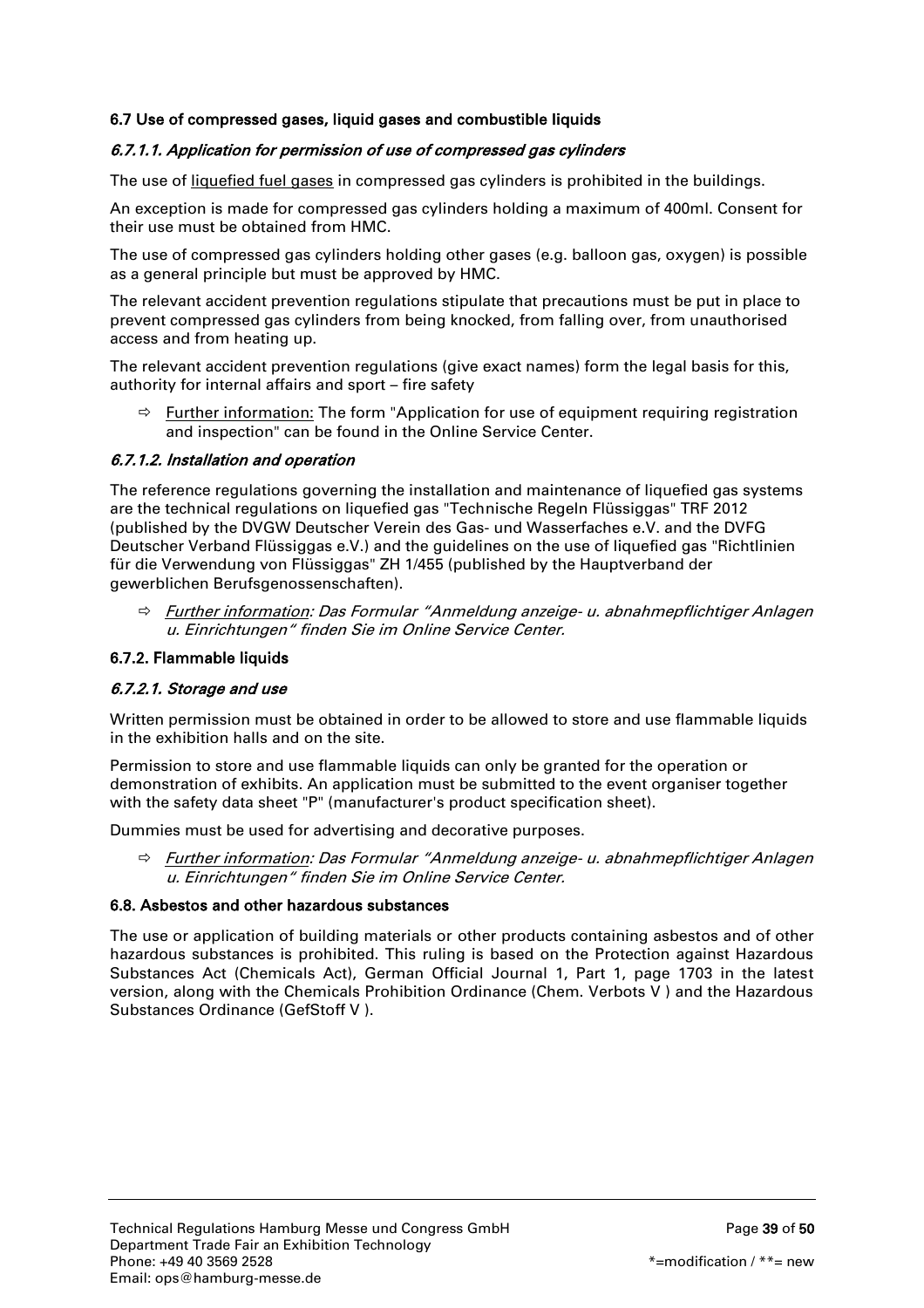# <span id="page-39-0"></span>6.10. Protection against radiation

## <span id="page-39-1"></span>6.10.1. Radioactive substances

The handling of radioactive substances is subject to granting of a permit under Art. 7 of the Radiation Protection Ordinance, and must also be cleared with HMC. Application for permission under the latest edition of the Radiation Protection Ordinance may be applied for from the Health and Consumer Protection Agency (Amt für Gesundheit und Verbraucherschutz) and must be submitted to the organiser at least six weeks prior to the opening of the trade fair. Where authorization already exists, proof must be shown that the exhibitor is legally covered for handling radioactive substances within the exhibition grounds. The conditions related to granting of permission must be observed.

 $\Rightarrow$  Further information: Das Formular "Anmeldung anzeige- u. abnahmepflichtiger Anlagen u. Einrichtungen" finden Sie im Online Service Center.

## <span id="page-39-2"></span>6.10.2. X-ray units and stray radiation sources

Even where of acceptable construction, operation of x-ray units and stray radiation sources is subject to permission and/or prior notification. The Ordinance on Protection against Damage by X-rays (Röntgenverordnung– RöV, latest edition) must be observed.

Operation of X-ray units and stray radiation sources is subject to permission and/or prior notification in accordance with §§ 3, 4, 5 of the RöV. Application or notification is to be made – with no duplicate required – at least two weeks prior to the start of the fair to the Health and Consumer Protection Agency (Amt für Gesundheit und Verbraucherschutz). This should be accompanied by details of the person delegated to ensure protection against radiation, including certificates regarding his/her professional competence (if available), constructional permits and certificates on unit checks plus the certificate and inspection report on the radiation protection examination.

 $\Rightarrow$  Further information: Das Formular "Anmeldung anzeige- u. abnahmepflichtiger Anlagen u. Einrichtungen" finden Sie im Online Service Center.

#### <span id="page-39-3"></span>6.10.3. Laser systems

Operation of laser systems must be cleared with the organizer. Laser systems must conform to the requirements of "Safety of Laser Units" (DIN EN 60285-1). Laser systems of classes 3 R, 3 B and 4 must prior to being activated be notified to the relevant supervisory authority (Art. 5 of the Accident Prevention Regulations "Laser Radiation" DGUV Vorschrift 11). Notification is to be accompanied by a written invitation to a locally-based radiation protection expert (rt. 6, DGUV Vorschrift 11 B2).

The installation of laser systems of classes 3b and 4 is to be cleared with the supervisory authority, the Health and Consumer Protection Agency (Amt für Gesundheit und Verbraucherschutz) and these are to be checked before be checked by a qualified expert before being switched on.

#### $\Rightarrow$  Further information: Das Formular "Anmeldung anzeige- u. abnahmepflichtiger Anlagen u. Einrichtungen" finden Sie im Online Service Center.

#### <span id="page-39-4"></span>6.10.4. RF equipment, radio installations, magnetic fields

The operation of RF equipment, radio installations and electromagnetic fields is subject to permission and must be cleared with the organiser. Operation of RF equipment and radio installations will only be allowed provided that these con-form to the stipulations of the Telecommunications Act and the Electromagnetic Compatibility Act (EMVG), each in the latest, valid version.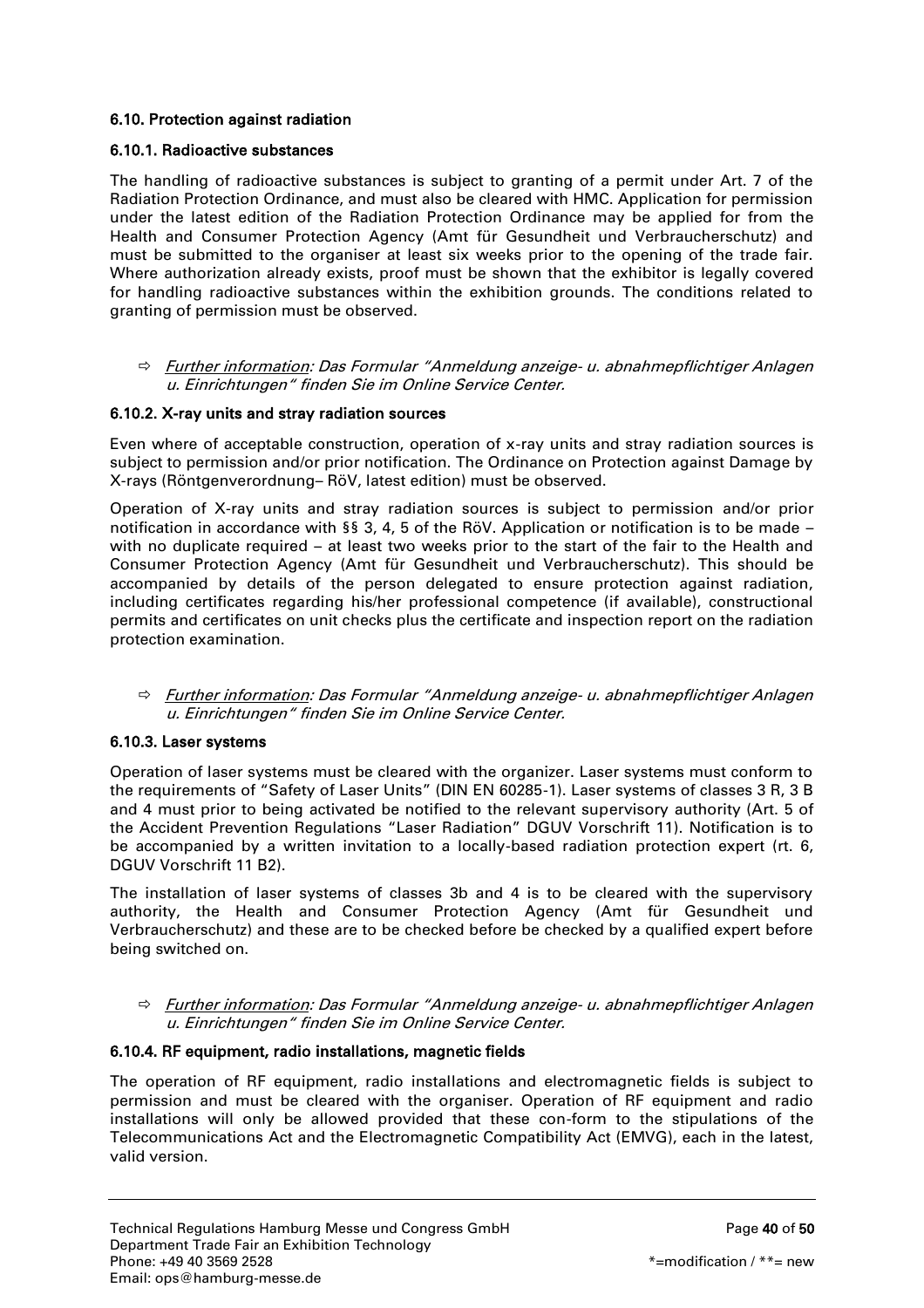The operation of paging systems, cordless microphone units (microport), radio telephones and long-range data transmitters may only be operated following application for a frequency, these being granted by the Federal Network Agency (Bundesnetzagentur).

Irrespective of the granting of permission by this agency, the operation of wire-less personal paging systems is subject to the organiser's approval so as to achieve uniform allocation of frequencies and to eliminate interference as far as possible. Applications to the organiser should provide all technical details but no form is required.

The use of wireless microphones and monitor systems may cause disruptions in the 790 MHz to 862 MHz frequency range due to the use of LTE.The electrics of the exhibits and trade fair booths must not interfere with other exhibitors' systems because of harmonics or magnetic fields. The provisions set out in the ordinance for the implementation of the German ambient pollution control act (BImSchG) must be observed.

# <span id="page-40-0"></span>6.10.5. Wireless Local Area Networks (WLAN)

Hamburg Messe und Congress GmbH has full WLAN coverage throughout the exhibition grounds in Hamburg conforming to the latest standards. WLAN connections may only be set up and used for your own booth. The transmitting power is to be adjusted to this specific purpose and range. The power emitted at the edge of the booth must not exceed the maximum limit of 80mW. Permission may not be granted to third parties to use the connection, including the operation of unencrypted networks. Exhibitors intending to operate their own WLAN must notify Hamburg Messe und Congress GmbH before the start of the event.

 $\Rightarrow$  Further information: More information is available from the leaflets on WLAN and IT.

# <span id="page-40-1"></span>6.11. Cranes, forklift trucks\*

The operation of own cranes and forklift trucks on the fairground and in the CCH is not permitted. The only equipment which may be operated on the fairground is that of the official haulage contractor. The haulage contractors have the sole right of transportation on the fairground, i.e. movement of exhibits, structures, etc. to the booth, including the provision of any auxiliary equipment and customs clearance for temporary or definitive import. The only exceptions to this rule are hand-operated devices, such as pallet trucks and electric stackers ("Ameisen") without a stand or driver's seat.

The German Freight Forwarders' Standard Terms and Conditions (Allgemeine Deutsche Spediteurbedingungen - ADSp), as amended, and the forwarding tariff for trade fairs and exhibitions of HMC (Speditionstarif für Messen und Ausstellungen) shall apply in respect of the contracts awarded to the haulage contractors.

HMC may not be held liable for such risks as may arise from the operations of the haulage companies. The storage of empties of any kind in the booths is prohibited. Empties must be taken promptly to the designated storage location for empties by the haulage contractors authorised to work on the fairground.

The liability of the official haulage contractor ceases to apply when the goods are deposited at the booth or at a designated location in the hall – in case of indoor rentals only – even if the exhibitor or the representative of the latter is not yet present. This also applies to the project manager of a hosted event or the representative of the latter. The required services can be ordered by means of the appropriate form.

# <span id="page-40-2"></span>6.12. Musical reproduction

Under the provisions of the Performing Rights Act, Art. 15 Copyright Act (German Official Journal, in version as valid from time to time), permission from The Society for Musical Performance and Mechanical Reproduction Rights (GEMA) is required for sound reproduction in any form. Any music reproduction not registered can lead to claims for damages from GEMA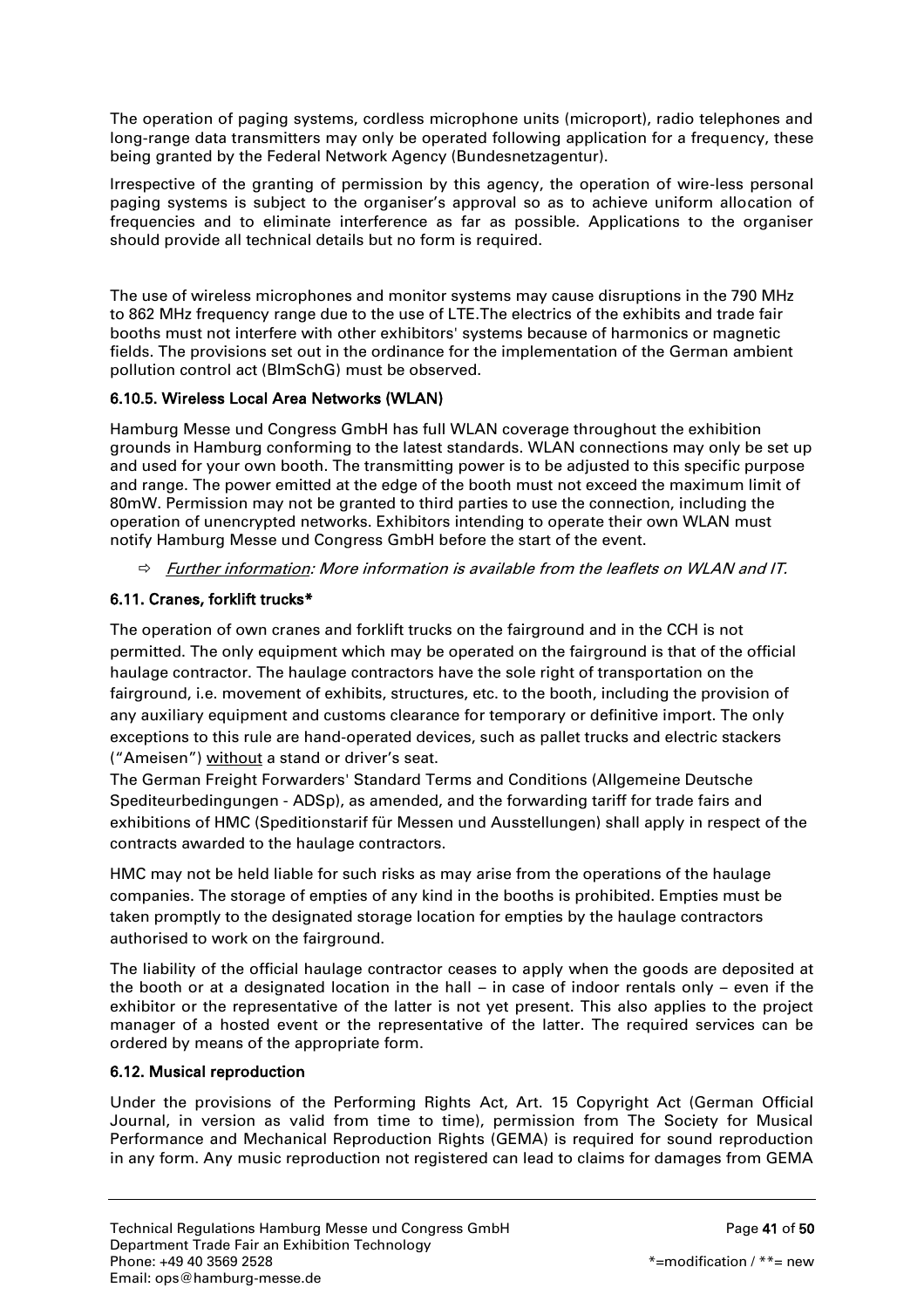under Art. 97 of the Copyright Act. An application for GEMA permission should be made in good time using the appropriate provided.

 $\Rightarrow$  Further Information: Please note section 5.7.7. "Advertising materials/presentations/volume" / When registering with GEMA, please use the form "Application for Music Use at Trade Fairs".

# <span id="page-41-0"></span>6.13. Beverage dispensing systems

The installation and operation of beverage dispensing equipment on the stand is subject to the provisions of the Beverage Dispensing Systems Ordinance in the latest, valid edition (German Official Journal 1).

 $\Rightarrow$  Further Information: Please observe the directions given in the leaflet on food and beverage stalls and catering facilities at trade fair booths.

# <span id="page-41-1"></span>6.14. Food inspection

Distribution of samples for immediate consumption on the spot and likewise sales of food and drink must conform to the legal provisions and especially to those of the Food Hygiene Ordinance (Lebensmittel-Hygieneverordnung) in the latest edition valid from time to time. For any further enquiries, please contact the Town Hall (Bezirksamt Hamburg Mitte).

 $\Rightarrow$  Further Information: Please observe the directions given in the leaflet on food and beverage stalls and catering facilities at trade fair booths.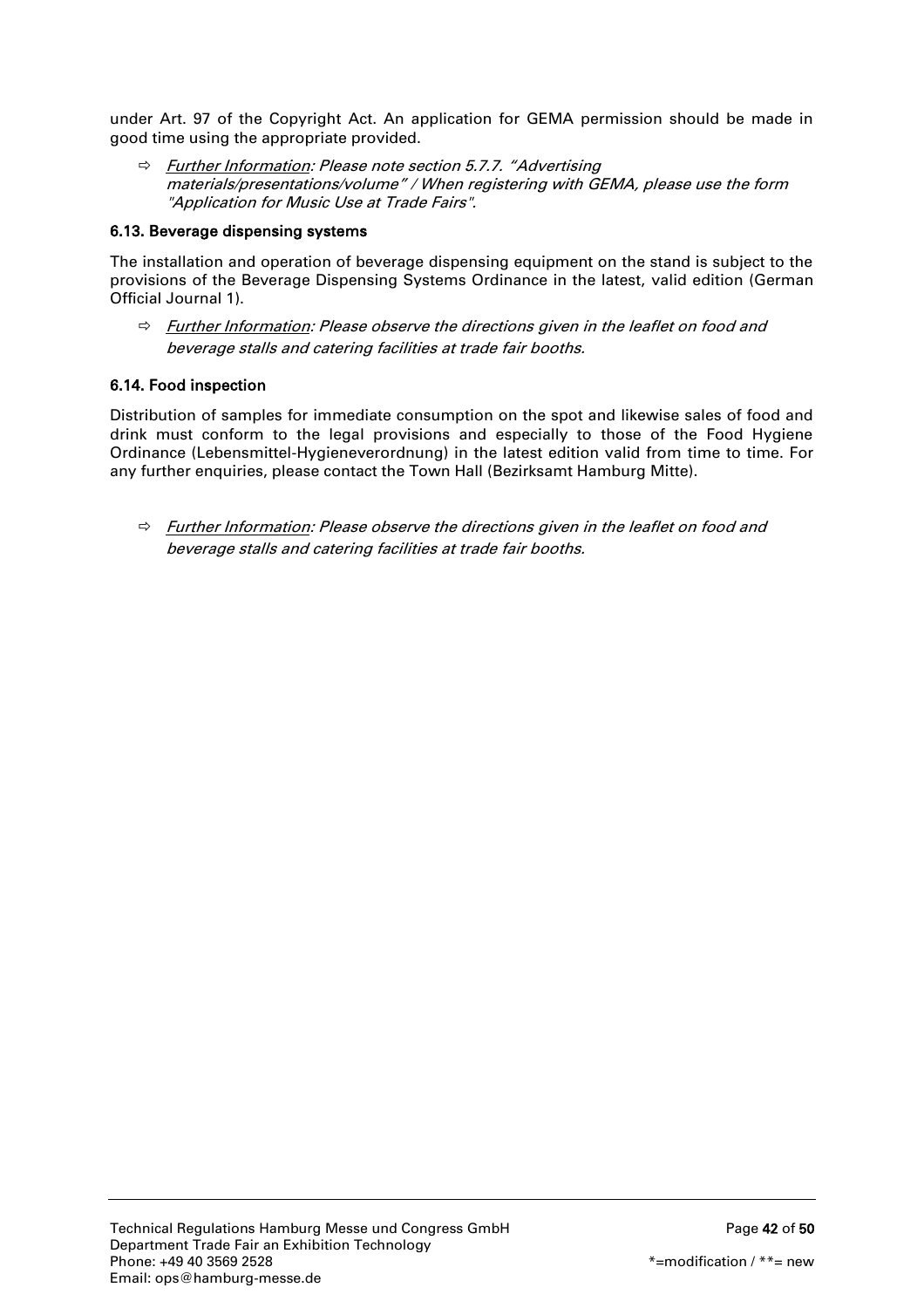# <span id="page-42-0"></span>7. Environmental protection

The organizer is committed to pro-active environmental protection. The exhibitor is obliged to ensure that all his contractors observe the regulations and instructions concerning the environment, and to ensure that his contractors are likewise required to do so.

## <span id="page-42-1"></span>7.1. Waste management

The following rules are based on the instructions in the Recycling and Waste Management Act (KrW/AbfG) in the latest version as valid from time to time, on the related regulations and ordinances on implementation, and on "state laws" and "local government bye-laws".

The exhibitor is responsible for the proper and environmentally acceptable disposal of all waste that he produces during the fair and during erection and dismantling of the stand.

The technical aspects of disposal for recycling and destruction are the responsibility of the organizer and its designated contractors.

## <span id="page-42-2"></span>7.1.1. Waste disposal

The principles of recycling law lay emphasis on avoiding waste at exhibition/ fair centres.

Exhibitors and their contractors are required to make a positive contribution to achieving this aim at all stages of the event. This goal must be pursued by all those involved from the planning and coordination stage onwards. Recyclable materials and/or those least harmful to the environment are generally to be used for construction and running of the stand.

Any materials left behind will be disposed of without verification of their value and at the exhibitor's expense, a higher charge being payable.

#### <span id="page-42-3"></span>7.1.2. Hazardous waste

The exhibitor is obliged to notify the organizer of any waste that on account of its nature, properties or quantity represents a particular threat to health, the atmosphere or the water, or is explosive or combustible (e.g. batteries, lacquers/varnishes, solvents, lubricants, paints, etc.). He shall also to arrange for its disposal by the designated contractors.

#### <span id="page-42-4"></span>7.1.3. Unnecessary waste

No materials or waste with no bearing on the period of the event or stand assembly/disassembly may be brought into the exhibition grounds.

#### <span id="page-42-5"></span>7.2. Water, sewage and soil conservation

#### <span id="page-42-6"></span>7.2.1. Oil and grease separators

Discharges into the sewage network may not overstep the pollutant level deemed normal for households. Where water containing oil or grease above such normal levels is to be disposed of, oil/grease separators are to be used. Mobile catering units are to ensure that fats and oils are collected separately and taken to the appropriate disposal point.

#### <span id="page-42-7"></span>7.2.2. Cleaning/cleaning agents

All cleaning work is to be done using biologically degradable products. Cleaning agents containing an agent that poses a health risks are to only to be used in exceptional cases as laid down in the regulations.

# <span id="page-42-8"></span>7.3. Environmental pollution

Any environmental damage or pollution (e.g., by petrol, oil, solvents, paints, etc.) is to be avoided. Should anything of this kind occur, however, the organizer and HMC is to be notified immediately.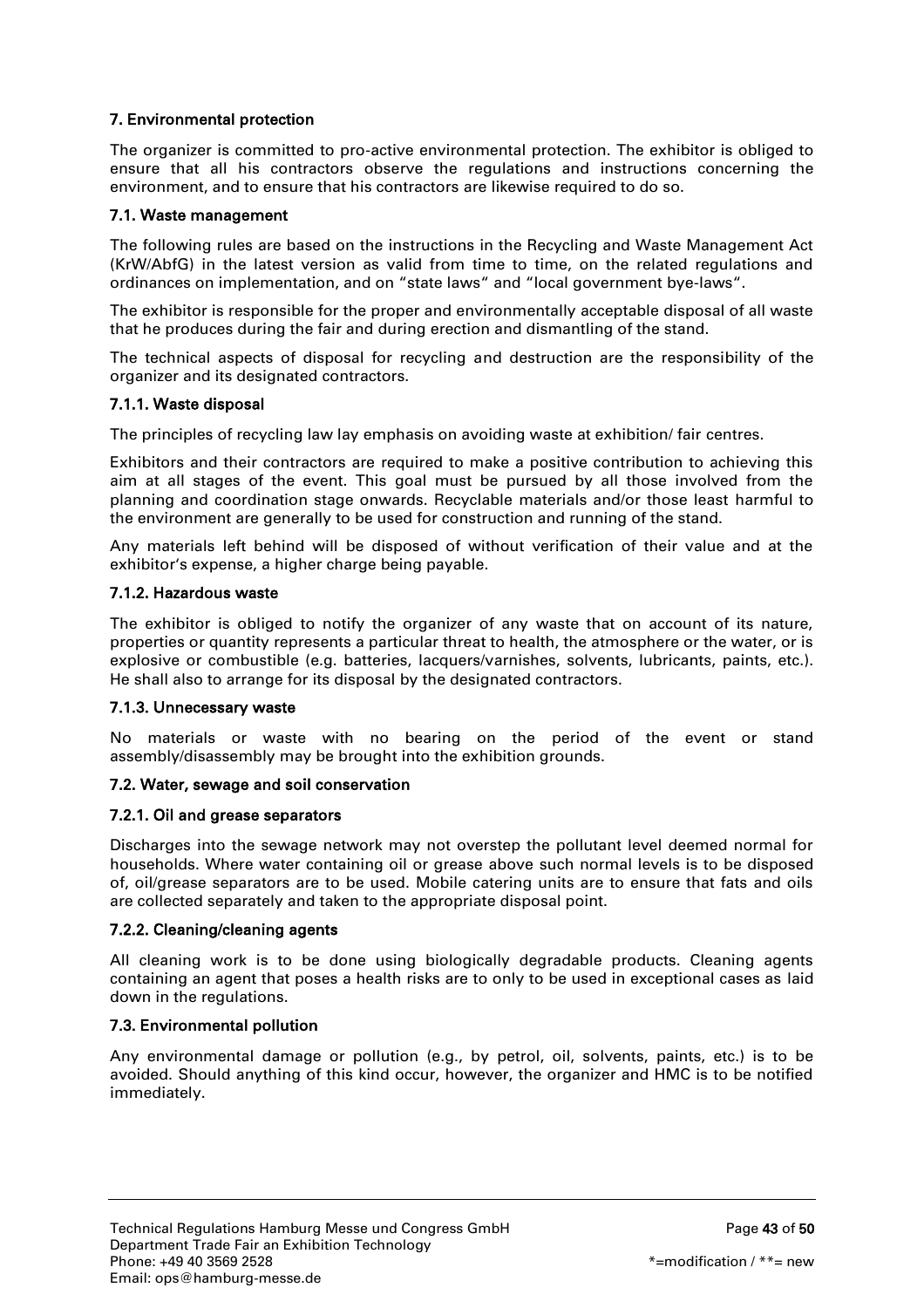# <span id="page-43-0"></span>8. Amendments\*

The following points have been amended since the issue of the 2017-2018 Technical Guidelines:

The changes to the content of the previous version of the Technical Guidelines are set out below. Spelling corrections and any cross references which have been added are not detailed separately. All references to the Congress Center Hamburg (CCH) have been deleted from the document as the regulations will also be amended when the new building is opened.

# 1.1. Deviations regarding guest events

In consultation with HMC, organizers may tighten or simplify these regulations for the duration and the area of their event. Simplifications are only permissible for aspects that are not relevant for safety. Agreement on this must be made with HMC in mutual consent and in written form. HMC reserve the right to charge a fee for the inspection of stands at guest events. Details are contractually regulated.

# 1.3. Appendices

As specified in paragraph 1, these Technical Guidelines are supplemented by leaflets with additional details. These leaflets are available to download at www.hamburgmesse.de/downloads/ or on the website of the relevant event.

Leaflets are available on the following subjects:

- […]
- Leaflet / Factsheet on "joints"
- **Leaflet on drones**

#### 3.1. Traffic regulations and information

[...]

- The speed limit on the HMC site is 10 km per hour. Speed must be modified at all times to the partly special traffic situation on the premises. […]
- During assembly and dismantling, cars are to be parked in the underground car parks in order to keep the outdoor area free for bigger vehicles.

[…]

#### 3.5. Security patrols / access to the exhibition site

The site is only kept under general surveillance by HMC during assembly and disassembly and while events are in progress. There is no security patrol watching over halls, rooms, stands or vehicles. The HMC does not take charge of equipment and items brought onto the site or delivered by exhibitors and third parties acting on their instructions.

[…]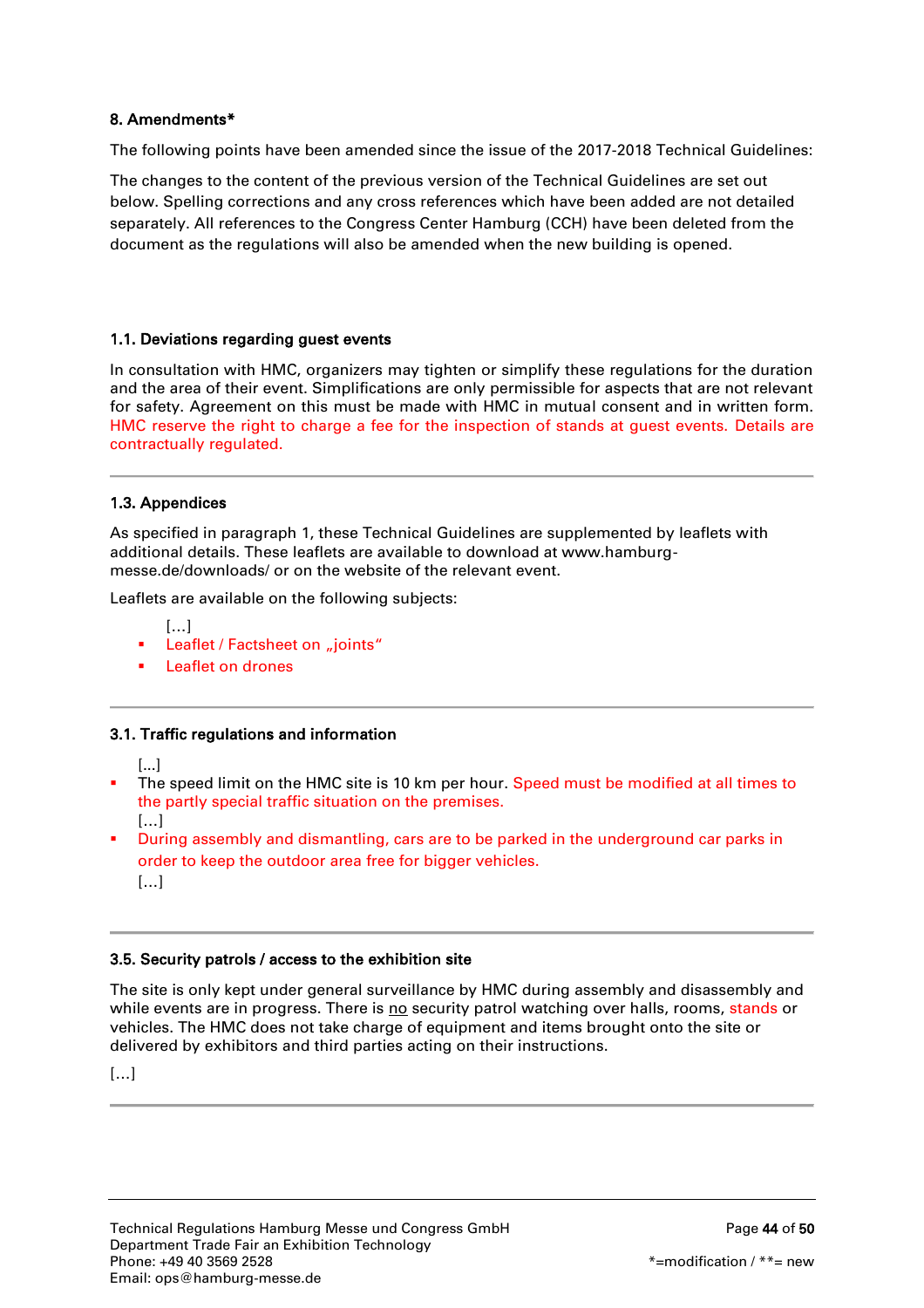## 3.6. Emergency evacuation

HMC can issue orders for buildings, halls or rooms to be closed or immediately evacuated for safety reasons. The reopening of the buildings only takes place after clearance from the responsible authorities.

## 4.1. technical details of the halls (fair ground)

| <b>Halle A1</b>                      | Single-storey                                                                    | $9.937 \text{ m}^2$               |
|--------------------------------------|----------------------------------------------------------------------------------|-----------------------------------|
| Floor cover: poured asphalt          | Max Load: 5000kg/qm                                                              | Ground pressure: 250kN/qm         |
| Vehicle access only with permission. |                                                                                  |                                   |
| Clear gate access:                   | Gate 3 and 5: 7,90 x 7,90m                                                       | Gate 1, 2, 6 and 7: 5,90m x 5,90m |
|                                      | Gate 4: 9,90 x 10,00m                                                            |                                   |
| width x height                       |                                                                                  |                                   |
| Clear hall height                    | 17,00m                                                                           |                                   |
| Ceilings suspension / rigging        | Please contact HMC service contractor.                                           |                                   |
| Water connectors                     | Please contact HMC service contractor.                                           |                                   |
| Power supply                         | 230V - 50Hz sowie 3x400V - 50 Hz MP + SL, TN-CS-Netz. Please contact HMC service |                                   |
|                                      | contractor.                                                                      |                                   |
| Sprinkler system                     | ves                                                                              |                                   |
| Compressed air                       | Please contact HMC service contractor.                                           |                                   |
| Illumination:                        | Individual lamp control. LED lamps, approx. 350 Lux, 4.000°Kelvin                |                                   |
|                                      |                                                                                  |                                   |

| Halle A <sub>2</sub>                 | Single-storey                                                                    | $3.657 \text{ m}^2$         |
|--------------------------------------|----------------------------------------------------------------------------------|-----------------------------|
| Floor cover: poured asphalt          | Max Load: 5000kg/qm                                                              | Ground pressure: 250kN/qm   |
| Vehicle access only with permission. |                                                                                  |                             |
| Clear gate access:                   | Gate 8 and 10: 7,90 x 7,90m                                                      | Gate 1 and 7: 5,90m x 5,90m |
|                                      | Gate 9: 9,90 x 10,00m                                                            |                             |
| width x height                       |                                                                                  |                             |
| Clear hall height                    | 17,00m                                                                           |                             |
| Ceilings suspension / rigging        | Please contact HMC service contractor.                                           |                             |
| Water connectors                     | Please contact HMC service contractor.                                           |                             |
| Power supply                         | 230V - 50Hz sowie 3x400V - 50 Hz MP + SL, TN-CS-Netz. Please contact HMC service |                             |
|                                      | contractor.                                                                      |                             |
| Sprinkler system                     | ves                                                                              |                             |
| Compressed air                       | Please contact HMC service contractor.                                           |                             |
| Illumination:                        | Individual lamp control. LED lamps, approx. 350 Lux, 4.000°Kelvin                |                             |

| Halle A3                             | Single-storey                                                                    | $8.490 \; \text{m}^2$             |
|--------------------------------------|----------------------------------------------------------------------------------|-----------------------------------|
| Floor cover: poured asphalt          | Max Load: 5000kg/qm                                                              | Ground pressure: 250kN/qm         |
| Vehicle access only with permission. |                                                                                  |                                   |
| Clear gate access:                   | Gate 3, 5, 8 and 10: 7,90m x 7,90m                                               | Gate 1, 2, 6 and 7: 5,90m x 5,90m |
|                                      | Gate 4 and 9: 9,90m x 10,00m                                                     |                                   |
| width x height                       |                                                                                  |                                   |
| Clear hall height                    | 11,20m                                                                           |                                   |
| Ceilings suspension / rigging        | Please contact HMC service contractor.                                           |                                   |
| Water connectors                     | Please contact HMC service contractor.                                           |                                   |
| Power supply                         | 230V - 50Hz sowie 3x400V - 50 Hz MP + SL, TN-CS-Netz. Please contact HMC service |                                   |
|                                      | contractor.                                                                      |                                   |
| Sprinkler system                     | ves                                                                              |                                   |
| Compressed air                       | Please contact HMC service contractor.                                           |                                   |
| Illumination:                        | Individual lamp control. LED lamps, approx. 350 Lux, 4.100°Kelvin                |                                   |

Technical Regulations Hamburg Messe und Congress GmbH Page 45 of 50 Department Trade Fair an Exhibition Technology<br>Phone: +49 40 3569 2528 Email: ops@hamburg-messe.de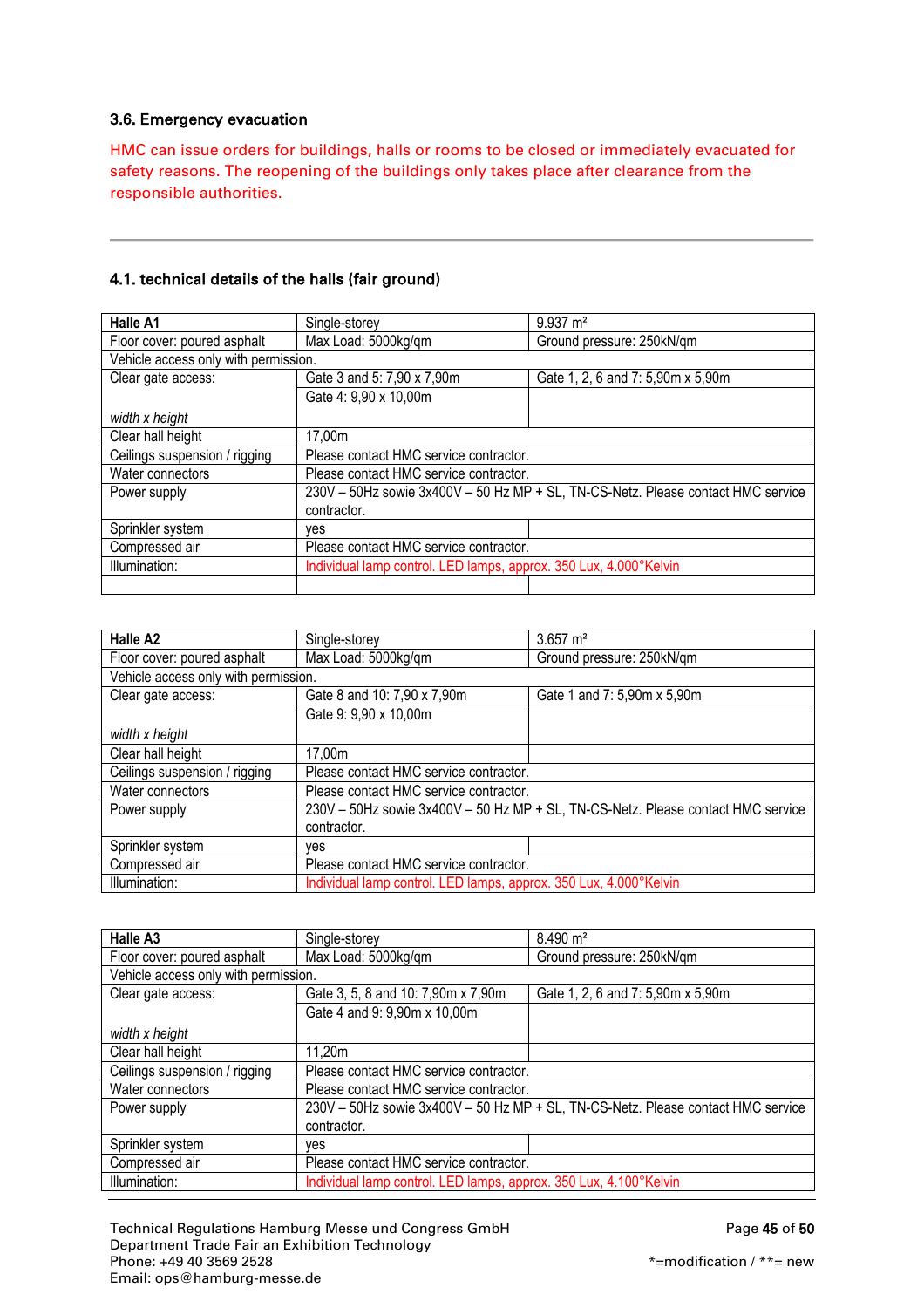| Halle A4                             | Single-storey                                                                    | $8.347 \text{ m}^2$               |
|--------------------------------------|----------------------------------------------------------------------------------|-----------------------------------|
| Floor cover: poured asphalt          | Max Load: 5000kg/qm                                                              | Ground pressure: 250kN/qm         |
| Vehicle access only with permission. |                                                                                  |                                   |
| Clear gate access:                   | Gate 3 and 5: 7,90m x 7,90m                                                      | Gate 1, 2, 6 and 7: 5,90m x 5,90m |
|                                      | Gate 4: 9,90m x 10,00m                                                           |                                   |
| width x height                       |                                                                                  |                                   |
| Clear hall height                    | Lower part oft he hall: 9,70m / higher part of the hall: 17,00m                  |                                   |
| Ceilings suspension / rigging        | Please contact HMC service contractor.                                           |                                   |
| Water connectors                     | Please contact HMC service contractor.                                           |                                   |
| Power supply                         | 230V - 50Hz sowie 3x400V - 50 Hz MP + SL, TN-CS-Netz. Please contact HMC service |                                   |
|                                      | contractor.                                                                      |                                   |
| Sprinkler system                     | ves                                                                              |                                   |
| Compressed air                       | Please contact HMC service contractor.                                           |                                   |
| Illumination:                        | Individual lamp control. LED lamps, approx. 350 Lux, 4.100°Kelvin                |                                   |

| Halle B5                             | Single-storey                                                                    | $8.474 \text{ m}^2$               |
|--------------------------------------|----------------------------------------------------------------------------------|-----------------------------------|
| Floor cover: poured asphalt          | Max Load: 5000kg/qm                                                              | Ground pressure: 250kN/qm         |
| Vehicle access only with permission. |                                                                                  |                                   |
| Clear gate access:                   | Gate 3, 5, 8 and 10: 7,90m x 7,90m                                               | Gate 1, 2, 6 and 7: 5,90m x 5,90m |
|                                      | Gate 4 and 9: 9,90m x 10,00m                                                     |                                   |
| width x height                       |                                                                                  |                                   |
| Clear hall height                    | 11,20m                                                                           |                                   |
| Ceilings suspension / rigging        | Please contact HMC service contractor.                                           |                                   |
| Water connectors                     | Please contact HMC service contractor.                                           |                                   |
| Power supply                         | 230V - 50Hz sowie 3x400V - 50 Hz MP + SL, TN-CS-Netz. Please contact HMC service |                                   |
|                                      | contractor.                                                                      |                                   |
| Sprinkler system                     | ves                                                                              |                                   |
| Compressed air                       | Please contact HMC service contractor.                                           |                                   |
| Illumination:                        | Individual lamp control. LED lamps, approx. 350 Lux, 4.100°Kelvin                |                                   |

| Halle B6                             | Single-storey                                                                   | $13.175 \text{ m}^2$        |
|--------------------------------------|---------------------------------------------------------------------------------|-----------------------------|
| Floor cover: poured asphalt          | Max Load: 5000kg/qm                                                             | Ground pressure: 250kN/qm   |
| Vehicle access only with permission. |                                                                                 |                             |
| Clear gate access:                   | Gate 8, 9 and 11: 7,90m x 7,90m                                                 | Gate 1 and 2: 5,90m x 5,90m |
|                                      | Gate 10: 9,90m x 10,00m                                                         |                             |
| width x height                       |                                                                                 |                             |
| Clear hall height                    | 11,20m                                                                          |                             |
| Ceilings suspension / rigging        | Please contact HMC service contractor.                                          |                             |
| Water connectors                     | Please contact HMC service contractor.                                          |                             |
| Power supply                         | 230V - 50Hz sowie 3x400V - 50 Hz MP + SL, TN-CS-Netz Please contact HMC service |                             |
|                                      | contractor.                                                                     |                             |
| Sprinkler system                     | ves                                                                             |                             |
| Compressed air                       | Please contact HMC service contractor.                                          |                             |
| Illumination:                        | Individual lamp control. LED lamps, approx. 350 Lux, 4.100°Kelvin               |                             |

| Halle B7                             | Single-storey                      | $7.760 \text{ m}^2$         |
|--------------------------------------|------------------------------------|-----------------------------|
| Floor cover: poured asphalt          | Max Load: 5000kg/qm                | Ground pressure: 250kN/gm   |
| Vehicle access only with permission. |                                    |                             |
| Clear gate access:                   | Gate 3, 4, 8 and 10: 7,90m x 7,90m | Gate 5 and 6: 5,90m x 5,90m |
|                                      | Gate 9: 9,90m x 10,00m             |                             |
| width x height                       |                                    |                             |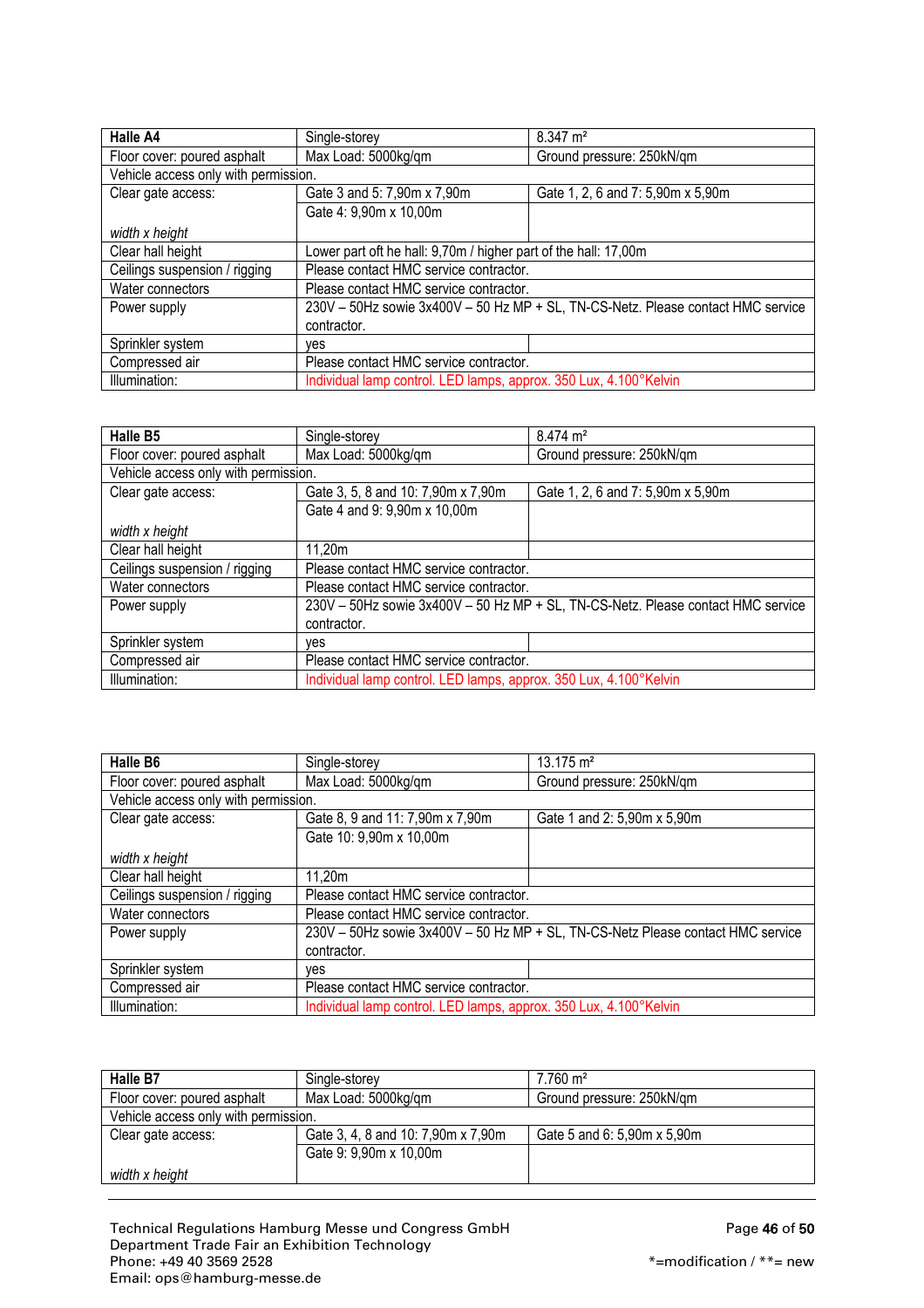| Clear hall height             | 11.20m                                                                           |  |
|-------------------------------|----------------------------------------------------------------------------------|--|
| Ceilings suspension / rigging | Please contact HMC service contractor.                                           |  |
| Water connectors              | Please contact HMC service contractor.                                           |  |
| Power supply                  | 230V - 50Hz sowie 3x400V - 50 Hz MP + SL, TN-CS-Netz. Please contact HMC service |  |
|                               | contractor.                                                                      |  |
| Sprinkler system              | ves                                                                              |  |
| Compressed air                | Please contact HMC service contractor.                                           |  |
| Illumination:                 | Individual lamp control. LED lamps, approx. 350 Lux, 4.100°Kelvin                |  |

## 4.3.1. General lighting, power supply, voltage

General lighting in the A site halls and in halls B5 to B7 have approx. 350 Lux and in the halls B1 to B4 approx. 250 Lux, as measured one meter above the hall floor.

 $[...]$ 

## 4.3.4. Sprinklers

All halls are fitted with sprinkler installations. All halls are fitted with an automatic fire alarm system.

## 5.1. Stand safety

Stands, including all equipment and exhibits and advertising matter are to be constructed with such stability as to pose no danger to public safety and order, and especially life and health. The exhibitor is responsible for structural safety and if necessary must give proof of this, in a timely manner, up to 5 working days before the start of construction. Stands which exceed four metres in height must be structurally stable under a dynamic pressure of 1.125 kN/sq m  $(=$ airflow within the halls).

#### 5.2. Approval of stand construction

For HMC's own events, the following require approval:

- […]
- Stands equal to or greater than 50 m²

[…]

For guest events at the HMC site:

The following require approval from HMC:

- Stands on the outdoor site Stands equal to or greater than 50 m²
- […]
- Vehicles and trailers of any kind

#### 5.2.1. Inspection and approval of structures requiring approval

For

- Stands on the outdoor site
- Structures having more than one storey
- Stands with platforms (>50cm) that are accessible to visitors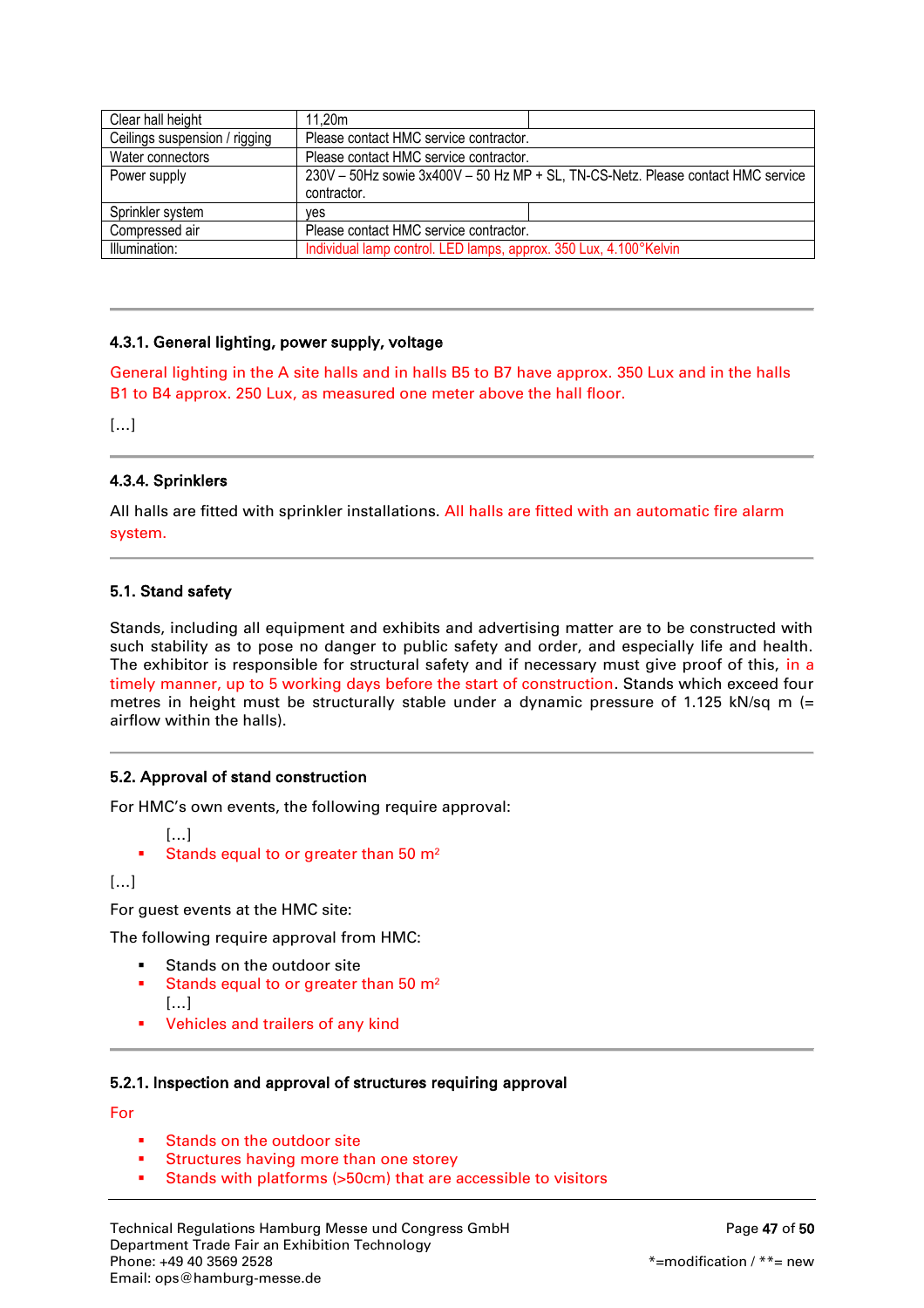- **Cinema auditoriums or spectator rooms**
- Special constructions<br>• Mobile structures
- Mobile structures
- Use of exhibition halls for other events
- Stands or spaces where open fire of any kind pyrotechnics or lasers are to be used

the following documents must be handed in 8 weeks before the start of assembly at the latest:

a) Construction specification in German or English

b) Stand plan in scale 1:100 (floor plans, elevations, sectional views), details of construction in larger scale

- c) Static analysis tested in accordance with German norms or Euro-code.
- d) Verification of rescue and escape routes on the stand (width and length)

e) If a type qualification or a test log book is presented, point a), b) and c) are not required.

Please note that HMC and external parties will examine the stands. If the re-quired documents are handed in too late, an approval in time may not be possible. When the examination is done, the applicant will receive an electronic notification of approval or conditions for the construction of the stand.

For the approval of

a) stands with a construction height >3m above the hall floor,

b) Stands equal to or greater than 50 m²

c) stand space used for evening events,

d) vehicles and trailers of any kind,

e) Stands or areas on which any kind of open fire, pyrotechnics or lasers are used

dimensional stand plans in scale 1:100 must be presented and, in case of a), b), c) and d) brief description of the plans in German or English is required 4 weeks before the event at the latest.

 $[...]$ 

#### 5.4.1. Fire protection

There is a general smoking ban (in any form, also for example E-cigarettes) on HMC premises. This does not apply to designated open spaces and the specially designated rooms.

[…]

 $\Rightarrow$  Further information: Section 5.4.1.4 "Pyrotechnics and naked flames" / Section 5.4.2 "Booth coverings"

#### 5.4.1.5. Use of airborne objects

The use of flying, e.g. Drones, Zeppeline, objects is not permitted in the halls and in the exhibition grounds as a general principle. Exceptions may be made strictly subject to the prior written consent of HMC.

 $\Rightarrow$  Further references: the leaflet "drones" outlines the approval requirements

#### 5.5.3. Building over aisles

The construction of structures on the visitor isles is generally not permitted.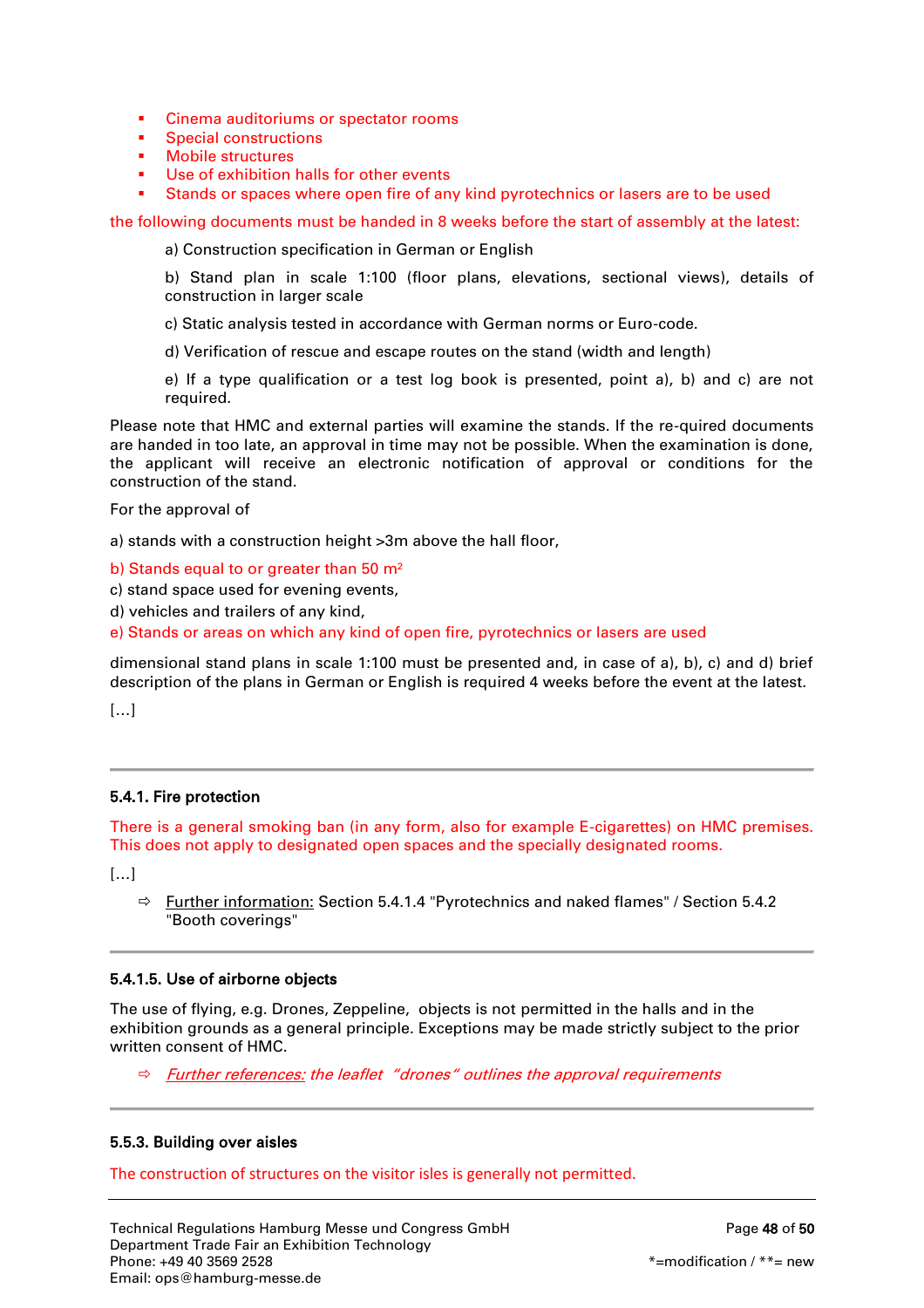# 5.7.5. Suspension of objects from hall ceilings

[…]

 $\Rightarrow$  Further information: Please note the regulations set forth on the leaflet on rigging as well as the IGVW Standards (standards of quality)/ Section 5.4.1. "Fire protection" / Section 5.4.2. "Stand roofing". For ordering please use the order form for ceiling fixtures/suspended items in the Online Service Centre.

# 5.7.7. Advertising materials/presentations/volume

[…]

The stand lighting must be designed in such a way that neighbouring stands are not illuminated, blinded or impaired in their presentation.

 $\Rightarrow$  Further information: For registration with GEMA please use the form "Music Use at Trade Fairs""/ for the ordering of audiovisual technology please use the Online Service Centre / You can purchase a promotion license from our service partner; please go to the Online Service Centre for the contact details.

#### <span id="page-48-0"></span>5.9.1. Building application

Any multi-storey structure requires the assent of the organizer and the HMC. Details are to be submitted along with the original application. Multi-storey structures are not possible in hall B2 UF, Foyer East UF and Foyer South UF.

In the CCH building, structures having more than one storey are possible only in Exhibition Hall H and Conference Hall 3.

Early notification (a minimum of 8 weeks before the start of construction) of the planned design makes it easier for both exhibitors and event organisers to see which points need to be taken into account and where there is a need for more work.

# 6.6.2.1.1. Technical working materials and consumer products

Products subject to European product safety directives include

[…]

- **Lift Directive 2014/33/EU (12. ProdSV)**
- Aerosol Packaging Regulation 75/324/EWG (13.ProdSV)

Pressure Equipment Directive 2014/86/EU (14. ProdSV) and may only be brought into circulation provided that they conform to the demands of these directives and this is documented by their being marked with the CE label. This also applies to displays at events.

[…]